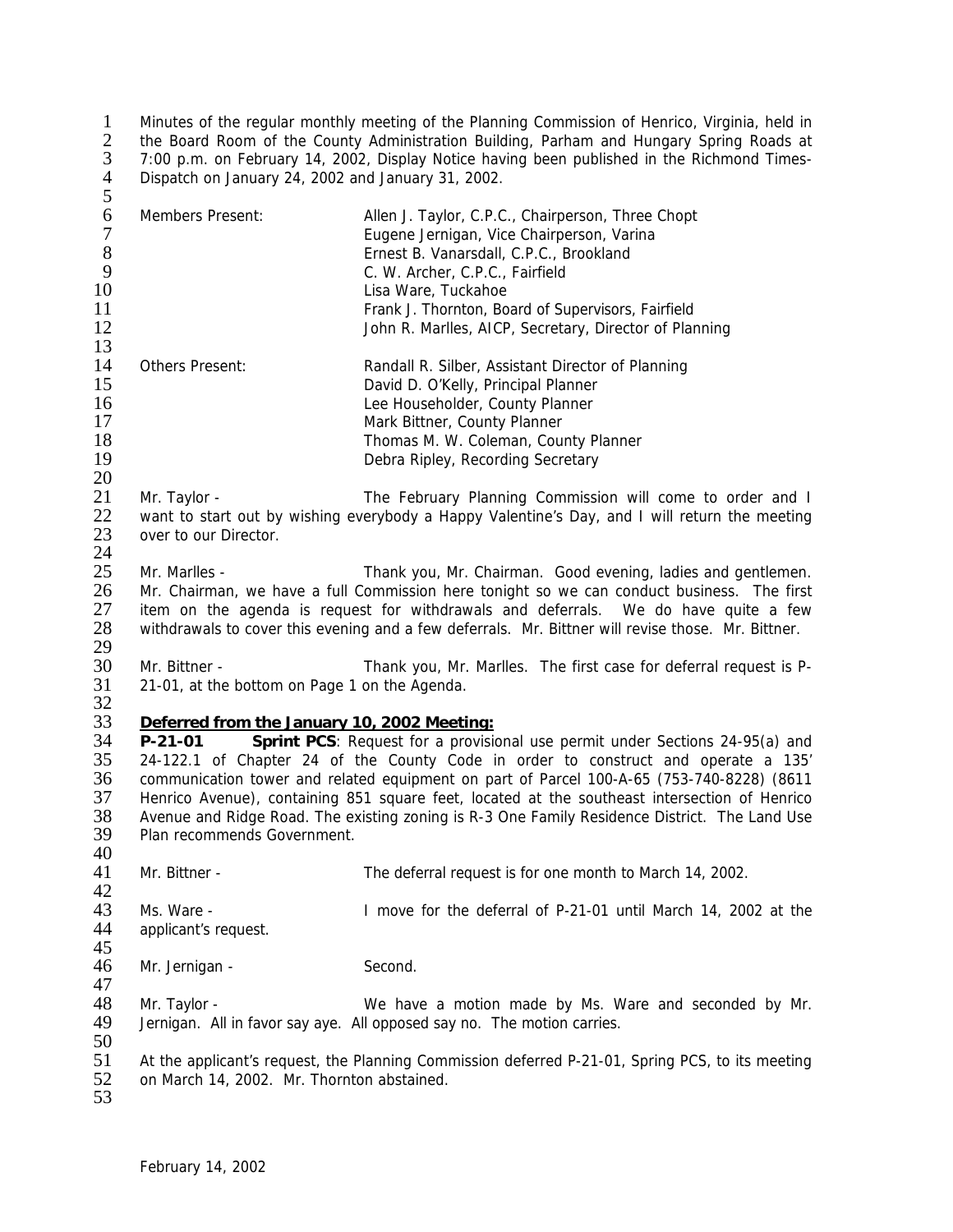## 54 *Deferred from the January 10, 2002 Meeting:*

55 **P-1-02 Wes Blatter for VoiceStream Wireless:** Request for a provisional use permit under Sections 24-95(a) and 24-122.1 of Chapter 24 of the County Code in order to construct 57 and operate a 175 foot telecommunications tower and related equipment on part of Parcel 88-A-<br>58 28 (736-743-5917), containing 2,500 square feet, located approximately 150 feet to the rear of 58 28 (736-743-5917), containing 2,500 square feet, located approximately 150 feet to the rear of 59 (west of) the Merchant Square Shopping Center along Westbriar Drive. The existing zoning is C-1 60 Conservation District. The Land Use Plan recommends Open Space/Recreation. 61

- 62 Mr. Bittner This case has been withdrawn and no action is required of the 63 Commission.
- Commission.

66

77

64<br>65 Actually, that will be my spiel for the next three cases as well.

# 67 *Deferred from the October 11, 2001 Meeting:*

68 **P-14-01 VoiceStream Wireless:** Request for a provisional use permit under Sections 69 24-95(a) and 24-122.1 of Chapter 24 of the County Code in order to construct and operate a 195' 70 telecommunications tower and related equipment on part of Parcel 165-A-74A (838-717-3044), 71 containing 10,000 square feet (0.223 acre) located on the east side of Drybridge Court, west side<br>72 of 1-295, and north side of the Southern Railroad right-of-way. The existing zoning is A-1 72 of I-295, and north side of the Southern Railroad right-of-way. The existing zoning is A-1<br>73 Agricultural District. The Land Use Plan recommends Planned Industry. The site is also in the 73 Agricultural District. The Land Use Plan recommends Planned Industry. The site is also in the 74 Airport Safety Overlay District. Airport Safety Overlay District.

75<br>76 Mr. Bittner - This again, this case has been withdrawn and no action is required.

# 78 *Deferred from the October 11, 2001 Meeting:*

P-15-01 **VoiceStream Wireless:** Request for a provisional use permit under Sections 80 24-95(a) and 24-122.1 of Chapter 24 of the County Code in order to construct and operate a 138' 81 telecommunications tower and related equipment on part of Parcel 206-A-43 (830-699-2850), 82 containing 2,500 square feet (0.057 acre), located at the southeast intersection of I-295 and 83 Charles City Place (4029 Charles City Place). The existing zoning is A-1 Agricultural District. The 84 Land Use Plan recommends Rural Residential. up to 1.0 units net density per acre. The site is 84 Land Use Plan recommends Rural Residential, up to 1.0 units net density per acre. The site is 85 also in the Airport Safety Overlay District. also in the Airport Safety Overlay District.

86<br>87 Mr. Bittner - Again, this is a withdrawal and no action is required.

#### 88<br>89 89 *Deferred from the October 11, 2001 Meeting:*

90 **P-16-01 VoiceStream Wireless:** Request for a provisional use permit under Sections 91 24-95(a) and 24-122.1 of Chapter 24 of the County Code in order to construct and operate a 195' 92 telecommunications tower and related equipment on part of Parcel 277-A-7 (820-671-3920),<br>93 containing 10.000 square feet (0.223 acre), located on the south side of Old Varina Road near 93 containing 10,000 square feet (0.223 acre), located on the south side of Old Varina Road near<br>94 the southeast intersection of I-295 and Varina Road. The existing zoning is A-1 Agricultural 94 the southeast intersection of I-295 and Varina Road. The existing zoning is A-1 Agricultural<br>95 District. The Land Use Plan recommends Prime Agriculture. The site is also in the Airport Safety 95 District. The Land Use Plan recommends Prime Agriculture. The site is also in the Airport Safety<br>96 Overlav District. Overlay District.

- 97<br>98
- 
- 98 Mr. Bittner **Again, VoiceStream Wireless, and this is a withdrawal and no**<br>99 action is required by the Commission. action is required by the Commission.
- 100 101

#### 102 *Deferred from the January 10, 2002 Meeting:*

 **P-19-01 Wes Blatter for VoiceStream Wireless:** Request for a provisional use permit 104 under Sections 24-95(a) and 24-122.1 of Chapter 24 of the County Code in order to construct<br>105 and operate a 165' telecommunications tower and related equipment on part of Parcel 191-A-17 and operate a 165' telecommunications tower and related equipment on part of Parcel 191-A-17 (799-702-8496), containing 10,000 square feet (0.223 acre) located at 6535 Barksdale Road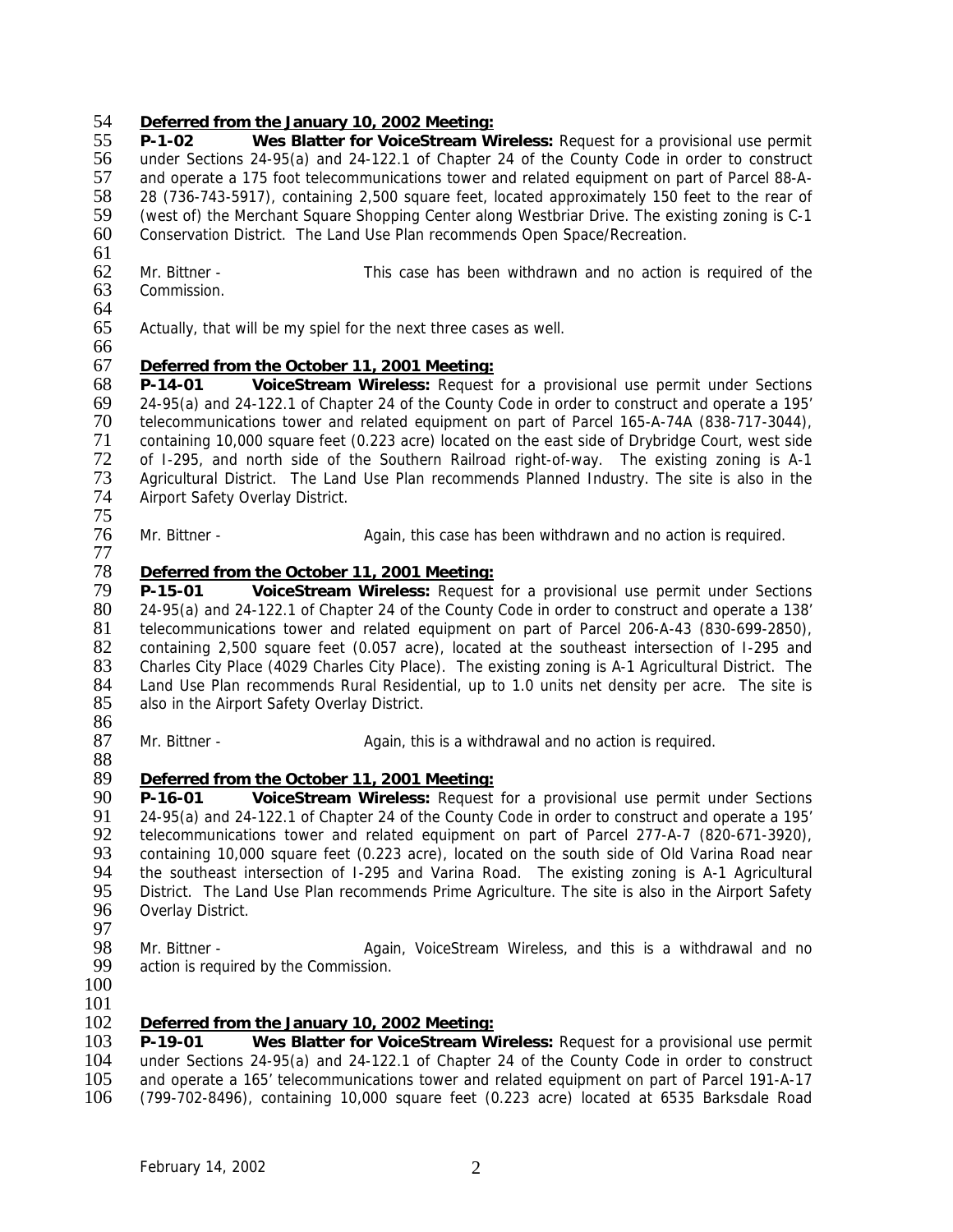107 approximately 1,200 feet north of Kukymuth Road. The existing zoning is A-1 Agricultural 108 District The Land Use Plan recommends Suburban Residential 1 1.0 to 2.4 units net density per 108 District. The Land Use Plan recommends Suburban Residential 1, 1.0 to 2.4 units net density per 109 acre. acre  $\frac{110}{111}$ Mr. Bittner - This is a deferral request to March 14, 2002. 112

113 Mr. Taylor - A motion would be in order by Mr. Jernigan.

 $\frac{114}{115}$ 115 Mr. Jernigan - Mr. Chairman, I make a motion to defer Provisional Use Permit 116 Case P-19-01 to March 14, 2002, at the request of the applicant. Case P-19-01 to March 14, 2002, at the request of the applicant.

 $\frac{117}{118}$ Mr. Vanarsdall - Second.

120 Mr. Taylor - We have a motion by Mr. Jernigan and second by Mr.<br>121 Vanarsdall. All in favor say aye. All opposed say no. The motion carries. Mr. Thornton 121 Vanarsdall. All in favor say aye. All opposed say no. The motion carries. Mr. Thornton 122 abstained. abstained. 123

124 At the applicant's request, the Planning Commission deferred Case P-19-01, Wes Blatter for 125 VoiceStream Wireless, to its meeting on March 14, 2002. VoiceStream Wireless, to its meeting on March 14, 2002.

 $\frac{126}{127}$ 127 **C-58C-01 Andrew M. Condlin for Martin J. Bannister/Luke O. Bannister, Sr.:** 128 Request to amend proffered conditions accepted with rezoning case C-74C-98, on part of Parcel<br>129 140-A-45 (805-725-9880), containing approximately 7.77 acres, located on the east line of 129 140-A-45 (805-725-9880), containing approximately 7.77 acres, located on the east line of 130 Creighton Road approximately 1.600 feet northeast of Caddie Lane. The amendment is related 130 Creighton Road approximately 1,600 feet northeast of Caddie Lane. The amendment is related 131 to Proffer 9, home frontage on Creighton Road and landscape buffers. The Land Use Plan<br>132 recommends Suburban Residential 1, 1.0 to 2.4 units net density per acre, and Environmental 132 recommends Suburban Residential 1, 1.0 to 2.4 units net density per acre, and Environmental 133 Protection Area. Part of the site is also in the Airport Safety Overlay District. Protection Area. Part of the site is also in the Airport Safety Overlay District. 134

- 135 Mr. Bittner This deferral request is for two months to April 11, 2002.
- 136<br>137 Mr. Taylor - Amotion, Mr. Jernigan?

138<br>139 139 Mr. Jernigan - Mr. Chairman, I make a motion to defer Case C-58C-01 to April 140 11. 2002 at the request of the applicant. 11, 2002 at the request of the applicant.

 $\frac{141}{142}$ Mr. Vanarsdall - Second.

143<br>144 Mr. Taylor - Motion by Mr. Jernigan and seconded by Mr. Vanarsdall. All in favor say aye. All opposed say no. The ayes have it. The motion carries. Mr. Thornton abstained.

 $\frac{147}{148}$ 

119

## 148 *Deferred from the December 13, 2001 Meeting:*

 **C-65C-01 Robert L. Stout for Roberta J. Holt:** Request to conditionally rezone from A-1 Agricultural District to R-3C One Family Residence District, part of Parcel 192-A-5 (805-705- 6565), containing approximately 3.9 acres, located on the south line of Old Oakland Road 152 approximately 190 feet west of Oakvale Street. A single-family residential subdivision is 153 proposed. The applicant proffers no more than four (4) residential lots will be developed on the proposed. The applicant proffers no more than four (4) residential lots will be developed on the property. The Land Use Plan recommends Suburban Residential 1, 1.0 to 2.4, units net density per acre. 156

| 157<br>Mr. Bittner -<br>This case has been withdrawn. No action is required. |  |
|------------------------------------------------------------------------------|--|
|------------------------------------------------------------------------------|--|

158 159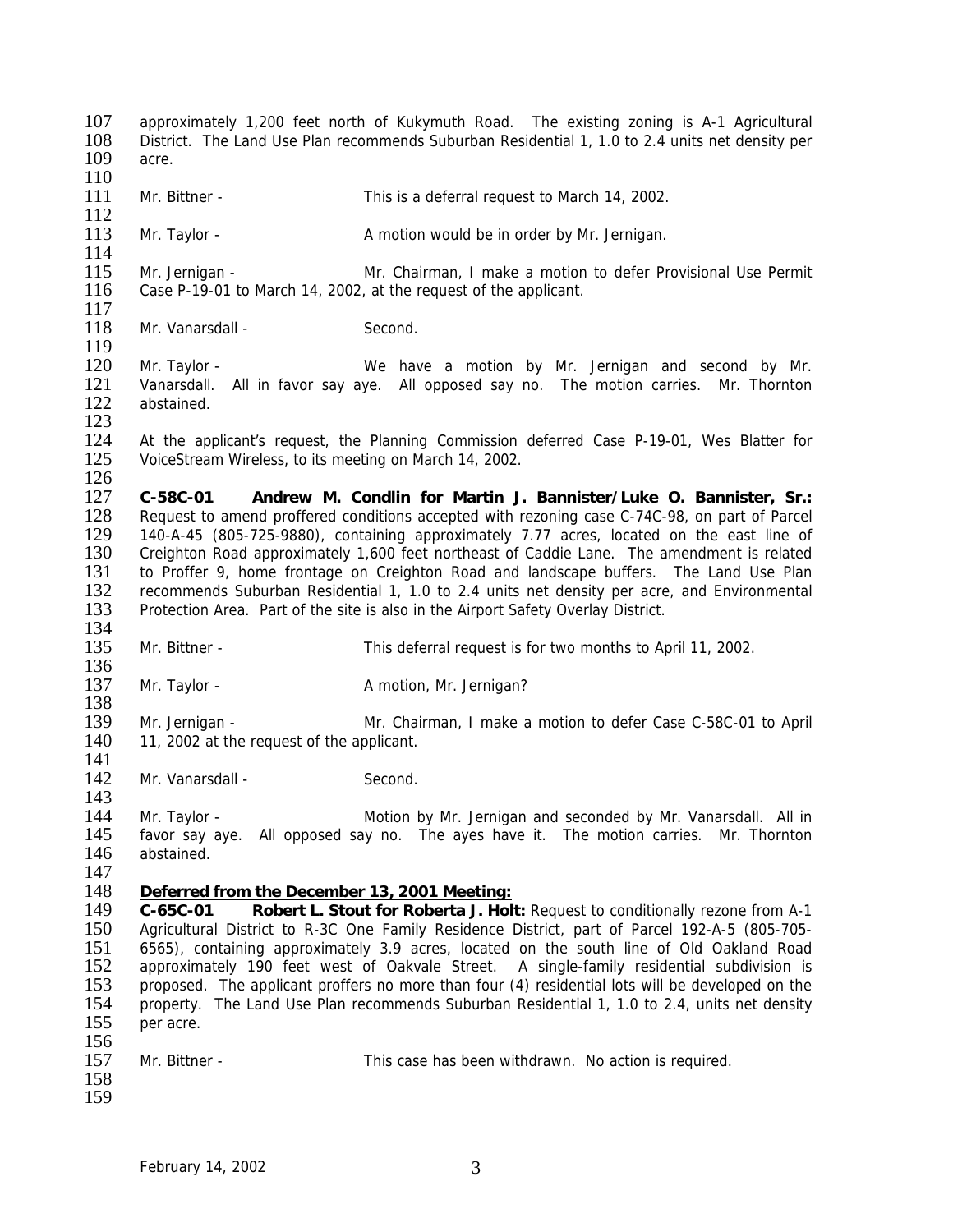#### 160 *Deferred from the January 10, 2002 Meeting:*

 **C-3-02 E. Montgomery Thomson:** Request to rezone from A-1 Agricultural District to M-1 Light Industrial District, Parcel 172-2-1-4B (812-712-0438) (1.0 acre) and part of Parcel 172- A-5 (811-712-7547) (7.9 acres), containing 8.9 acres, located approximately 75 feet west of Brighton Road, 500 feet north of Charles City Road, and approximately 655 feet west of the intersection of Klockner and Sarellen Roads. A Light Industrial facility is proposed. The use will 166 be controlled by zoning ordinance regulations. The Land Use Plan recommends Planned<br>167 Industrial. The site is also in the Airport Safety Overlay District. Industrial. The site is also in the Airport Safety Overlay District.

- $\frac{168}{169}$ 169 Mr. Bittner - This case has been withdrawn and no action is required by the 170 Commission. Commission.
- 

 $\frac{171}{172}$ 172 **C-10C-02 Robert M. Atack:** Request to conditionally rezone from R-2AC One Family 173 Residence District (Conditional) to R-5AC General Residence District (Conditional), Parcel 50-A-174 20A (763-761-9181) and part of Parcel 40-A-24A (766-762-1042), containing 55.755 acres, 175 located between the Brittany and Courtney subdivisions at the intersection of Staples Mill Road 176 (State Route 33) and Attems Way and on the north line of Hungary Road approximately 900 feet 177 east of its intersection with Walton Farms Drive. A single-family residential subdivision is<br>178 proposed. The applicant proffers a minimum lot size of 6.000 square feet. The use will be 178 proposed. The applicant proffers a minimum lot size of 6,000 square feet. The use will be 179 controlled by proffered conditions and zoning ordinance regulations. The Land Use Plan 179 controlled by proffered conditions and zoning ordinance regulations. The Land Use Plan 180 recommends Suburban Residential 1, 1.0 to 2.4 units net density per acre. recommends Suburban Residential 1, 1.0 to 2.4 units net density per acre.

- $\frac{181}{182}$ 182 Mr. Bittner - This deferral request is for one month to March 14, 2002. 183
- 184 Mr. Taylor Motion by Mr. Vanarsdall. 185
- 186 Mr. Vanarsdall I move that Case C-10C-02, Robert M. Atack, be deferred at the 187 applicant's request to March 14, 2002. 188
- 189 Mr. Archer Second.
- $\frac{190}{191}$ Mr. Vanarsdall - Mr. Chairman, may I say something?
- $\frac{192}{193}$ Mr. Taylor - Please do.

194<br>195 Mr. Vanarsdall - There are some residents here tonight about this case. I want 196 to let you all know that Mr. Atack deferred this case and he is going to have a meeting of 197 evervone. Brittany and Dove Hollow together, and anyone else over there that is involved in this everyone, Brittany and Dove Hollow together, and anyone else over there that is involved in this 198 case, and he will announce when that will be and let you all, and call and ask you when you want  $199$  to have it. I will be out of town until the  $26<sup>th</sup>$ . He called me todav and I asked him to not wait to have it. I will be out of town until the  $26^{th}$ . He called me today and I asked him to not wait  $200$  until I got back, to go ahead and schedule it, or the night of the  $26^{th}$  if he wanted to. So, I just 200 until I got back, to go ahead and schedule it, or the night of the  $26^{th}$  if he wanted to. So, I just  $201$  wanted vou to know that. Mr. Householder talked to him vesterday and thought it would be a 201 wanted you to know that. Mr. Householder talked to him yesterday and thought it would be a<br>202 better idea to have it, because a lot of proffers have been changed for the better of the case. 202 better idea to have it, because a lot of proffers have been changed for the better of the case,<br>203 and it would have been unfair to vou all to have had to absorb it tonight, look at it and so forth. 203 and it would have been unfair to you all to have had to absorb it tonight, look at it and so forth.<br>204 So, everything came together and we are very glad to defer it. So, everything came together and we are very glad to defer it.

205 Mr. Taylor - Thank you very much, Mr. Vanarsdall. Are there any questions 207 or comments?

209 Is there any opposition to the deferral of this request? Motion made by Mr. Vanarsdall and 210 seconded by Mr. Archer. All in favor say ave. All opposed say no. The motion carries. Mr. 210 seconded by Mr. Archer. All in favor say aye. All opposed say no. The motion carries. Mr.<br>211 Thornton abstained. Thornton abstained.

212

208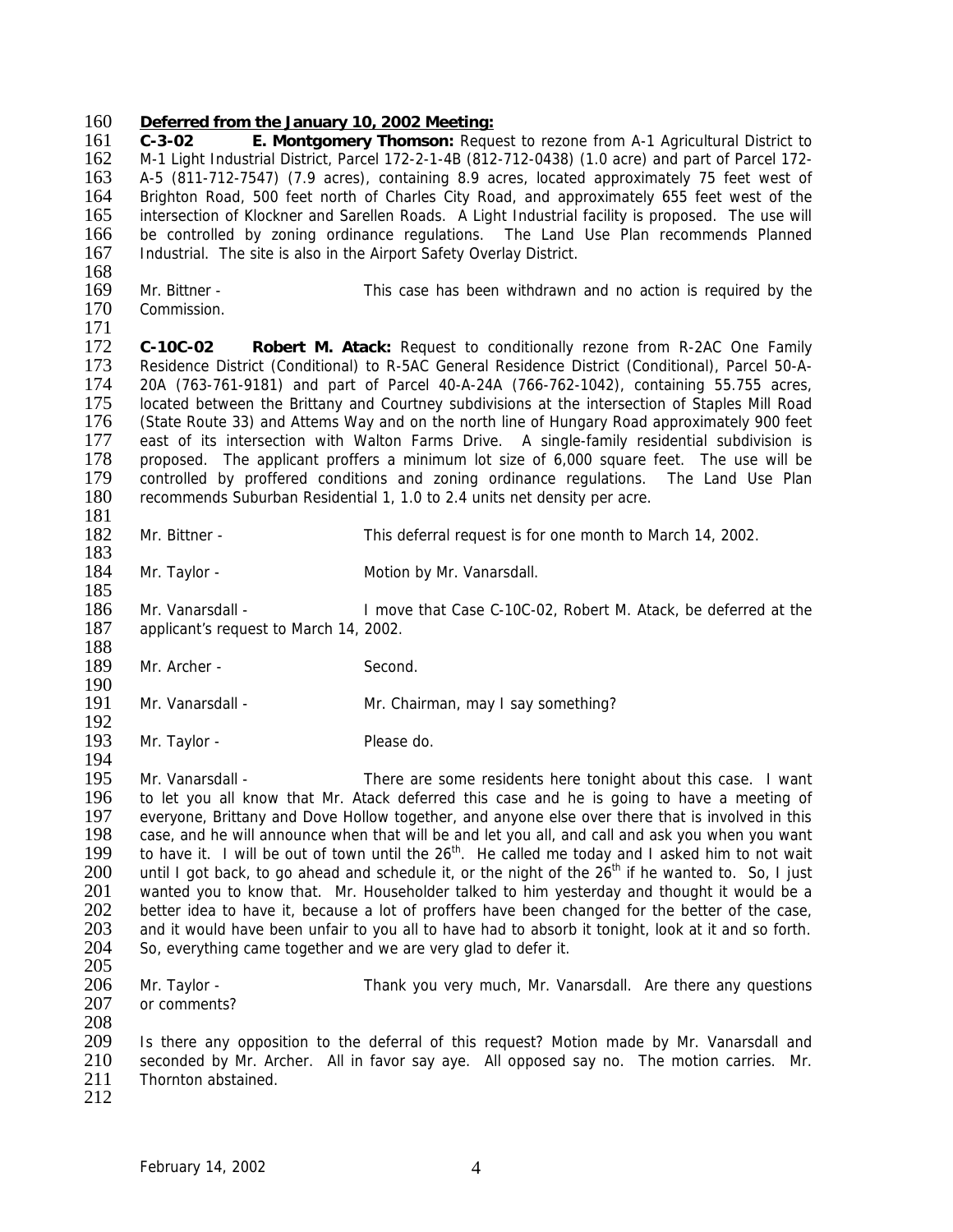213 At the request of the applicant, the Planning Commission deferred Case C-10C-02, Robert M.<br>214 Atack to its meeting on March 14, 2002 Atack to its meeting on March 14, 2002. 215

- 216 Mr. Marlles Mr. Chairman, the next item on the agenda is request for expedited items. Those will also be handled by Mr. Bittner. expedited items. Those will also be handled by Mr. Bittner.
- 218<br>219 Mr. Taylor - Mr. Bittner, thank you very much.
- $\frac{220}{221}$

### 221 *Deferred from the January 10, 2002 Meeting:*

222 **C-1C-02 Henry A. Shield:** Request to amend proffered conditions accepted with 223 rezoning case C-72C-89, on Parcels 99-14-A-2 (745-739-0596), 9 (744-739-8744), 29 (744-739- 224 0693), 38 (744-740-7611), and 22 (744-739-1642), containing 2.9 acres, located south of 225 Derbyshire Road in the Gaslight Subdivision at 9504 Gaslight Court; 9600 Gaslight Place; 9632 225 Derbyshire Road in the Gaslight Subdivision at 9504 Gaslight Court; 9600 Gaslight Place; 9632 226 Gaslight Place; 516 Gaslight Drive; and 412 Gaslight Terrace. The amendment is related to the 227 types of roofing materials allowed. The property is zoned R-2C One Family Residence District 227 types of roofing materials allowed. The property is zoned R-2C One Family Residence District<br>228 (Conditional). The Land Use Plan recommends Suburban Residential 1, 1.0 to 2.4 units net 228 (Conditional). The Land Use Plan recommends Suburban Residential 1, 1.0 to 2.4 units net 229 density per acre. density per acre.

 $\frac{230}{231}$ Mr. Bittner - The request is to allow a change in the permitted roofing material.

 $\frac{232}{233}$ 233 Ms. Ware - We have with this case an excellent opportunity to get the rest of 234 this neighborhood on this proffer amendment and, hopefully, put this matter to rest on the roofing 234 this neighborhood on this proffer amendment and, hopefully, put this matter to rest on the roofing<br>235 material. Mr. Shield, the applicant, agrees with this, so I move that Case C-1C-02 be deferred to 235 material. Mr. Shield, the applicant, agrees with this, so I move that Case C-1C-02 be deferred to 236 the March 14, 2002 meeting, at the Commission's request. the March 14, 2002 meeting, at the Commission's request.

- 237<br>238 Mr. Vanarsdall - Second. 239
- 240 Mr. Taylor We have a motion by Ms. Ware and second by Mr. Vanarsdall. Is 241 there any opposition to this being on the expedited agenda?
- $\frac{242}{243}$ Mr. Bittner - The motion was for deferral.

 $\frac{244}{245}$ 245 Mr. Taylor - I am sorry, being deferred. All in favor of deferral of C-1C-02<br>246 say aye. All opposed say no. The motion carries. Mr. Thornton abstained. say aye. All opposed say no. The motion carries. Mr. Thornton abstained.

- 247<br>248 248 The Planning Commission deferred Case C-1C-02, Henry A. Shield, to its meeting on March 14, 249 2002. 2002.
- 250

# 251 *Deferred from the January 10, 2002 Meeting:*

252 **C-2C-02 Charles W. Tiller for LLC Capitol City Properties:** Request to conditionally 253 rezone from A-1 Agricultural District to R-2AC One Family Residence District (Conditional), Parcel 254 57-A-3 (741-756-4435), containing 5.236 acres, located on the south line of Church Road at its 255 intersection with Oak Point Lane. A single-family residential subdivision is proposed. The R-2A<br>256 District allows a minimum lot size of 13.500 square feet. The use will be controlled by proffered 256 District allows a minimum lot size of 13,500 square feet. The use will be controlled by proffered<br>257 conditions and zoning ordinance regulations. The Land Use Plan recommends Suburban 257 conditions and zoning ordinance regulations. The Land Use Plan recommends Suburban<br>258 Residential 1, 1.0 to 2.4 units net density per acre. Residential 1, 1.0 to 2.4 units net density per acre. 259

260 Mr. Bittner - A single-family residential subdivision is requested. 261

262 Ms. Ware - The applicant in this case has addressed the staff's concerns of 263 the dedication of the widening of Church Road and the buffer, as well as foundation and material 263 the dedication of the widening of Church Road and the buffer, as well as foundation and material 264 concerns. I just want to say it has been a pleasure to work with Carolyn Browder and Rusty concerns. I just want to say it has been a pleasure to work with Carolyn Browder and Rusty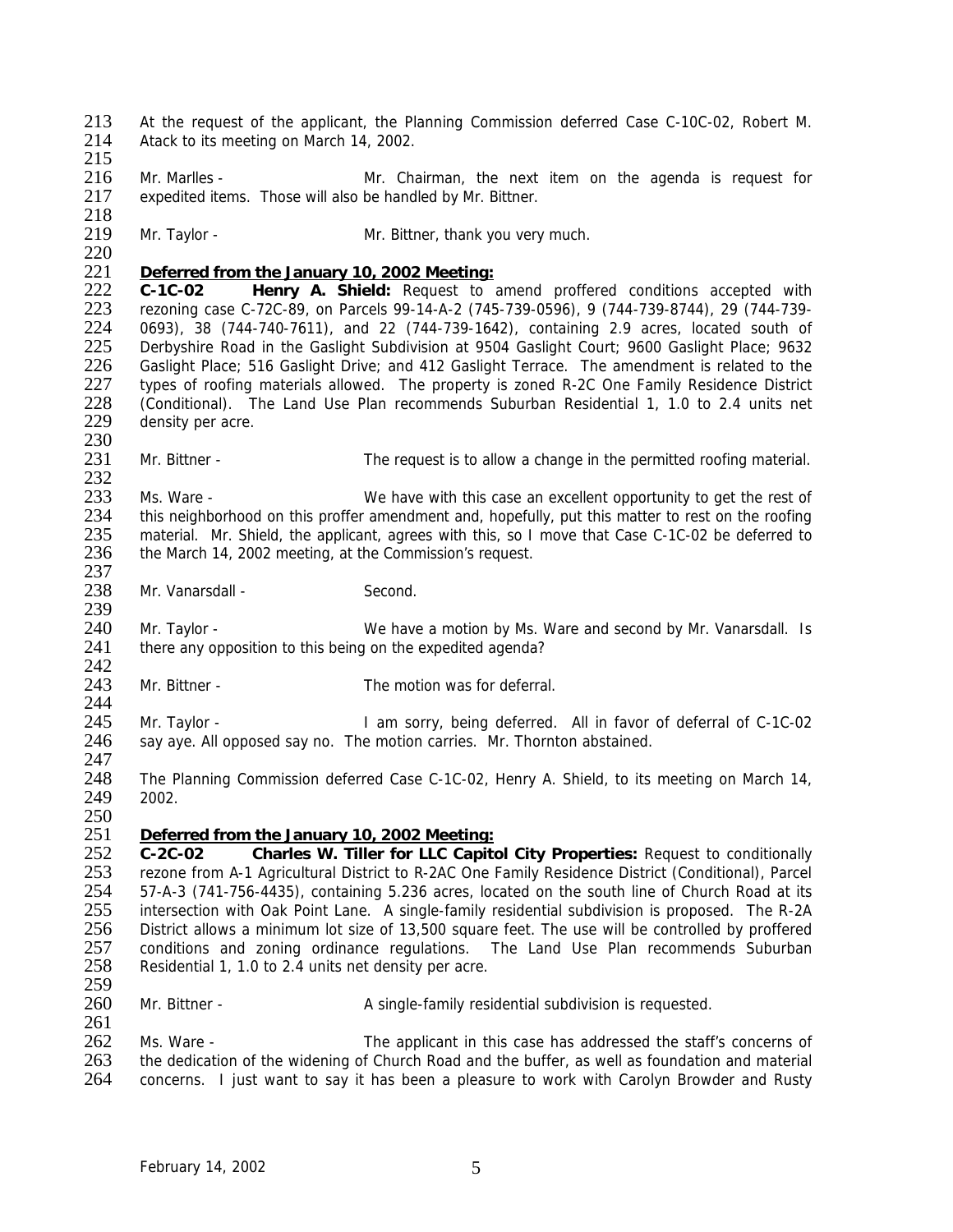265 Ziegler and I look forward to working with you again in the near future, and with that, I move 266 that we approve C-2C-02 on the expedited agenda that we approve C-2C-02 on the expedited agenda. 267

268 Mr. Vanarsdall - Second.

269<br>270 Mr. Taylor - Thank you, Ms. Ware. Motion is made and seconded. Before the 271 vote, is there anybody opposed to approving this on the expedited agenda? All in favor of 272 approving C-2C-02 on the expedited agenda saving and photosed saving. The motion carries. approving C-2C-02 on the expedited agenda say aye. All opposed say no. The motion carries.

273<br>274 274 REASON: Acting on a motion by Mrs. Ware, seconded by Mr. Vanarsdall, the Planning<br>275 Commission voted 5-0 (one abstention) to recommend that the Board of Supervisors **grant** the 275 Commission voted 5-0 (one abstention) to recommend that the Board of Supervisors **grant** the 276 request because it continues a similar level of single-family residential zoning as currently exists 277 in the area. in the area.

278<br>279

280

Mr. Taylor - **I** believe that is it for the expedited agenda.

281 Mr. Marlles - Yes, sir.

 $\frac{282}{283}$ 283 **C-8C-02 Foster & Miller for Virginia Classic Homes:** Request to conditionally rezone 284 from A-1 Agricultural District to RTHC Residential Townhouse District (Conditional), Parcel 58-A-<br>285 25 (753-756-8642), containing approximately 8.4 acres, located on the east line of Pemberton 285 25 (753-756-8642), containing approximately 8.4 acres, located on the east line of Pemberton 286 Road approximately 300 feet south of its intersection with Mayland Drive. Residential<br>287 townhouses are proposed. The applicant proffers to develop no more than 62 units on the 287 townhouses are proposed. The applicant proffers to develop no more than 62 units on the 288 property. The use will be controlled by proffered conditions and zoning ordinance regulations. property. The use will be controlled by proffered conditions and zoning ordinance regulations. 289 The Land Use Plan recommends Suburban Residential 2, 2.4 to 3.4 units net density per acre.

290<br>291 Mr. Marlles - The staff report will be given by Mr. Mark Bittner.

292<br>293 293 Mr. Bittner - Thank you, Mr. Marlles. This proposal would rezone 8.4 acres<br>294 from A-1 to RTHC for the development of residential townhouses. The site is on the east line of 294 from A-1 to RTHC for the development of residential townhouses. The site is on the east line of 295 Pemberton Road approximately 300' south of its intersection with Mayland Drive. Pemberton Road approximately 300' south of its intersection with Mayland Drive.

296<br>297 297 The proffers limit the total number of units to 62, which results in a density of 7.4 units per acre.<br>298 This is above the recommended SR2 density range for the property and close to the 7.5 density 298 This is above the recommended SR2 density range for the property and close to the 7.5 density approved for the future Bartley Pond townhouses to the north (referring to rendering). approved for the future Bartley Pond townhouses to the north (referring to rendering).

300<br>301

301 Staff feels that townhouse development could be acceptable on this property. However, a<br>302 density somewhat significantly lower than Bartley Pond should be established to create a density somewhat significantly lower than Bartley Pond should be established to create a 303 transition between it and single-family development to the south. Staff recommends a density 304 close to 6.8 units per acre.

305<br>306 306 The applicant has submitted, but not proffered, a conceptual layout plan for the site that is 307 arranged in a dense linear fashion. There it is (referring to rendering). Staff suggests the 307 arranged in a dense linear fashion. There it is (referring to rendering). Staff suggests the 308 applicant consider laving out the site in a more curved manner. Long rows of similar buildings 308 applicant consider laying out the site in a more curved manner. Long rows of similar buildings 309 can create an unattractive visual monotony. can create an unattractive visual monotony.

 $\frac{310}{311}$ 

Residential units should also not be located directly in front of any adjacent stub road, such as 312 Ceres Road or roads in the new Andover Hills subdivision. Staff is not encouraging connection 313 with these stub roads because of the different natures of these developments.

 $\frac{314}{315}$ 

315 Staff also suggests that residential units not be located so close to the Pemberton Road entrance.<br>316 The applicant should also consider enhanced landscaping at this entrance to improve the The applicant should also consider enhanced landscaping at this entrance to improve the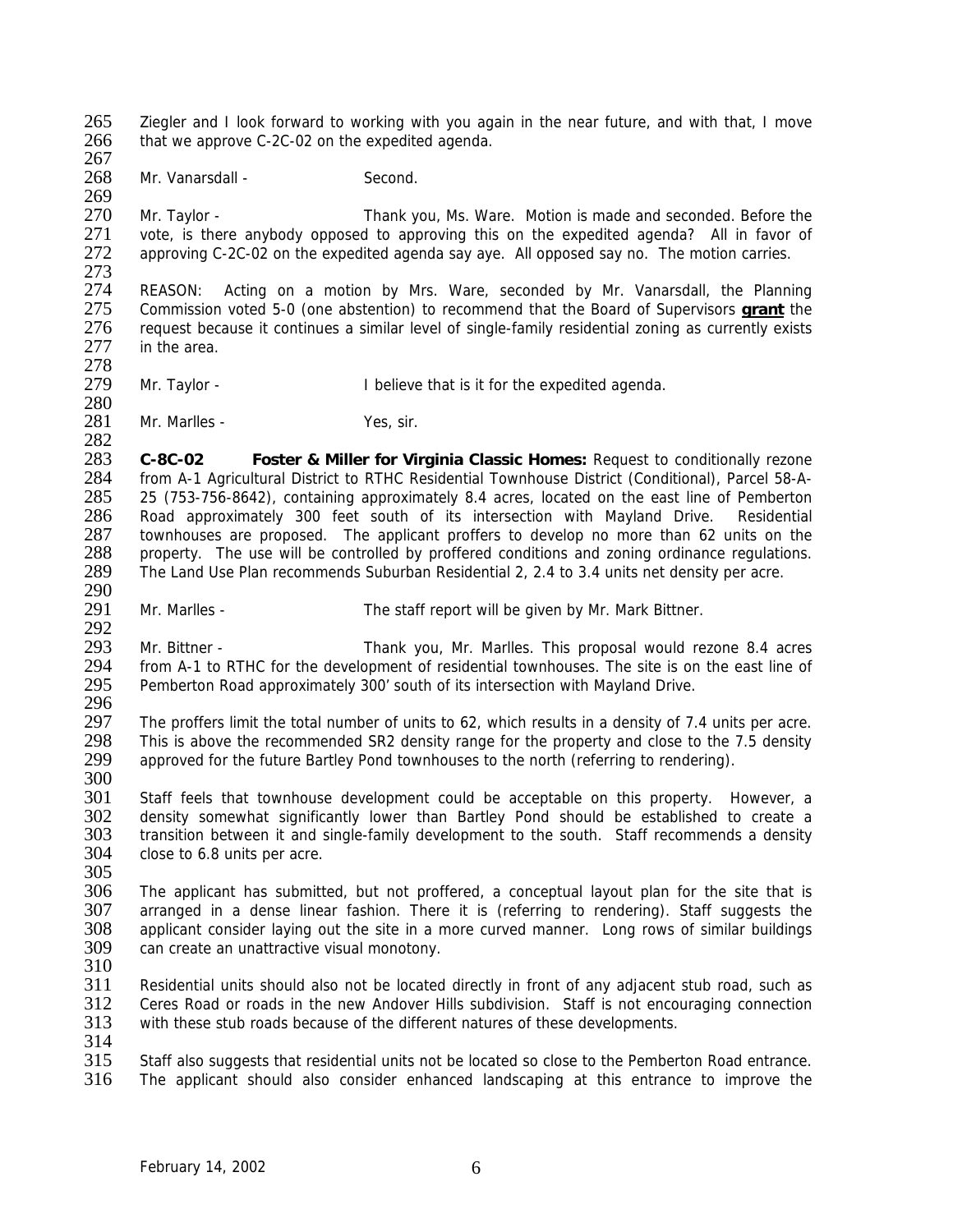317 aesthetic character of the development. Privacy fencing for units backing up to Pemberton Road<br>318 should also be considered should also be considered.

319

320 A proffered building elevation shows a design with Colonial-style elements. While not 321 unattractive, this design is a common one seen on other townhouse developments in Henrico 321 unattractive, this design is a common one seen on other townhouse developments in Henrico<br>322 County. County.

323<br>324 324 Staff is encouraging the applicant to provide a higher-quality and more original design for these<br>325 Stownhouses. The applicant could consider some design elements, such as more brick, full 325 townhouses. The applicant could consider some design elements, such as more brick, full 326 dormer windows, and varying doorway and window designs. dormer windows, and varying doorway and window designs.

327<br>328

353

328 In summary, the proposed zoning is not consistent with the SR2 designation of this property, but 329 townhouses could be an appropriate use for this property. The current proffers provide several townhouses could be an appropriate use for this property. The current proffers provide several 330 positive items. However, there are some outstanding issues that should be addressed. If the 331 applicant were to address these issues, staff could recommend approval of this application. I'd applicant were to address these issues, staff could recommend approval of this application. I'd 332 be happy to answer any questions you may have. 333

334 Mr. Taylor - Thank you very much, Mr. Bittner. Are there any questions from 335 the Commission? the Commission? 336<br>337

Mr. Jernigan - Mr. Bittner, what did they proffer as the density?

338<br>339 339 Mr. Bittner - 2008 7.4 is currently proffered, 62 units. The applicant has also<br>340 approached us with the possibility of doing seven units an acre, but staff's recommendation, as I approached us with the possibility of doing seven units an acre, but staff's recommendation, as I 341 outlined is around 6.8, somewhat lower than that.

342<br>343 Mr. Jernigan - **How many units difference would it be between 6.8 and 7.4?** 344

345 Mr. Bittner - Two or three.

346<br>347 Mr. Taylor - Any other questions for the Commission?  $\frac{348}{349}$ 

349 Mr. Archer - Mr. Bittner, you did say that this concept plan was not proffered.<br>350 Is that correct? Is that correct?

351<br>352 Mr. Bittner - Correct.

354 Mr. Taylor - Any other questions from the Commission?

355 356 Ms. Ware - Have any of the other issues been addressed that were in the staff report? staff report?

358<br>359 Mr. Bittner - No new proffers have been submitted to us, so technically, no. 360 Those issues in the staff report have not been addressed, although the applicant has expressed a<br>361 Willingness to do and consider several of the items in the staff report, but no new proffers have 361 willingness to do and consider several of the items in the staff report, but no new proffers have 362 come in. come in. 363

364 Ms. Ware - You have no proffers on all of these concerns? 365

366 Mr. Bittner - Correct.

367<br>368 368 Mr. Taylor - I guess at this time, would the applicant like to provide some 369 comments? Thank you very much. Mr. Bittner. comments? Thank you very much, Mr. Bittner.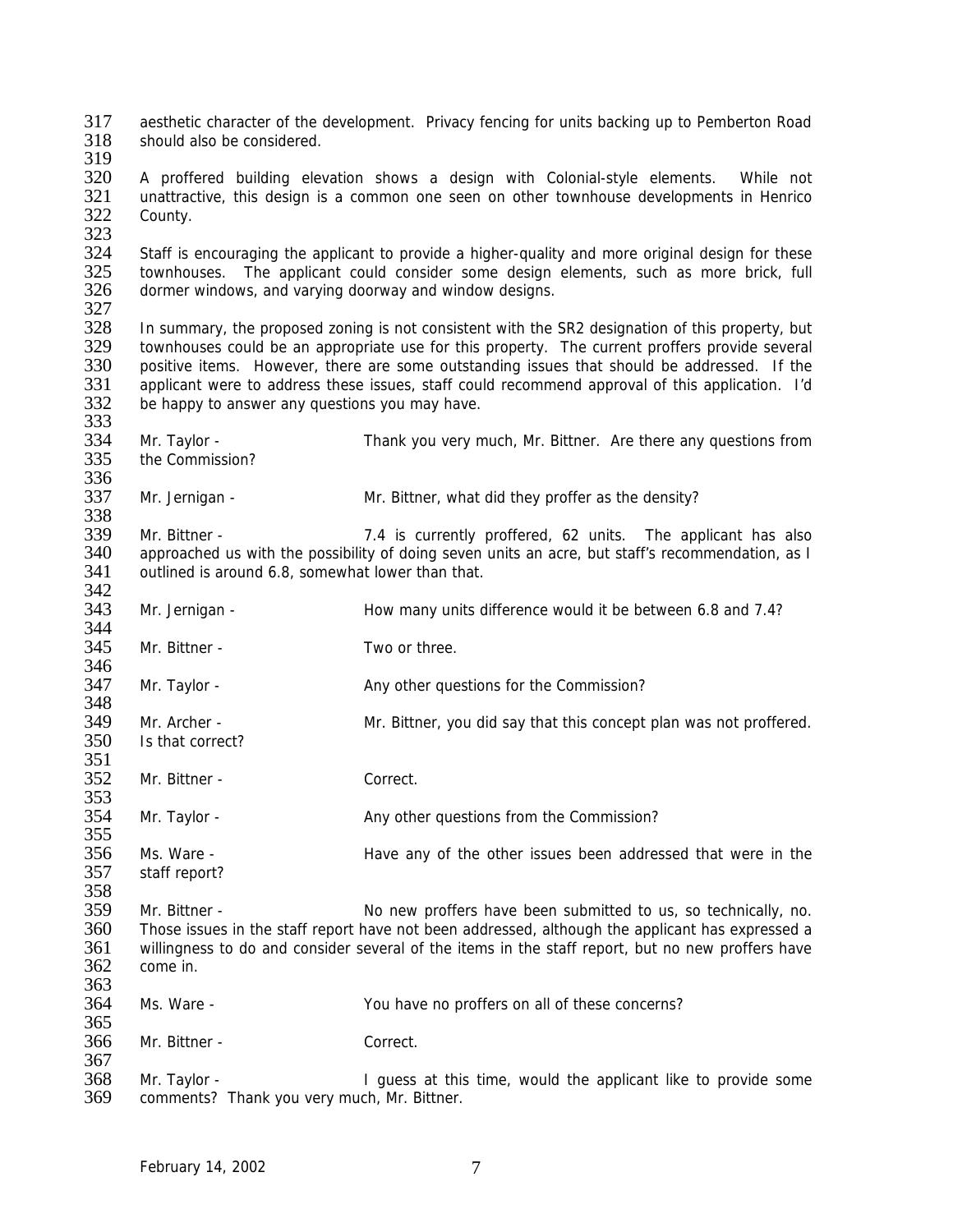370<br>371 371 Mr. Mistr - I am Spud Mistr with Foster and Miller, representing the 372 developer. We have reviewed the staff comments and we are in agreement with most of them. developer. We have reviewed the staff comments and we are in agreement with most of them. 373 Some of the proffer changes they requested are cosmetic and it is the wording in the proffers,<br>374 and I would point out that the proffers that they requested changing are the verbatim identical 374 and I would point out that the proffers that they requested changing are the verbatim identical<br>375 proffers for those used in Bartley Pond, and we assumed would still be acceptable, and were proffers for those used in Bartley Pond, and we assumed would still be acceptable, and were 376 accepted by the Commission and the Board. The architecture we have proffered is Colonial style.<br>377 I understand from Rvan Homes that this is a new unit to the Richmond area, and this particular 377 I understand from Ryan Homes that this is a new unit to the Richmond area, and this particular<br>378 design has never been built in Richmond or Henrico County. There may be things, units that are 378 design has never been built in Richmond or Henrico County. There may be things, units that are<br>379 similar, but they are not identical. We don't intend to be identical to Bartley Pond, which I 379 similar, but they are not identical. We don't intend to be identical to Bartley Pond, which I<br>380 believe is all brick buildings, which give a more institutional look than we would like to present 380 believe is all brick buildings, which give a more institutional look than we would like to present 381 bere. We will be willing to work with staff on the design of the buildings. Some of things about 381 here. We will be willing to work with staff on the design of the buildings. Some of things about 382 the stub road and the layout they suggested. They suggested a curvy layout: we just haven't had the stub road and the layout they suggested, they suggested a curvy layout; we just haven't had 383 time to do a different layout and see the number of units we can get. The problem with the 384 density is the contact with the seller requires 7 units per acre or the contract does not have to go density is the contact with the seller requires 7 units per acre or the contract does not have to go 385 forward. The different in 6.8 and 7 is one unit. At 6.8 we would get 57.1 units, and at 7 units 386 per acre we'd get 58. The applicants are willing to accept 58 if we could put not a density but 58 387 units as opposed to the 62. Otherwise, they will have to go back and decide whether they can<br>388 ao forward with the contract and whether concessions can be made by other people, and we 388 go forward with the contract and whether concessions can be made by other people, and we<br>389 haven't had time to do that since the staff report came out. We would certainly be willing to do 389 haven't had time to do that since the staff report came out. We would certainly be willing to do 390 that between now and the Board meeting, whatever your pleasure is. that between now and the Board meeting, whatever your pleasure is.

 $\frac{391}{392}$ 392 Mr. Marlles - Mr. Mistr, I just want to emphasize the concern that staff does<br>393 have with the current density on the site. We recognize the sellers are looking for a certain have with the current density on the site. We recognize the sellers are looking for a certain 394 price. I do think that is something that you do need to bring back to the sellers, that there is 395 significant concern with the current density. significant concern with the current density. 396

397 Mr. Mistr - I think we can do that, but I don't think it is a substantial 398 difference as to 57 or 58 units on the property, but it does make a difference in the viability of 399 the project.

400<br>401 Mr. Taylor - Are there any comments from the members of the Commission?

 $\frac{402}{403}$ 403 Mr. Jernigan - How about the curving changes that staff recommends that this 404 not be laid out in a straight line. not be laid out in a straight line.

405

417

406 Mr. Mistr - Well, it is the Planning staff recommended a curvy layout. The 407 Police Department more or less recommended straight lines to get more visibility for safety, so I 408 don't know where we draw the line between what the police want and what Planning staff wants, 409 but we are certainly willing to sit down with them and look at alternative layouts, too, to try to 410 accomplish this. accomplish this.

 $\frac{411}{412}$ Ms. Ware - The Subsettion What about the location close to Pemberton Road entrance?

413<br>414 414 Mr. Mistr - **I** believe we can move those units. We did proffer a 25-foot 415 buffer and that the setbacks would be in addition to the buffer. I am not sure how many feet it buffer and that the setbacks would be in addition to the buffer. I am not sure how many feet it 416 would be shifting, but I don't see where that is going to be a problem to accomplish that.

418 Mr. Marlles - Mr. Chairman, I would just remind the Commission that, I am 419 sure they do recall that over the past couple of years we've gone through a process of 420 developing multifamily design quidelines and emphasizing the importance of good design with 420 developing multifamily design guidelines and emphasizing the importance of good design with<br>421 multifamily developments, and I am sure that Mr. Mistr is aware of those quidelines and will be 421 multifamily developments, and I am sure that Mr. Mistr is aware of those guidelines and will be 422 looking at those as he goes back and redesigns this project. looking at those as he goes back and redesigns this project.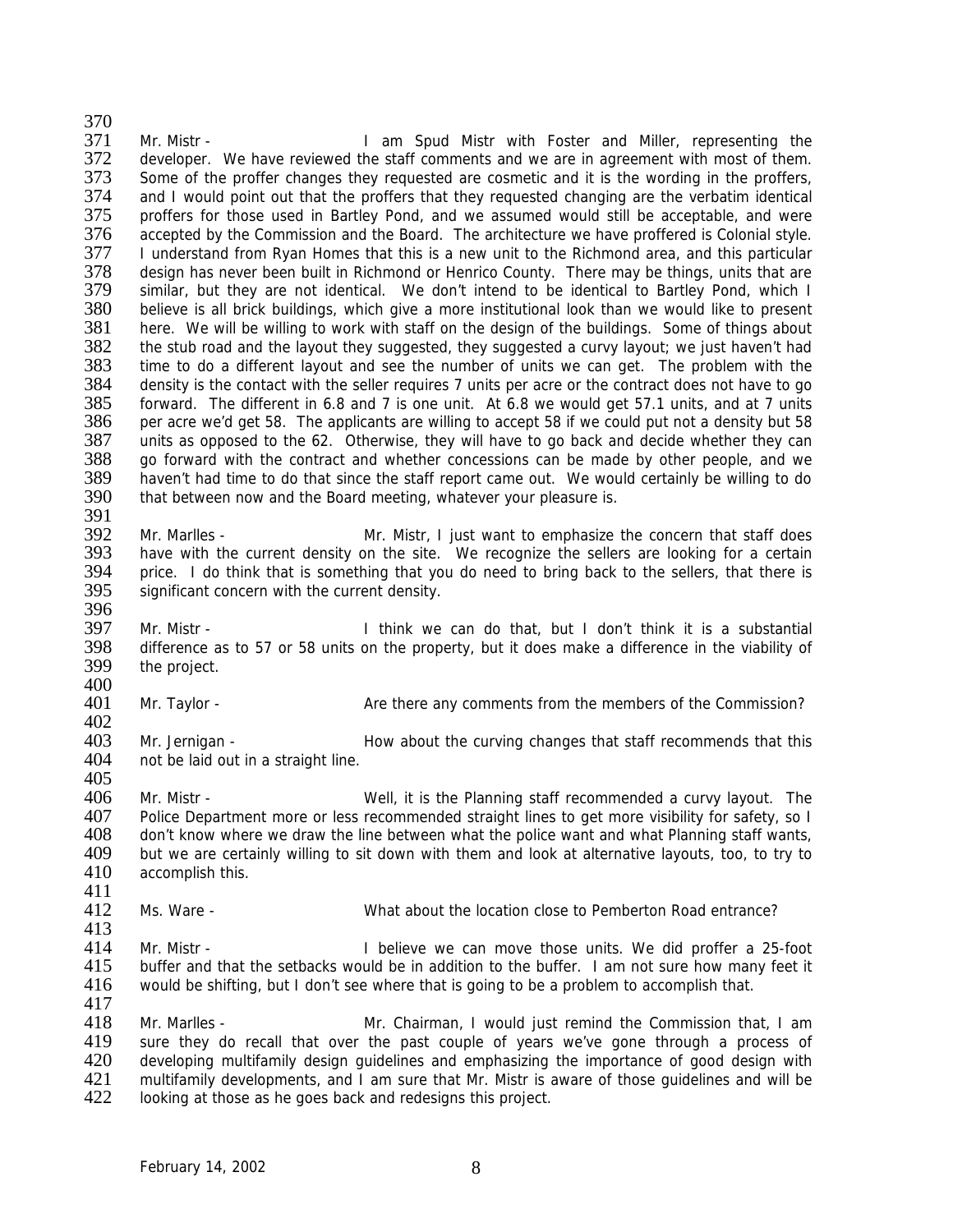- 423<br>424 424 Mr. Mistr - We are certainly trying to meet them to the fullest extent 425 possible. possible.
- 
- 426<br>427 427 Mr. Archer - Mr. Sangler, I was going to ask, you indicated that this is a new<br>428 Directotype for Ryan. Can you tell us briefly what some of the unique features are? prototype for Ryan. Can you tell us briefly what some of the unique features are?
- 429<br>430 430 Mr. Mistr - The State Mes. Kenny Monacher will Ryan is here. He could probably 431 address that better than I could. address that better than I could.
- 432<br>433 Mr. Jernigan - What is your name?

434<br>435 435 Mr. Kenny Monacher- My name is Kenny Monacher and I am with Ryan Homes. We, 436 the first time that you all will see this product in Richmond is actually, it hasn't happened yet, but 436 the first time that you all will see this product in Richmond is actually, it hasn't happened yet, but 437<br>437 Hunton Park Townhouses is where we are first building this product. It is a 22 foot-wide product Hunton Park Townhouses is where we are first building this product. It is a 22 foot-wide product 438 off of Staples Mill Road. We think it is going to be a dynamite project, so this would only be the 439 second time this particular elevation has been seen. The reason we like it is because it doesn't. second time this particular elevation has been seen. The reason we like it is because it doesn't, 440 as I think Spud mentioned, it doesn't look institutional with just brick and looks like a school or 441 office building or something like that, but it does have some unique things in the full-covered 441 office building or something like that, but it does have some unique things in the full-covered<br>442 porches and some other design elements that I think are much different from what you have 442 porches and some other design elements that I think are much different from what you have<br>443 seen in the past that we have done. We are really proud of this product and we think it is going 443 seen in the past that we have done. We are really proud of this product and we think it is going<br>444 to do very well in this location. I think it actually fits better there than in a lot of places in 444 to do very well in this location. I think it actually fits better there than in a lot of places in 445 Richmond. Hunton is going to be. I quess, the test case, and if Hunton is any indicator of how 445 Richmond. Hunton is going to be, I guess, the test case, and if Hunton is any indicator of how<br>446 the public is taking to the product, it is very strong. The sales there are very brisk. We haven't the public is taking to the product, it is very strong. The sales there are very brisk. We haven't 447 even built the first unit yet and I want to say that we have sold almost 20, and I think that is an 448 indicator that the customer certainly appreciates the style and the look. indicator that the customer certainly appreciates the style and the look. 449

450 Mr. Archer - So you would say then that the styling is the most unique 451 feature or the internal features?

452<br>453 Af 3 Mr. Monacher - It is actually, I am sure you've familiar with Lakeland Townes,<br>454 Pemberton Oaks, things like that. It is a product that we did very well for a long time over the 454 Pemberton Oaks, things like that. It is a product that we did very well for a long time over the 455 vears and what we do is we went back and tweaked it, quite a bit actually, and gave it some 455 years and what we do is we went back and tweaked it, quite a bit actually, and gave it some 456 additional things on the interior, but really on the exteriors where it is most noticeable you really 456 additional things on the interior, but really on the exteriors where it is most noticeable you really 457 can't put this product up against the Lakeland Townes product and see that it is the same 457 can't put this product up against the Lakeland Townes product and see that it is the same<br>458 product. It is two feet wider and it is a bigger product, but it is does look different, and I think product. It is two feet wider and it is a bigger product, but it is does look different, and I think 459 what really adds to it is that we can throw as much brick on there as people want, but 460 unfortunately they don't really want it, and that is what we are finding, and I don't want to get 461 into a cost thing, but it is a higher cost to the customer and that is certainly going to drive sales a 462 little bit, but the nice thing about it is that it does have, I think, a very good mix of Colonial with 463 the porches and things like that, but also with an appropriate amount of brick, and I don't 463 the porches and things like that, but also with an appropriate amount of brick, and I don't 464 remember if we were saving we could proffer a certain amount of brick, but certainly I want to 464 remember if we were saying we could proffer a certain amount of brick, but certainly I want to 465 say that what is – and we could certainly do the gable ends and things like that to jazz it up a say that what is – and we could certainly do the gable ends and things like that to jazz it up a 466 little bit as far as up against roads and things like that, where people see it. But, I think if you 467 take that product and put all brick on it, it is just going to detract from it, and that is taste, I am<br>468 sure, but it is doing very well the way it is right now, and we think that location is ideal for this 468 sure, but it is doing very well the way it is right now, and we think that location is ideal for this 469 product, especially going against, going next to I think a very attractive looking product in Bartley 469 product, especially going against, going next to I think a very attractive looking product in Bartley 470 Pond. 471

| .<br>472<br>473 | Ms. Ware -     | Where did you say it was doing well right now?               |
|-----------------|----------------|--------------------------------------------------------------|
| 474<br>475      | Mr. Monacher - | Hunton Park. It is off of Staples Mill Road over near I-295. |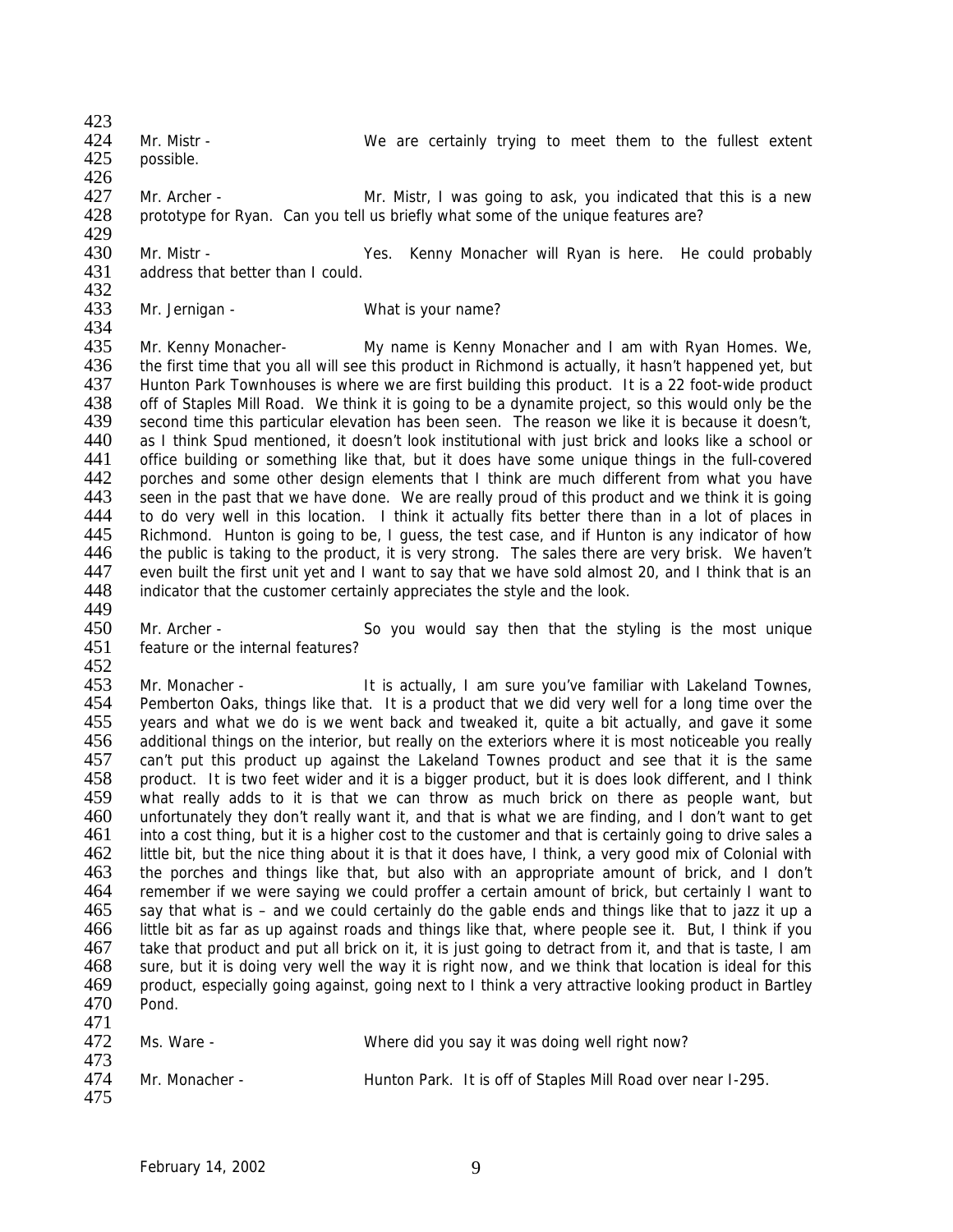476 Mr. Taylor - Are there any other questions from the Commission? 477<br>478 Mr. Jernigan - Mr. Monacher, what is the sound suppression factor on this? 479<br>480 Mr. Monacher **Well, I understand we have had to bump that now to 55.** That 481 is not what our preference would have been. Need me for anything else? 482<br>483 Mr. Vanarsdall - Mr. Chairman, is there any opposition to this case? 484<br>485 485 Mr. Taylor - I haven't yet asked, Mr. Vanarsdall, but one hand just went up,<br>486 So we will finish with Mr. Minzer and then we will see if there is opposition. Do you have any 486 so we will finish with Mr. Minzer and then we will see if there is opposition. Do you have any 487 further comments? further comments? 488 489 Mr. Vanarsdall - I would like to ask Mr. Bittner a question. Mr. Bittner, I must 490 have missed this, but did you recommend this tonight? have missed this, but did you recommend this tonight? 491<br>492 Mr. Bittner - No. We had some outstanding issues which I laid out. 493<br>494 Mr. Vanarsdall - The same issues they had when this came out. 495<br>496 Mr. Bittner - Right. No new information. 497<br>498 Mr. Vanarsdall - Did the applicant read this? 499 500 Mr. Bittner - As far as I know he did. 501 502 Mr. Vanarsdall - Did he get back with you and try to make it right. 503 504 Mr. Bittner - We have had some discussions this week, but no new proffers have come in. have come in. 506<br>507 507 Mr. Vanarsdall - Thank you. I don't have any more questions, Mr. Chairman. 508<br>509 Mr. Taylor - All right. Thank you, Mr. Vanarsdall. We will go back to the 510 opposition. Is there any opposition to this project? Would you please come to the podium, sir,<br>511 and give your name for the record, and we'd be happy to hear you, and Mr. Director will describe and give your name for the record, and we'd be happy to hear you, and Mr. Director will describe 512 the rules. 513 514 Mr. Marlles - Sir, when there is opposition to the case, it is the policy of the 515 Commission to grant 10 minutes to the applicant to present his case and 10 minutes to the 516 opponent, so I will let you know when you get down to your time limit. opponent, so I will let you know when you get down to your time limit.  $\frac{517}{518}$ Mr. Horace L. Herndon - Thank you sir. I don't believe I will need the whole 10 minutes. 519<br>520 Mr. Jernigan - What is your name again, sir? 521<br>522 Mr. Herndon - The My name is Horace L. Herndon. I am resident of Andover Hills 523 Subdivision. I have lived in that subdivision for the past 38 years. I am here tonight as a 524 representative of Andover Hills Subdivision. The residents of the Andover Hills Subdivision are 525 very concerned about the density of this new development. First, we do not feel that we need<br>526 any more apartments, any more condominiums, any more townhouses, in the west end of 526 any more apartments, any more condominiums, any more townhouses, in the west end of 527 Henrico County. The area cannot take the traffic. I moved to that area 45 years ago. 527 Henrico County. The area cannot take the traffic. I moved to that area 45 years ago. Pemberton Road has had little to no improvements in that past 45 years. The only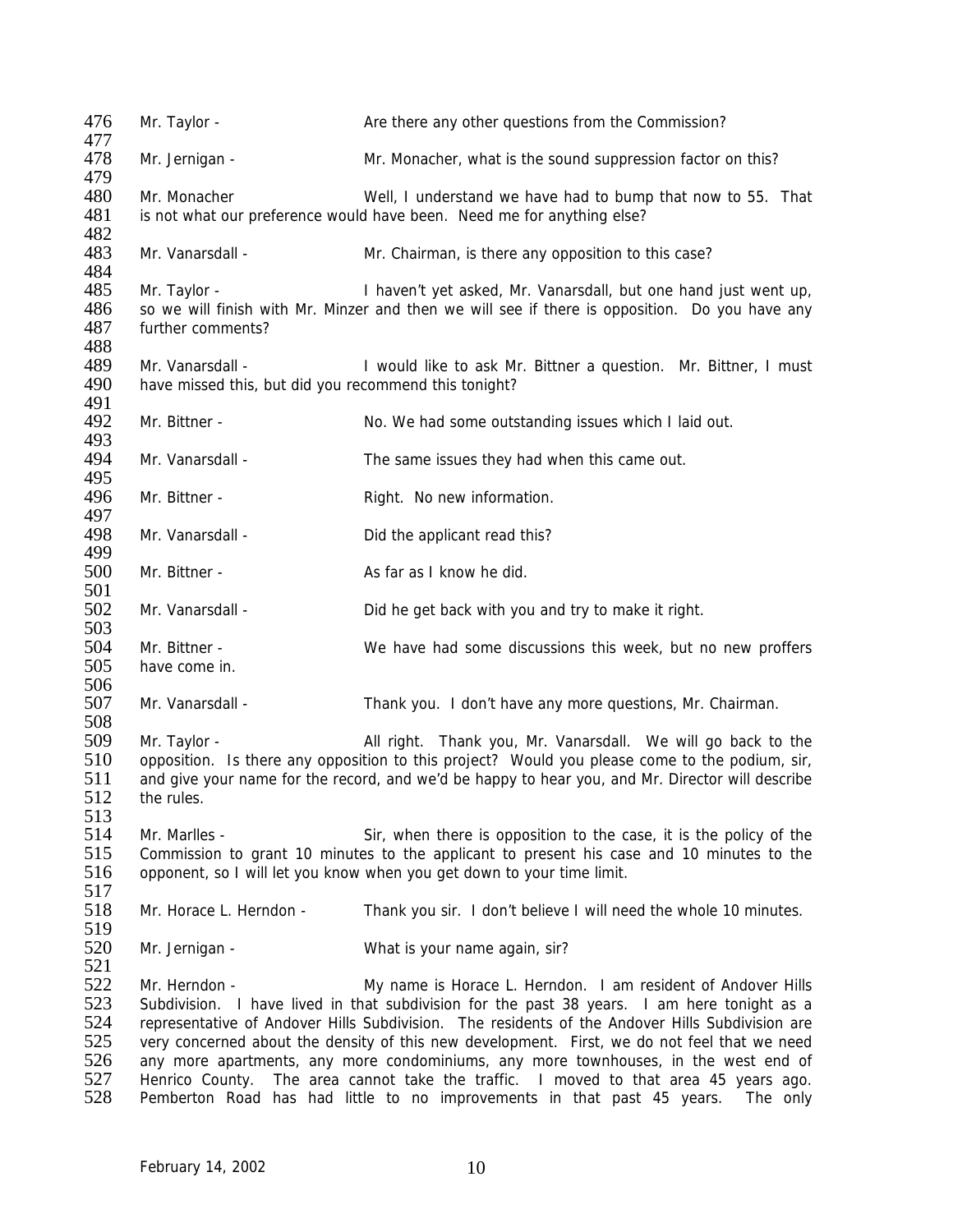529 improvements that I have seen are improvements that have been made by developers as they<br>530 built more and more anartment complexes and townhouses and condominiums. However I am 530 built more and more apartment complexes and townhouses and condominiums. However, I am<br>531 bere tonight to ask for a deferral. We, the residents of Andover Hills, have not had an here tonight to ask for a deferral. We, the residents of Andover Hills, have not had an 532 opportunity to meet with the developers to get any information whatsoever as to what their plans<br>533 were, the number of units that they were going to put there. We only learned of this rezoning 533 were, the number of units that they were going to put there. We only learned of this rezoning<br>534 case this past week, middle of the week. I noticed the sign there and called Henrico County and case this past week, middle of the week. I noticed the sign there and called Henrico County and 535 found that the hearing was tonight. The members (sic), residents of Andover Hills have a lot of 536 guestions. If we could have a deferral on this case and meet with the developers, perhaps we 536 questions. If we could have a deferral on this case and meet with the developers, perhaps we<br>537 could come up with a solution that would be satisfactory to both sides. I will be happy to answer 537 could come up with a solution that would be satisfactory to both sides. I will be happy to answer<br>538 any questions that members of the Commission might have. any questions that members of the Commission might have.

- 539<br>540
- Mr. Taylor **Are there any questions of the Commission for Mr. Herndon?** 541 542 Mr. Vanarsdall - I have one. Are you saying you have not had a community 543 meeting yet? meeting yet?
- 544 Mr. Herndon - No, sir. We only found out about the rezoning case mid-week.
- 546<br>547 547 Mr. Vanarsdall - Oh, you haven't known about but for that length of time?
- 548<br>549 Mr. Herndon - That is correct.
- 550<br>551 551 Mr. Vanarsdall - Wasn't it one of those white and blue signs on it that the County<br>552 requires? requires?
- 553<br>554 Mr. Herndon - Yes, sir. I leave home before daybreak and get back after dark, 555 and I don't come that way, and it was brought to me by the attention of Mr. Anderson, who is 556 here tonight. 557
- 558 Mr. Vanarsdall Have you met with Mr. Taylor, the Commissioner, on it?
- 559<br>560 Mr. Herndon - No, sir. I have not. I have not had the opportunity.
- 561<br>562 Mr. Vanarsdall - Thank you.
- 563<br>564 Mr. Herndon - We are more than willing to try to work with the developers. We 565 have some real concerns. Andover Hills is a single-family housing development. We would like to 566 see the land go in that direction, but we are willing to work with the developers and with the 567 Commission.
- 568 Mr. Vanarsdall - Thank you. I don't have any more questions, Mr. Chairman.
- 570<br>571 571 Mr. Taylor - Thank you, Mr. Vanarsdall. Any more questions of Mr. Herndon?<br>572 Mr. Herndon. Three Chopt District is my district, and this development is in that, and I recognize 572 Mr. Herndon, Three Chopt District is my district, and this development is in that, and I recognize<br>573 that you haven't had the opportunity to talk with the developer and we have known about this 573 that you haven't had the opportunity to talk with the developer and we have known about this<br>574 now for several months, a couple of months. This has been on the potential docket, and I 574 now for several months, a couple of months. This has been on the potential docket, and I<br>575 recognize that there hasn't been a meeting and there should be, and there will be. I, too, from 575 recognize that there hasn't been a meeting and there should be, and there will be. I, too, from 576 the beginning, have been concerned about just the position of this type of development close to 577 and around Andover Hills, because for the most part that is larger houses, and that is something 578 we need to interface, and see if we can work in. I am also concerned about the density and 579 actually the lavout of the townhouses, because as Mr. Bittner indicated, these are kind of straight 579 actually the layout of the townhouses, because as Mr. Bittner indicated, these are kind of straight 580 in there and they look like great rows of well-dressed soldiers, but as Mr. Bittner said, sometimes 580 in there and they look like great rows of well-dressed soldiers, but as Mr. Bittner said, sometimes 581 it is a little bit more humane if we break it up into a few curves of nature. So, I think we can it is a little bit more humane if we break it up into a few curves of nature. So, I think we can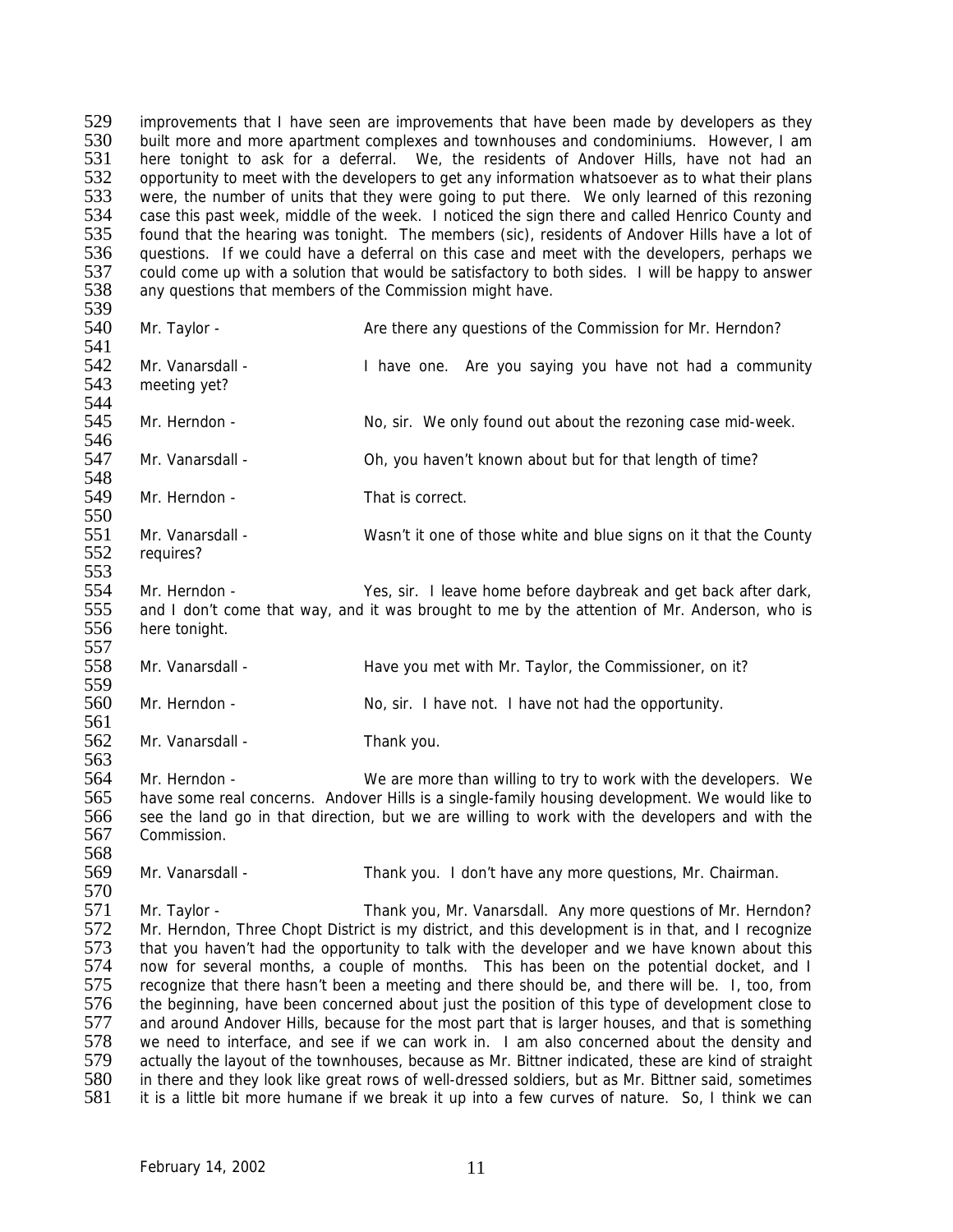582 look at that. I also think that in looking at the elevations and Mr. Mistr discussed this, and<br>583 actually I think Richmond is brick and I have no obiection against brick. I recognize that it is 583 actually I think Richmond is brick and I have no objection against brick. I recognize that it is<br>584 more expensive, but if the demand for this product is really as high as it is, and it is in a very more expensive, but if the demand for this product is really as high as it is, and it is in a very 585 prime location, I would think that location, location, location being everything in real estate, they<br>586 will be a very sought after product. And I think we can also afford to vary the facade designs will be a very sought after product. And I think we can also afford to vary the façade designs 587 and I think we need to address the proximity to the current areas, and I think those, sir, are all 588 the points that you made. 589<br>590 Mr. Herndon - Yes, sir. 591<br>592 592 Mr. Taylor - And what I would like to do is look forward to the opportunity to 593 meet with you at some future date and we will set that up through the Planning Office and we 593 meet with you at some future date and we will set that up through the Planning Office and we<br>594 will work that out, and we will invite the developer, too. And then we will go from there. So, I will work that out, and we will invite the developer, too. And then we will go from there. So, I 595 want to thank you very much for your comments. 596<br>597 Mr. Herndon - Thank you, sir 598 599 Mr. Taylor - Very well done. Are there any other comments in opposition to<br>600 this case? Would the applicant like to address the comments? this case? Would the applicant like to address the comments? 601<br>602 602 Mr. Mistr - We were not aware of Mr. Herndon's concerns, but we would<br>603 certainly like the opportunity to meet with him and the other residents at a suitable location. 603 certainly like the opportunity to meet with him and the other residents at a suitable location,  $604$  either here or somewhere near to Andover Hills either here or somewhere near to Andover Hills. 605 606 Mr. Taylor - Thank you very much, Mr. Mistr. I think that will help everybody 607 discuss the project, refine the project, and what I would do, I would probably encourage Mr. 608 Bittner to go and we will have a meeting, and it can be either at some joint location or we can do 609 it at the County, but I think that is in the best interests of everybody to just hold off until we do 610 that.  $611$ <br> $612$ Mr. Mistr - That will be fine with us.  $613$ <br> $614$ Mr. Marlles - Mr. Mistr, are you asking for a deferral? 615 616 Mr. Taylor - No. I think I am going to. I think. Is that all you have? 617 618 Mr. Marlles - Yes. 619 620 Mr. Jernigan - Why don't you see if he would like to make a deferral? Would 621 you like to defer this case?  $622$ <br> $623$ Mr. Mistr - The Muslim Controller Here is a deferral. 624<br>625 Mr. Taylor - The Mr. Taylor - I have actually talked to Mr. Mistr and we have discussed this 626 and he told me that you would agree to me making it, because I thought we would catch up, so I<br>627 would plan to do that. Are there any other comments in opposition? Mr. Director, is a motion in 627 would plan to do that. Are there any other comments in opposition? Mr. Director, is a motion in 628 order? order? 629 630 Mr. Marlles - Yes, sir. 631<br>632 632 Mr. Taylor - Then I would move for a 30-day deferral at the request of the 633 Commission of Project C-8C-02. Commission of Project C-8C-02. 634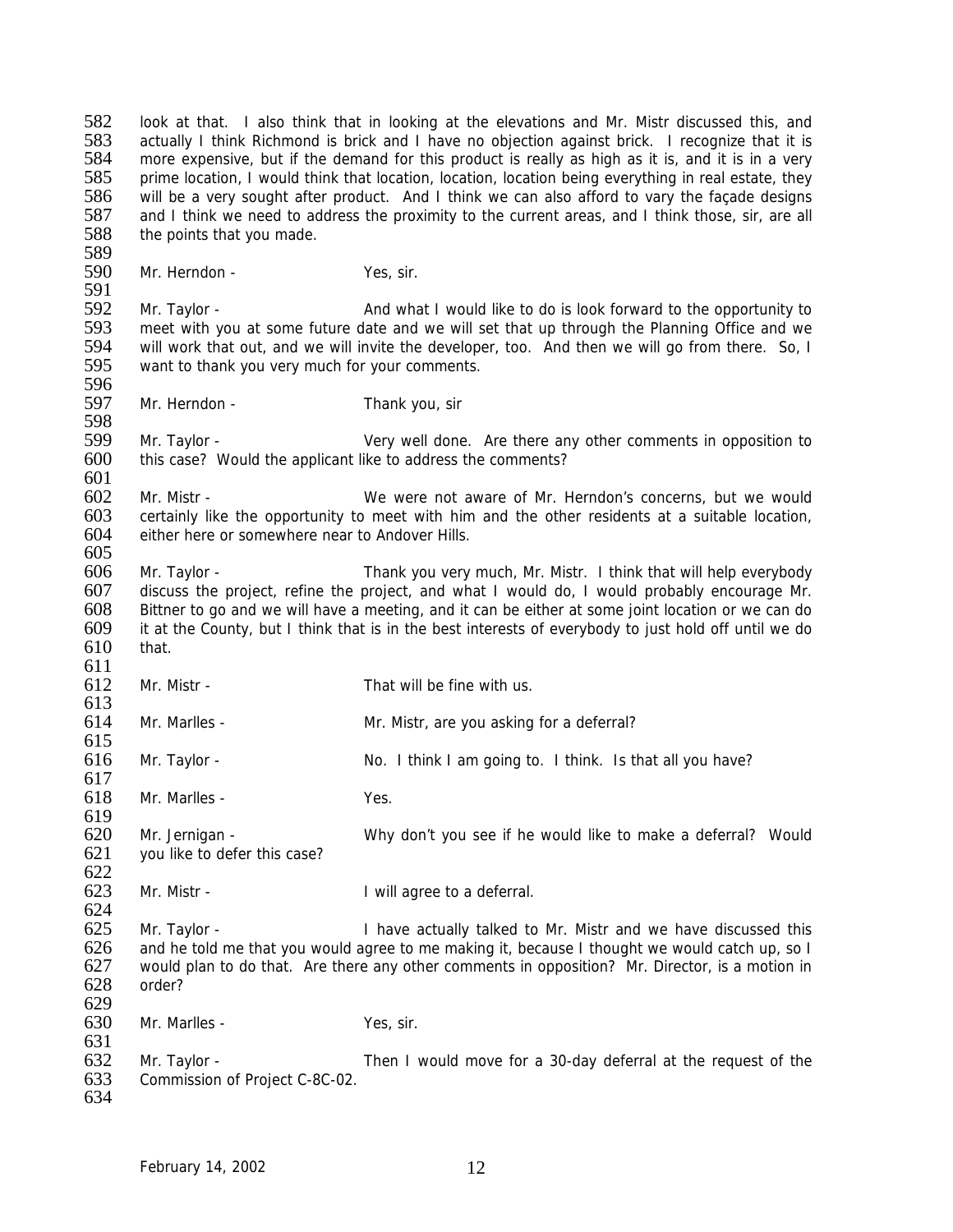635 Mr. Jernigan - Second. 636<br>637 637 Mr. Taylor - Motion made by Mr. Taylor and seconded by Mr. Jernigan. All in 638 favor say aye. All opposed say no. The motion carries. 639 640 The Planning Commission deferred Case C-8C-02, Foster & Miller for Virginia Classic Homes to its 641 meeting on March 14, 2002. 642<br>643 Mr. Taylor - Thank you for all of your time, Mr. Mistr. 644<br>645 645 **C-9C-02 Ronald R. Green for Stephen N. Thomas:** Request to conditionally rezone 646 from A-1 Agricultural District and R-3C One Family Residence District (Conditional) to R-5AC 647 General Residence District (Conditional), Parcel 18-A-15B (744-772-8254; 2.718 acres) and part 648 of Parcel 18-A-16 (744-772-1191; 0.764 acre), containing 3.482 acres, located at the southern terminus of Pinedale Drive approximately 100 feet south of its intersection with Avery Green 650 Drive (Avery Green at Twin Hickory). A single-family subdivision is proposed. The R-5A District 651 allows a minimum lot size of 5,625 square feet. The use will be controlled by proffered 652 conditions and zoning ordinance regulations. The Land Use Plan recommends Suburban<br>653 Residential 2, 2,4 to 3,4 units net density per acre and Environmental Protection Area. Residential 2, 2.4 to 3.4 units net density per acre and Environmental Protection Area. 654<br>655 655 Mr. Marlles - The staff report will be given by Mr. Tom Coleman. You can 656 proceed. Mr. Coleman. proceed, Mr. Coleman. 657 658 Mr. Coleman - The new proffers do not require waiving the time limit. 659 660 This application would conditionally rezone an approximately 3.5 acre parcel from A-1 to R-5AC to 661 develop a "zero lot line," single-family subdivision. The proffers were revised to address staff 662 concerns and concerns from the nearby Twin Hickory residents, and include: The developer will 663 save selected existing trees adjacent to Scotsglen; minimum lot widths will be 60'; the minimum 664 floor area will be 1400 sq. ft. for one-story homes, and 1600 for two-story homes. All homes will 665 have two-car garages, and the front elevation of at least one-third of the homes will be primarily brick. 667 668 Residential development for this site is appropriate and with the proffers, the "zero lot line 669 development" should be compatible with the adjacent Avery Green and Scotsglen at Twin Hickory<br>670 neighborhoods. neighborhoods. 671 672 Staff recommends approval of this request. I would be happy to answer any questions. 673 674 Mr. Taylor - Thank you very much, Mr. Coleman. Are there any questions of 675 the Commission? No questions from the Commissioners. Is there any opposition to this case? 675 the Commission? No questions from the Commissioners. Is there any opposition to this case?<br>676 Please come down and identify vourself and we will welcome your comments. Please come down and identify yourself and we will welcome your comments. 677<br>678 678 Ms. Lucy Zuercher - Good evening, Mr. Chairman, and members of the Planning<br>679 Commission. I am Lucy Zuercher, representing a group of Twin Hickory residents, with a strong 679 Commission. I am Lucy Zuercher, representing a group of Twin Hickory residents, with a strong interest in the way our community is developing. On behalf of these residents, I would like to 681 commend the applicant's proffers for this newest single-family subdivision. The applicant has 682 met twice with our group, first to seek our input and then to review the final proffers with us. 683 We have been impressed with Steve Thomas and Ron Green's responsiveness to our requests 684 and we feel the result is a win-win solution for everyone concerned. The 60-foot lot width, larger 685 homes, and use of some brick front planned around a new cul-de-sac will make this 686 neighborhood a seamless transition between Avery Green and Scotsalen at Twin Hickory. The 686 neighborhood a seamless transition between Avery Green and Scotsglen at Twin Hickory. The 687 attached two-car garages on all homes and the proffer of wooded lots are also commitments to attached two-car garages on all homes and the proffer of wooded lots are also commitments to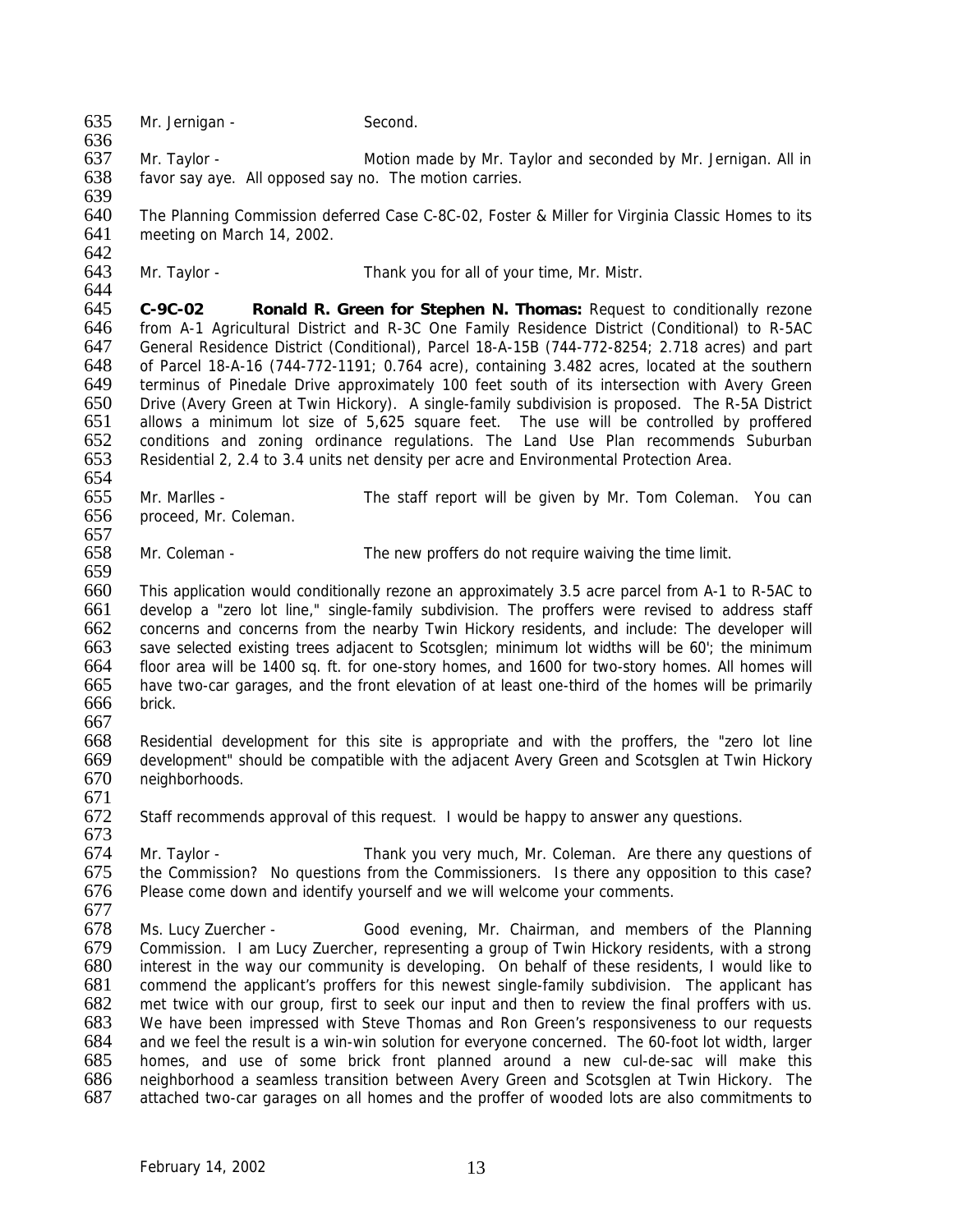688 quality that will make this new neighborhood of 12 homes an enhancement to our community.<br>689 Thank you, Steve Thomas, for leaving Twin Hickory residents some trees. Because this is the 689 Thank you, Steve Thomas, for leaving Twin Hickory residents some trees. Because this is the first neighborhood to be developed in Twin Hickory by a builder not affiliated with HHHunt, 691 residents had one remaining concern that I would like to mention, though it is, perhaps, outside 692 the control of this commission. the control of this commission.

693

694 Currently, Twin Hickory has one community pool and two tennis courts designated to serve<br>695 approximately 1500 homes. Residents hope to see HHHunt proffer a second community pool in 695 approximately 1500 homes. Residents hope to see HHHunt proffer a second community pool in<br>696 the March 14 rezoning of the 112 acres behind the Shady Grove YMCA. With an adequate 696 the March 14 rezoning of the 112 acres behind the Shady Grove YMCA. With an adequate 697 second pool, we would like to see an agreement reached so membership in the Twin Hickory 697 second pool, we would like to see an agreement reached so membership in the Twin Hickory<br>698 Homeowners Association can be extended to residents of the new Steve Thomas neighborhood. 698 Homeowners Association can be extended to residents of the new Steve Thomas neighborhood.<br>699 Twin Hickory is rapidly growing, but residents eniov great unity and wish to remain inclusive as 699 Twin Hickory is rapidly growing, but residents enjoy great unity and wish to remain inclusive as 700 long as adequate amenities are provided for everyone. We greatly appreciate the efforts of Mr.<br>701 Taylor and County staff in ensuring that residents' wishes are respected as development in Twin 701 Taylor and County staff in ensuring that residents' wishes are respected as development in Twin 702 Hickory continues. We are counting on this responsiveness to residents' concerns continuing<br>703 through upcoming rezoning and planning cases in our community. through upcoming rezoning and planning cases in our community.

704

705 Our small group has looked closely at the applicant's case, fully support him, and feel his new<br>706 neighborhood will be a great success. On behalf of this group of Twin Hickory residents. I just 706 neighborhood will be a great success. On behalf of this group of Twin Hickory residents, I just 707 want to thank Steve Thomas, Ron Green, County staff and especially Mr. Taylor. want to thank Steve Thomas, Ron Green, County staff and especially Mr. Taylor.

708 Mr. Jernigan - Thank you, ma'am.

710 Mr. Taylor - Thank you very much, Ms. Zuercher, for addressing the group 712 tonight and thank you for those comments. Is there anybody else who would like to speak in<br>713 opposition or just generally? There being no one, we will ask the applicant if he would enjoy 713 opposition or just generally? There being no one, we will ask the applicant if he would enjoy<br>714 describing this project. describing this project.

715

716 Mr. Ron Green - Chairman and members of the Commission, my name is Ron 717 Green. I, too, want to commend the Twin Hickory residents for sometimes, at short notice,<br>718 allowing us to, fit us into their schedules, and have these meetings, so we can try to come up 718 allowing us to, fit us into their schedules, and have these meetings, so we can try to come up<br>719 with and have discussions as to how we can be compatible with the two subdivisions. And I 719 with and have discussions as to how we can be compatible with the two subdivisions. And I<br>720 think after the meeting with those guys and staff, we come up with some proffers that are going 720 think after the meeting with those guys and staff, we come up with some proffers that are going<br>721 to ensure the quality development and some densities that everyone can be proud of. Again. I Term to ensure the quality development and some densities that everyone can be proud of. Again, I<br>Term think that the concern had come up with regard to this particular development not being part of 722 think that the concern had come up with regard to this particular development not being part of 723 the Hunt's Twin Hickory project and I just want to say that we will pursue or get in touch with 723 the Hunt's Twin Hickory project and I just want to say that we will pursue or get in touch with<br>724 Hunt, and if there is a way that we can somehow become a part of the development of the 724 Hunt, and if there is a way that we can somehow become a part of the development of the 725 Association so that this is somehow included, we would just like to go on record to say we will Association so that this is somehow included, we would just like to go on record to say we will 726 attempt to do that.

727 I will be glad to answer any questions that you guys may have.

729<br>730 730 Mr. Taylor - Thank you very much for those comments, Mr. Green. Are there<br>731 any questions on behalf of the Commission? any questions on behalf of the Commission?

732<br>733 The Mr. Marles - The Mr. Chairman, I would like to address a question to Mr.<br>
734 Coleman. Mr. Coleman, in the staff report you indicate that the staff was concerned that there Coleman. Mr. Coleman, in the staff report you indicate that the staff was concerned that there 735 weren't appropriate assurances of quality development. Have those concerns been addressed?

736<br>737 737 Mr. Coleman - I think that the developer with saving the trees, increasing to the 738 60-foot lot width. committing to more brick across the front elevations made, to a large extent 738 60-foot lot width, committing to more brick across the front elevations made, to a large extent 739 they have made this, and attempted to make this almost a seamless transition, something 739 they have made this, and attempted to make this almost a seamless transition, something<br>740 consistent with Avery Green in particular. Avery Green and Scotsalen Subdivisions. consistent with Avery Green in particular, Avery Green and Scotsglen Subdivisions.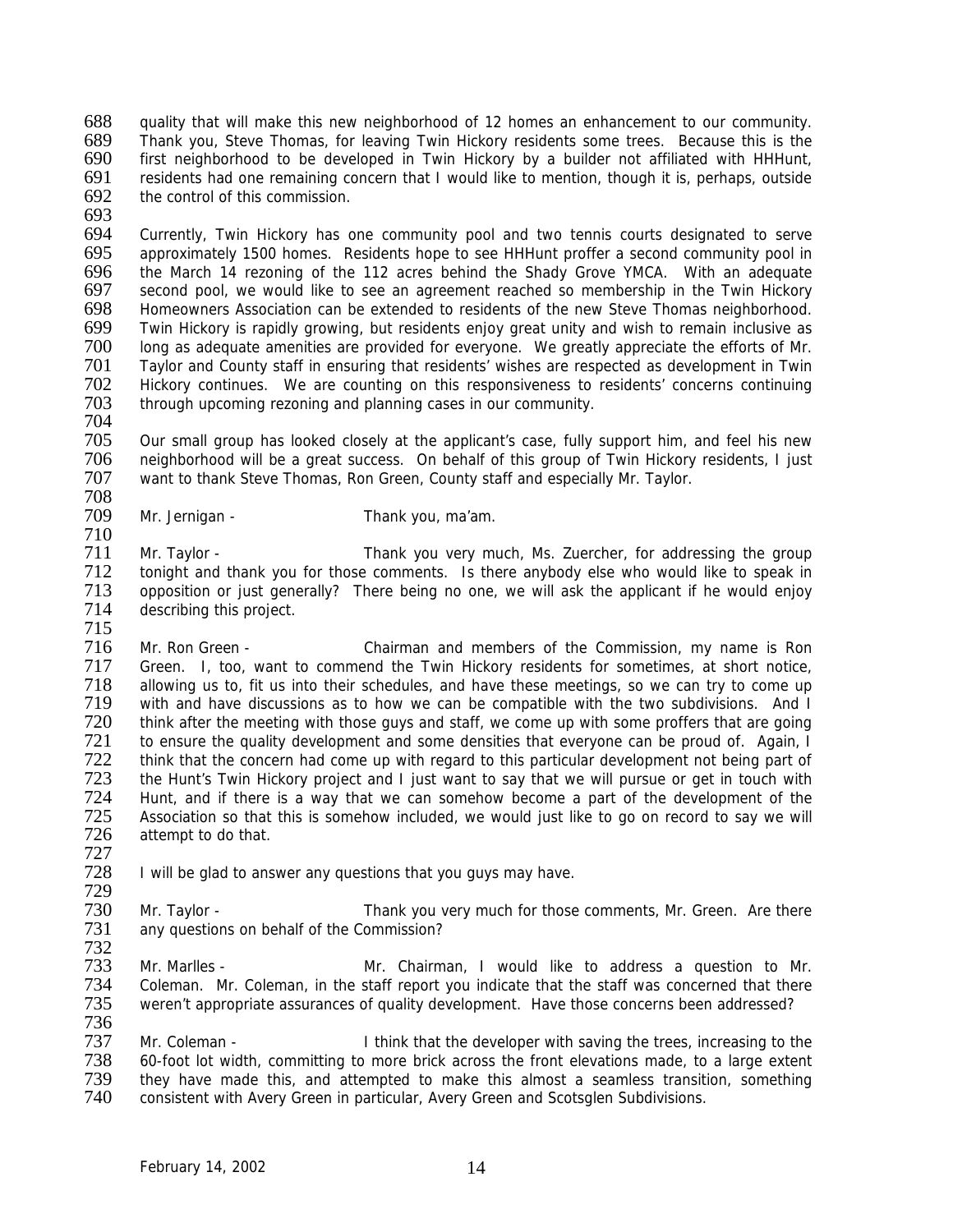741<br>742 742 Mr. Marlles - Again, did you indicate in your remarks that it will be necessary<br>743 to waive the time limits on the proffers? to waive the time limits on the proffers? 744<br>745 Mr. Coleman - The Music of the time is not necessary to waive the time limits. 746<br>747 Mr. Marlles - The Marles - It is not necessary. OK. 748 Thank you. We were going to waive them anyway, but now OK. Thank you. We were going to waive them anyway, but now<br>That we don't have to, it is even better. Any other comments? If there are not other comments. 750 that we don't have to, it is even better. Any other comments? If there are not other comments,<br>751 before we get started. I want to again thank Ms. Zuercher. I also see we have two very young 751 before we get started, I want to again thank Ms. Zuercher. I also see we have two very young<br>752 beople here tonight, and I want to thank them for coming out. If they would stand up and 752 people here tonight, and I want to thank them for coming out. If they would stand up and 753 identify themselves, we would like that. Would you like to do that for your Mom and Dad? identify themselves, we would like that. Would you like to do that for your Mom and Dad? 754 Ms. Zuercher - **Alice and Alex Zuercher watching their government at work.** 756 757 Mr. Taylor - Our future in order. We want to thank you very much for 758 coming out and we want to wish you a very Happy Valentine's Day. And we want to compliment 759 vour Mom who does a lot on behalf of Twin Hickory. And we thank her. your Mom who does a lot on behalf of Twin Hickory. And we thank her. 760<br>761 761 Now, let's see. For comments, Mr. Director, on this particular project I just want to make a few<br>762 Comments because I think they are in order both to Mr. Thomas and Mr. Green, and I want to 762 comments because I think they are in order both to Mr. Thomas and Mr. Green, and I want to 763 thank them publicly for working with the community and really going to extraordinary ends to 763 thank them publicly for working with the community and really going to extraordinary ends to<br>764 make sure that this project fits adiacent to Twin Hickory. It is not easy to do that, but the make sure that this project fits adjacent to Twin Hickory. It is not easy to do that, but the 765 geography of these two lots, as you can see from the map, is such that it is almost a block<br>766 addition to Twin Hickory and, I think, it fits very well, and I believe that the infrastructure can be addition to Twin Hickory and, I think, it fits very well, and I believe that the infrastructure can be 767 matched up really as it if was always a part of Twin Hickory, and while it isn't, we have 768 encouraged the applicants to work with HHHunt and we will try to have a close relationship, as 769 close as we possibly can, and I am not sure just what the possibilities are. But, HHHunt and its 770 leadership has been very amenable in making the changes so far in working with us, and I hope<br>771 that it will continue, because I think the width of the lots are in keeping with the Avery Green The 171 that it will continue, because I think the width of the lots are in keeping with the Avery Green<br>The Subdivision. The wooded lots are in keeping with the overall theme of Twin Hickory, the brick 772 Subdivision. The wooded lots are in keeping with the overall theme of Twin Hickory, the brick<br>773 and the other amenities will fit very well. And my hope is that when this is done, it is as much a 773 and the other amenities will fit very well. And my hope is that when this is done, it is as much a<br>774 part of Twin Hickory as the architectural match can provide and the managerial association that 774 part of Twin Hickory as the architectural match can provide and the managerial association that 775 ages with it. Accordingly, with that I would move to approve Case C-9C-02. 775 goes with it. Accordingly, with that, I would move to approve Case C-9C-02. 776 777 Mr. Jernigan - I will second that. 778 779 Mr. Taylor - Motion by Mr. Taylor and seconded by Mr. Jernigan. All in favor<br>780 say ave. All opposed say no. The motion passes. say aye. All opposed say no. The motion passes. 781 The Planning Commission approved Case C-9C-02, Ronald R. Green for Stephen N. Thomas. 783 784 REASON: Acting on a motion by Mr. Taylor, seconded by Mr. Jernigan, the Planning Commission<br>785 voted 5-0 (one abstention) to recommend that the Board of Supervisors **grant** the request 785 voted 5-0 (one abstention) to recommend that the Board of Supervisors **grant** the request because it continues a form of zoning consistent with the area. 787 788 *Deferred from the December 13, 2001 Meeting:* 789 **C-71C-01 Jeffrey W. Soden:** Request to conditionally rezone from A-1 Agricultural District 790 to R-2C One Family Residence District (Conditional), Parcels 30-A-56 (765-767-3218) and 58<br>791 (764-767-8114) and part of Parcel 30-A-57 (765-767-0848), containing 14.34 acres, located on 791 (764-767-8114) and part of Parcel 30-A-57 (765-767-0848), containing 14.34 acres, located on<br>792 the northwest line of Courtney Road approximately 500 feet southwest of Lakewood Road. A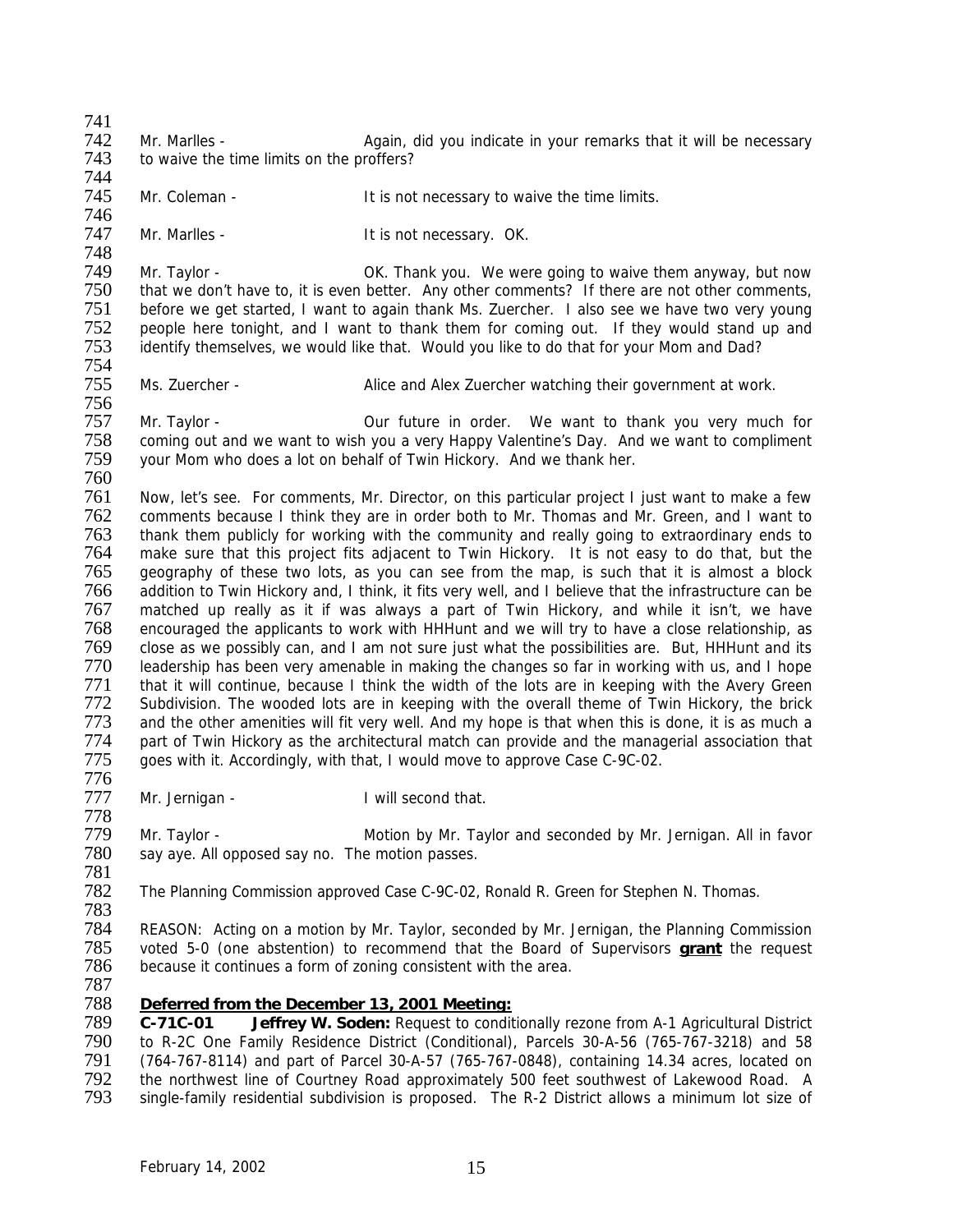794 18,000 square feet. The Land Use Plan recommends Suburban Residential 1, 1.0 to 2.4 units net<br>795 density per acre density per acre. 796<br>797 Mr. Marlles - The staff report will be given by Mr. Mark Bittner. 798<br>799 Mr. Taylor - Thank you. Mr. Bittner.  $\frac{800}{801}$ 801 Mr. Bittner - Thank you, Mr. Chairman. The applicant has submitted two<br>802 potential lavouts for this site, although neither have been proffered. This layout (referring to 802 potential layouts for this site, although neither have been proffered. This layout (referring to 803 rendering) shows that there would be no access to Courtney Road. The second layout is basically 803 rendering) shows that there would be no access to Courtney Road. The second layout is basically 804 the same with the exception that he shows an additional cul-de-sac going to this property to the 804 the same with the exception that he shows an additional cul-de-sac going to this property to the 805 southwest. The applicant has prohibited access to Courtney Road and he has also proffered that 805 southwest. The applicant has prohibited access to Courtney Road and he has also proffered that 806 access will come from Farm Meadow Drive within the Meadow Farms Subdivision. access will come from Farm Meadow Drive within the Meadow Farms Subdivision.  $\frac{807}{808}$ 808 Revised proffers have been submitted, which we just passed out to you, and the new items in 809 those include: those include: 810 811 - An increase in the amount of finished floor area; 2-story dwellings will now have a<br>812 minimum of 2.800 square feet of finished living space; one-story dwellings must have at 812 minimum of 2,800 square feet of finished living space; one-story dwellings must have at <br>813 Sepast 2.000 square feet. least 2,000 square feet.  $\frac{814}{815}$ 815 Also, as I alluded to a moment ago, stub road connections to adjacent undeveloped property to 816 the north in this area (referring to rendering) and southwest have also been added. This 816 the north in this area (referring to rendering) and southwest have also been added. This 817 northernmost cul-de-sac is on property which is actually not part of this rezoning, but is already northernmost cul-de-sac is on property which is actually not part of this rezoning, but is already 818 zoned R-2C and in the control of the developer. Therefore, the proffer for the stub to the north<br>819 basically affects this area right in here (referring to rendering), and that proffer would achieve basically affects this area right in here (referring to rendering), and that proffer would achieve 820 this layout that you see in front of you (referring to rendering). The time limit would need to be 821 waived to accept these new proffers. They were submitted yesterday. 822 823 In summary, the proposed zoning is consistent with the Suburban Residential 1 designation of 824 this property. The revised proffers provide some new positive items. Staff recommends approval 824 this property. The revised proffers provide some new positive items. Staff recommends approval 825 of this application. I'd be happy to answer any questions you may have. of this application. I'd be happy to answer any questions you may have. 826<br>827 Mr. Taylor - **Are there any questions from the Commission?** 828<br>829 Mr. Vanarsdall - **Mr. Bittner, what happened to what we talked about before the** 830 meeting? Where is Don Jones? Come down and tell us what, I saw you talking to Mr.<br>831 Youngblood. Bring me up to date on what you want to do. Youngblood. Bring me up to date on what you want to do. 832 833 Mr. Donald Jones - My name is Donald Jones and I live at 10400 Brennen Robert<br>834 Court. That is in the Meadow Farms Subdivision. I am representing the homeowners of the 834 Court. That is in the Meadow Farms Subdivision. I am representing the homeowners of the 835 Meadow Farms Subdivision. We are not opposed to this layout the way it is now. The big 835 Meadow Farms Subdivision. We are not opposed to this layout the way it is now. The big  $836$  concerns from the homeowners of the subdivision were  $\#1$ , that the through street, that the 836 concerns from the homeowners of the subdivision were  $#1$ , that the through street, that the 837 street not be a through street to Courtney and also that there were no stub streets in the 837 street not be a through street to Courtney and also that there were no stub streets in the 838 development. So we are not opposed to this. development. So, we are not opposed to this. 839<br>840 Mr. Vanarsdall - All right. I want to ask you what – it is four more acres. What 841 do you say about that? 842 843 Mr. Jones - I don't know. You'd have to ask. I am not sure. 844<br>845 845 Mr. Vanarsdall - Thank you. Any of you all have any questions? Mr. Youngblood, 846 before the meeting began. Mr. Bittner said you had four more acres there. before the meeting began, Mr. Bittner said you had four more acres there.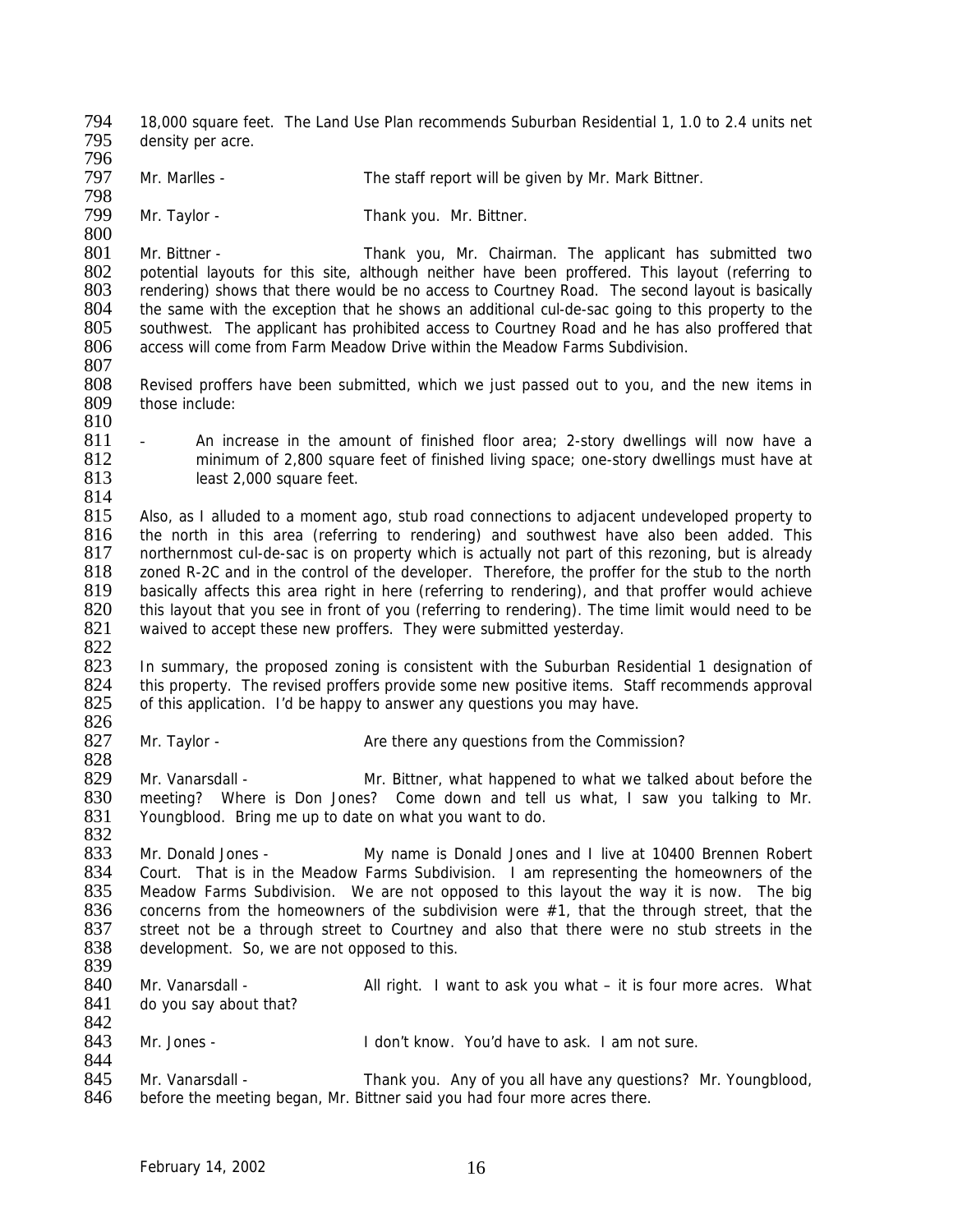| 847        |                                                                                                |                                                                                                   |  |
|------------|------------------------------------------------------------------------------------------------|---------------------------------------------------------------------------------------------------|--|
| 848        | Mr. Youngblood -                                                                               | Well, he has got a contract now on the piece that the stub road                                   |  |
| 849        | comes up behind the library.                                                                   |                                                                                                   |  |
| 850        |                                                                                                |                                                                                                   |  |
| 851        | Mr. Vanarsdall -                                                                               | The question is, do you want to incorporate that tonight and                                      |  |
| 852        | defer this?                                                                                    |                                                                                                   |  |
| 853        |                                                                                                |                                                                                                   |  |
| 854        | Mr. Youngblood -                                                                               | No, sir. We are just going to go on with this case and we will                                    |  |
| 855        | file another case by the end of the month.                                                     |                                                                                                   |  |
| 856        |                                                                                                |                                                                                                   |  |
| 857        | Mr. Vanarsdall -                                                                               |                                                                                                   |  |
|            |                                                                                                | Do you feel safe enough for us to rule on this case tonight?                                      |  |
| 858        |                                                                                                |                                                                                                   |  |
| 859        | Mr. Youngblood -                                                                               | Yes, sir.                                                                                         |  |
| 860        |                                                                                                |                                                                                                   |  |
| 861        | Mr. Vanarsdall -                                                                               | OK. Thank you.                                                                                    |  |
| 862        |                                                                                                |                                                                                                   |  |
| 863        | Mr. Taylor -                                                                                   | Thank you, Mr. Youngblood. Is there any other comment? Is                                         |  |
| 864        | there any opposition to this project?                                                          |                                                                                                   |  |
| 865        |                                                                                                |                                                                                                   |  |
| 866        | Mr. Marlles -                                                                                  | We do have to waive the time limits on the proffers.                                              |  |
| 867        |                                                                                                |                                                                                                   |  |
| 868        | Mr. Vanarsdall -                                                                               | I move that we waive the time limits on C-71C-01.                                                 |  |
| 869        |                                                                                                |                                                                                                   |  |
| 870        | Mr. Archer -                                                                                   | Second.                                                                                           |  |
| 871        |                                                                                                |                                                                                                   |  |
| 872        | Mr. Taylor -                                                                                   | Motion made by Mr. Vanarsdall to waive the time limits on C-                                      |  |
| 873        |                                                                                                | 71C-01 and seconded by Mr. Archer. All in favor say aye. All opposed say no. The motion           |  |
| 874        | carries.                                                                                       |                                                                                                   |  |
| 875        |                                                                                                |                                                                                                   |  |
| 876        | Mr. Vanarsdall -                                                                               | I move that C-71C-01, Jeffrey W. Soden, be recommended to                                         |  |
| 877        | the Board of Supervisors for approval.                                                         |                                                                                                   |  |
| 878        |                                                                                                |                                                                                                   |  |
| 879        | Mr. Archer -                                                                                   | Second.                                                                                           |  |
|            |                                                                                                |                                                                                                   |  |
| 880        |                                                                                                |                                                                                                   |  |
| 881        | Mr. Taylor -                                                                                   | Motion made by Mr. Vanarsdall to approve the project, seconded                                    |  |
| 882        |                                                                                                | by Mr. Archer. All in favor say aye. All opposed say no. The motion carries.                      |  |
| 883        |                                                                                                |                                                                                                   |  |
| 884        | REASON:                                                                                        | Acting on a motion by Mr. Vanarsdall, seconded by Mr. Archer, the Planning                        |  |
| 885        |                                                                                                | Commission voted 5-0 (one abstention) to recommend that the Board of Supervisors <b>grant</b> the |  |
| 886        | request because it represents a logical continuation of the one-family residential development |                                                                                                   |  |
| 887        | which exists in the area.                                                                      |                                                                                                   |  |
| 888        |                                                                                                |                                                                                                   |  |
| 889        | C-61C-01                                                                                       | Robert M. Atack: Request to conditionally rezone from A-1 Agricultural District                   |  |
| 890        | to RTHC Residential Townhouse District (Conditional), Parcel 32-A-8N (776-766-2494) and 9      |                                                                                                   |  |
| 891        | (776-765-5797), containing 7.9 acres, located at the southeast intersection of Woodman Road    |                                                                                                   |  |
| 892        | and Mountain Road. Residential townhouses for sale are proposed. The densities in the RTH      |                                                                                                   |  |
|            | District cannot exceed nine (9) units per acre. The Land Use Plan recommends Office.           |                                                                                                   |  |
| 893        |                                                                                                |                                                                                                   |  |
|            |                                                                                                |                                                                                                   |  |
| 894        |                                                                                                |                                                                                                   |  |
| 895        | Mr. Marlles -                                                                                  | The staff report will be given by Mr. Lee Householder.                                            |  |
| 896<br>897 | Mr. Taylor -                                                                                   | Good evening, Mr. Householder.                                                                    |  |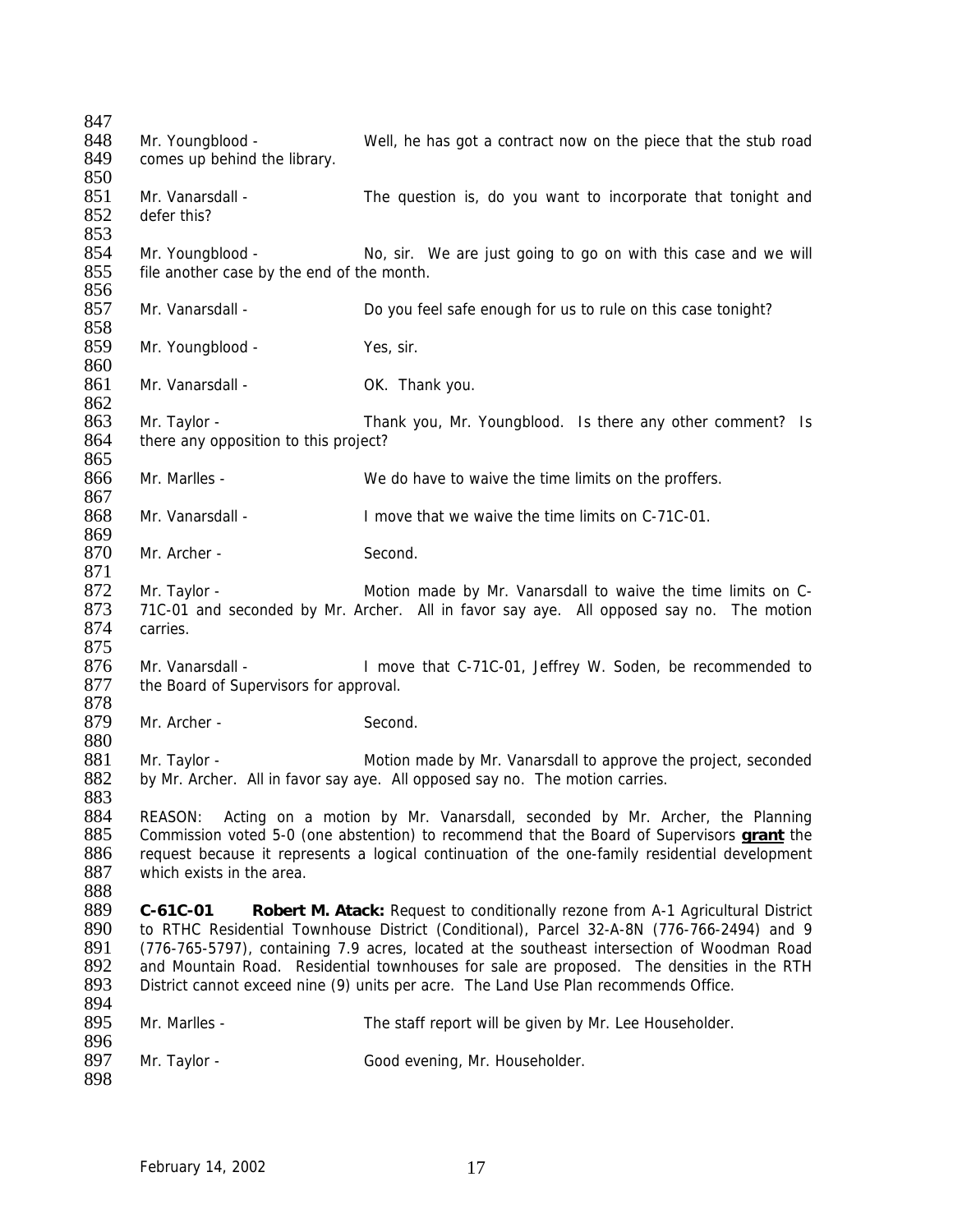899 Mr. Householder - Good evening, Mr. Chairman. One note on this case, because of Sood evening, Mr. Chairman. One note on this case, because of Sood evening, Mr. Chairman. One note on this case, because of  $900$  the size 900 the size of the agenda, part of the applicant's team has not arrived at the meeting. I think they<br>901 bave looked at the amount of cases, thinking they could be here a little later, and the applicant have looked at the amount of cases, thinking they could be here a little later, and the applicant 902 has requested that if there is anyway we can either bump another case up in its place or if we<br>903 could maybe take a break and see if he shows up. could maybe take a break and see if he shows up.

904<br>905 905 Mr. Taylor - What would be the sense of the Commission? Would we like to 906 take a break? Or would we like to pick up the other cases and come back to this one? take a break? Or would we like to pick up the other cases and come back to this one?

907<br>908 Mr. Vanarsdall - Let's take a break and give him a few minutes.

909<br>910

**THE COMMISSION RECESSED FOR TEN MINUTES.** 

#### 911<br>912 **THE COMMISSION RECONVENED.**

913<br>914

914 Mr. Taylor - The Planning Commission will now resume hearing the case. The 915 case before us is Case C-61C-01. You can proceed. case before us is Case C-61C-01. You can proceed.

916<br>917 917 Mr. Householder - OK. Thank you, Mr. Chairman, and members of the 1918 Commission. As you may remember, this rezoning request was deferred for 60 days from the 918 Commission. As you may remember, this rezoning request was deferred for 60 days from the 919 December Planning Commission meeting to allow time for the applicant to address the concerns 919 December Planning Commission meeting to allow time for the applicant to address the concerns 920 of the adiacent property owners and members of the Mountain Laurel Townhouse development. 920 of the adjacent property owners and members of the Mountain Laurel Townhouse development.<br>921 The applicant has met with staff and citizens that were concerned with this development 921 The applicant has met with staff and citizens that were concerned with this development<br>922 proposal on several occasion since the December 13 Planning Commission that this was deferred 922 proposal on several occasion since the December 13 Planning Commission that this was deferred 923 from.

924<br>925 The applicant has submitted proffers today that were handed out to you and they attempt 926 address the concerns of the property owners on these two parcels (referring to rendering), in<br>927 particular. These three parcels were in question (referring to rendering) and this one (referring to particular. These three parcels were in question (referring to rendering) and this one (referring to 928 rendering) where the main adjacent property owners were in opposition to the request at the last 929 meeting. The most significant change was the addition of Proffer  $\#15$ . Proffer  $\#15$  was added to 929 meeting. The most significant change was the addition of Proffer #15. Proffer #15 was added to<br>930 provide for a 55' setback from parcel 32-A-7 (referring to rendering) and a 80' setback from 930 provide for a 55' setback from parcel 32-A-7 (referring to rendering) and a 80' setback from<br>931 parcel 41-A-27, this parcel here (referring to rendering). I would also like to add that because 931 parcel 41-A-27, this parcel here (referring to rendering). I would also like to add that because<br>932 these proffers were received today, the time limit would need to be waived. these proffers were received today, the time limit would need to be waived.

933<br>934 934 The applicant has also has a revised layout from what was included in the staff report and they<br>935 will be presenting to you some of the elements, but most significantly this area here (referring to 935 will be presenting to you some of the elements, but most significantly this area here (referring to 936 rendering) is what was changed and created more of a buffer between the residents along rendering) is what was changed and created more of a buffer between the residents along 937 Mountain Road.

938<br>939 939 Staff feels that a proposal for additional townhouses at this location is a reasonable variation from<br>940 the 2010 Land Use Plan and we feel that the applicant has addressed our concerns regarding the 940 the 2010 Land Use Plan and we feel that the applicant has addressed our concerns regarding the 941 auality and the density of this proposal. Therefore, staff does recommend approval of this request. 941 quality and the density of this proposal. Therefore, staff does recommend approval of this request.<br>942 U will answer any questions that you may have. I will answer any questions that you may have.

943<br>944 944 Mr. Taylor - Are there any questions for Mr. Householder on the part of the 945 Commission? Commission? 946

947 Mr. Archer - Did we have opposition, Mr. Chairman?

948<br>949 949 Mr. Taylor - No, sir. I don't believe we have yet. We have not asked for it<br>950 either. Oh, there is. I will then ask. Is there any opposition or would all people in opposition 950 either. Oh, there is. I will then ask. Is there any opposition or would all people in opposition 951 please indicate such by raising their hands. please indicate such by raising their hands.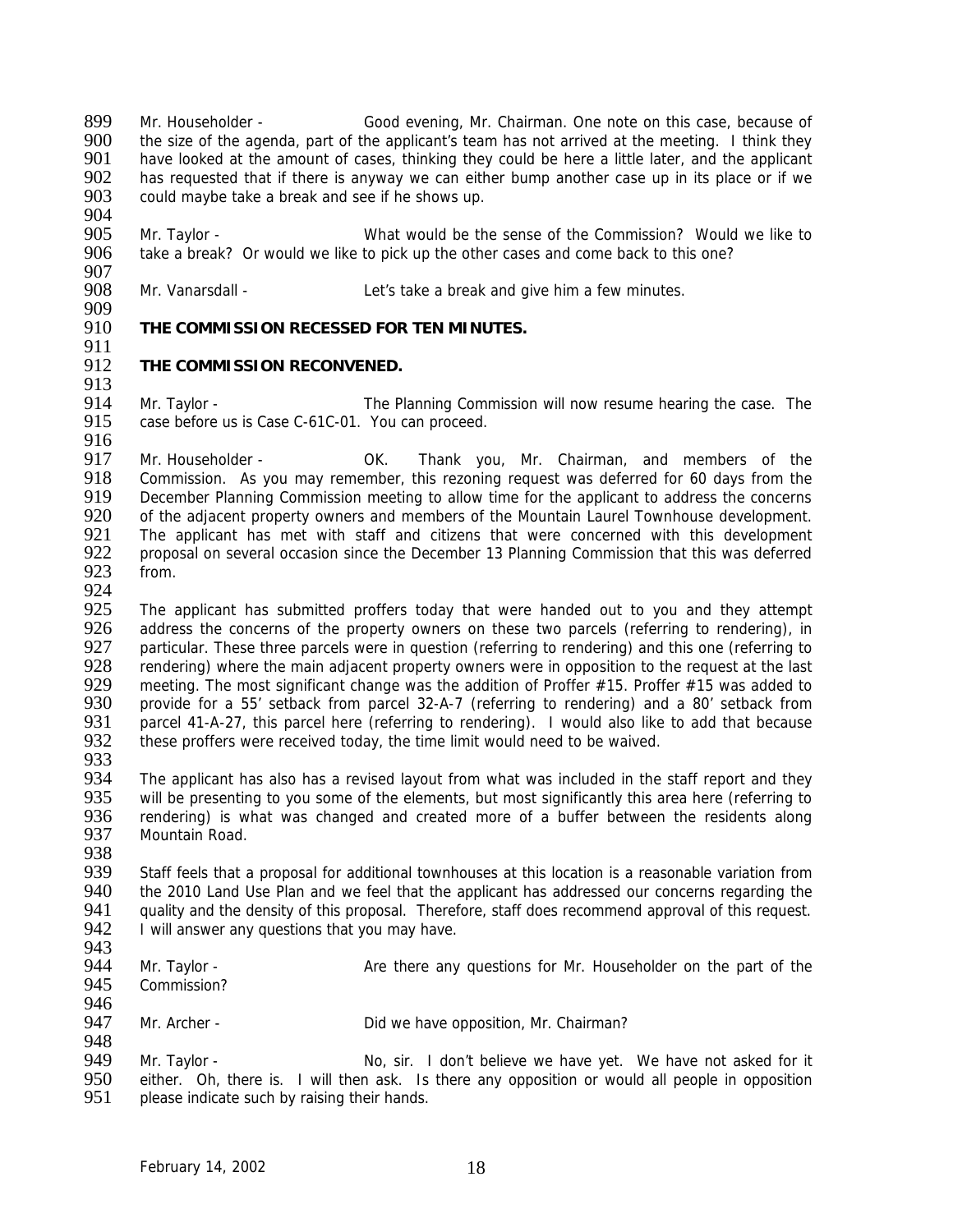$952$ <br>953 Mr. Archer - We do have opposition. 954 955 Mr. Taylor - OK. Thank you very much. There is opposition. 956<br>957 Mr. Archer - Mr. Householder, I was just going to ask because of a question 958 that has come up tonight, one of the proffers, Proffer #13 prohibits vehicular access to and from<br>959 Woodman Road. Is that a necessary proffer or is there anyway to work around it if we should 959 Woodman Road. Is that a necessary proffer or is there anyway to work around it if we should 960 come up on a traffic obstacle that is favorable, it there a possibility that that proffer could be 960 come up on a traffic obstacle that is favorable, it there a possibility that that proffer could be deleted? 962<br>963 963 Mr. Householder - Let me address that by showing this exhibit. This is the main<br>964 reason for prohibiting access to Woodman Road: the access would have to come in this area where reason for prohibiting access to Woodman Road; the access would have to come in this area where 965 the hand is moving around (referring to rendering). That would be, from Public Works' standpoint<br>966 and the Planning Office's standpoint, that would be far too close to the intersection of Mountain 966 and the Planning Office's standpoint, that would be far too close to the intersection of Mountain<br>967 and Woodman to create a safe situation for that amount of vehicles to be entering and exiting. and Woodman to create a safe situation for that amount of vehicles to be entering and exiting. 968 969 Mr. Archer - Well, looking at it like that, that proffer is necessary. 970<br>971 Mr. Householder - Yes. 972<br>973 973 Mr. Archer - But we have not proffered any other ingress and egress for the 974 case have we? case, have we? 975 976 Mr. Householder - No, sir. 977<br>978 Mr. Archer - OK. All right. 979 980 Mr. Taylor - Are there any other questions to Mr. Householder on the part of 981 the Commission? Thank you very much, Mr. Householder. I guess, Mr. Secretary, now we will 982 hear from the applicant. Would the applicant like to describe the case? hear from the applicant. Would the applicant like to describe the case? 983<br>984 984 Mr. Atack - Yes, sir, Mr. Chairman, and members of the Planning Commission.<br>985 My name is Bob Atack and Lam the applicant before you this evening. I'd like to reserve about five 985 My name is Bob Atack and I am the applicant before you this evening. I'd like to reserve about five 986 minutes for rebuttal. I appreciate the fact that this case has been heard before. We did defer it 986 minutes for rebuttal. I appreciate the fact that this case has been heard before. We did defer it 987 voluntarily so that we could meet with the residents, particularly as Mr. Householder alluded to, the 987 voluntarily so that we could meet with the residents, particularly as Mr. Householder alluded to, the 988 three adjoining property owners, who spoke opposing about this case originally, and with the 988 three adjoining property owners, who spoke opposing about this case originally, and with the 989 townhouse, which is 143 residents on the other corner. We had a very good meeting with the townhouse, which is 143 residents on the other corner. We had a very good meeting with the 990 group in total in that the townhouse residents were very receptive to a suggestion by Mr. Miles with 991 reaard to rezoning this property to townhouses, if he would receive no opposition from ourselves as 991 regard to rezoning this property to townhouses, if he would receive no opposition from ourselves as<br>992 the property owner of the townhouses to rezone his for business use, as well as his adioining 992 the property owner of the townhouses to rezone his for business use, as well as his adjoining<br>993 property owner. Mr. Bratt, and the Ramsey property as well. The townhouse owners across the 993 property owner, Mr. Bratt, and the Ramsey property as well. The townhouse owners across the 994 street felt that this was in their exact words a win-win opportunity. They were very much in favor 994 street felt that this was, in their exact words, a win-win opportunity. They were very much in favor<br>995 of the townhouses that we propose. They also felt that the Miles. Bratt and Ramsey, those three 995 of the townhouses that we propose. They also felt that the Miles, Bratt and Ramsey, those three<br>996 adioining property owners, with appropriate commercial or office development, would be 996 adjoining property owners, with appropriate commercial or office development, would be 997 compatible as far as they were concerned, and I think it is important to read that into the record. 997 compatible as far as they were concerned, and I think it is important to read that into the record.<br>998 It is unusual for us to present a zoning case where there are potential adjoining properties that 998 It is unusual for us to present a zoning case where there are potential adjoining properties that <br>999 may very well be on the docket in the next few months, but it worked out surprisingly well. Now, may very well be on the docket in the next few months, but it worked out surprisingly well. Now, 1000 in all due respect, we did not satisfy all of the adjoining property owners, but what you have on the 1001 screen before you now is an important exhibit for this reason. Right here we have proffered an 80-<br>1002 foot buffer for the Miles property, and we also took a building out that was originally located here. 1002 foot buffer for the Miles property, and we also took a building out that was originally located here.<br>1003 The Bratt property, which is located right here (referring to rendering), we have proffered a 55-foot 1003 The Bratt property, which is located right here (referring to rendering), we have proffered a 55-foot 1004 buffer, and we have relocated a building away from that. This is, in addition, we have not buffer, and we have relocated a building away from that. This is, in addition, we have not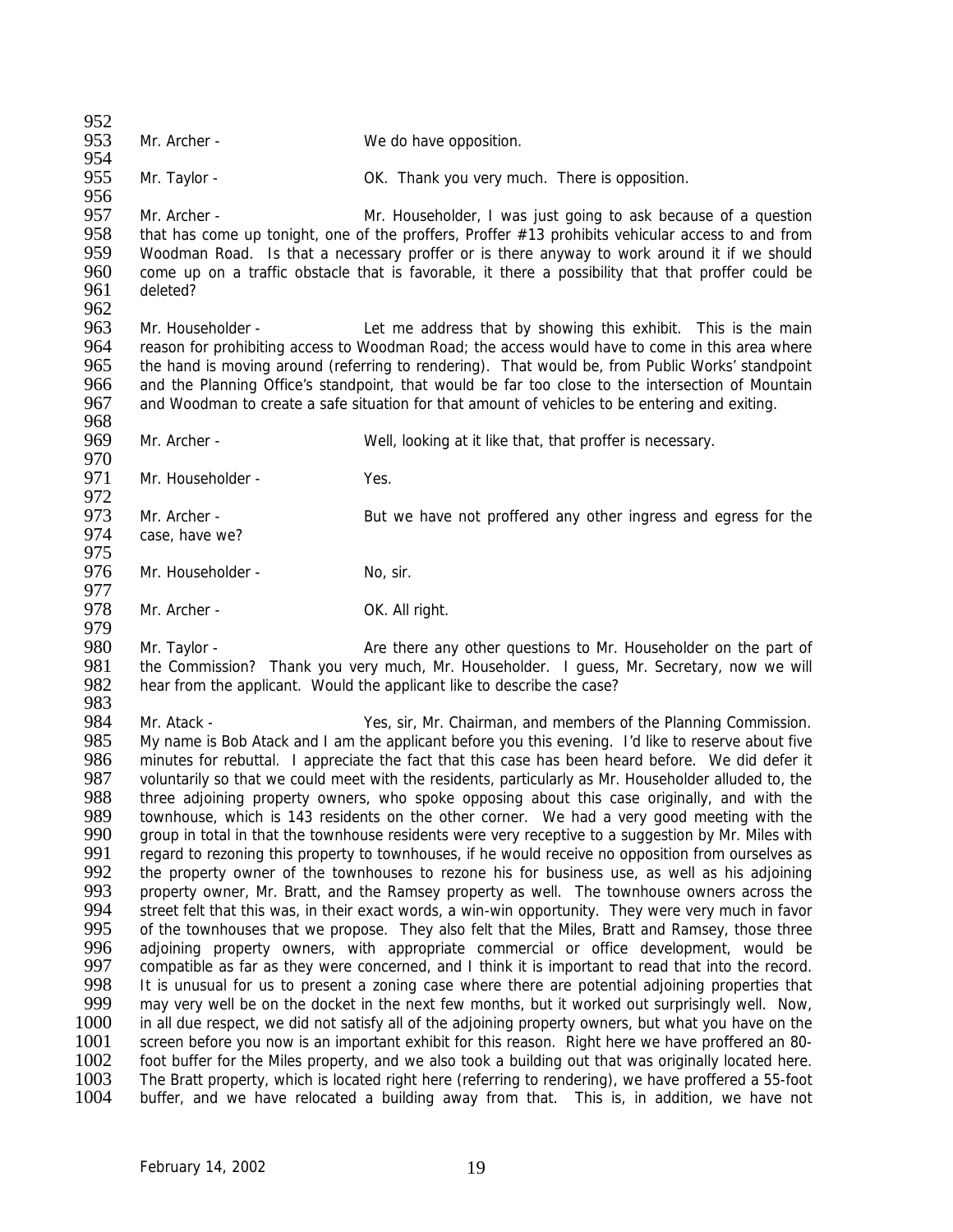1005 formalized, but the Parks Department is agreeable to make a trade with us or compensation for this 1006 piece (referring to rendering) which now allows us to take this road instead of having a direct rifle 1006 piece (referring to rendering), which now allows us to take this road instead of having a direct rifle<br>1007 shot, give us some curvature to it, and give us a nice look. In front of you (referring to rendering), shot, give us some curvature to it, and give us a nice look. In front of you (referring to rendering), 1008 this is important because our company tries to pride itself in doing monument sign entrances and 1009 point of destinations for residential developments, and I apologize that this is somewhat blurred, point of destinations for residential developments, and I apologize that this is somewhat blurred, 1010 but we have a divided median that will be landscaped, irrigated, sodded and I think will add to the 1011 aesthetic effect of the community in general. We have met with the adjoining residents. Ms.<br>1012 Archibeck, whose home fronts on Mountain Road fundamentally preferred to have the subiect 1012 Archibeck, whose home fronts on Mountain Road fundamentally preferred to have the subject 1013 property here left undeveloped. We are willing to try and fence, along her property line, and give 1013 property here left undeveloped. We are willing to try and fence, along her property line, and give 1014 some landscape screening for her, but other than that, it is, I think, a best attempt and very much 1014 some landscape screening for her, but other than that, it is, I think, a best attempt and very much 1015 of a consensus when you look at 143 townhouse owners across the street and the adioining 1015 of a consensus when you look at 143 townhouse owners across the street and the adjoining<br>1016 property owners, who we have met with. If you have any questions. I will be alad to try and 1016 property owners, who we have met with. If you have any questions, I will be glad to try and 1017 answer them answer them. 1018<br>1019 Mr. Taylor - The Are there any questions on the part of the Commission of Mr. 1020 Atack? 1021 1022 Mr. Archer - Mr. Atack, you did indicate that you, did you meet with Ms.<br>1023 Archibeck and try and resolve her difference over what her obiections were? Archibeck and try and resolve her difference over what her objections were? 1024<br>1025 1025 Mr. Atack - Mr. Atack - Ms. Archibeck attended two public meetings that we had. I<br>1026 apologize that I was not at the last meeting. I have been wrestling with a cold. I had spoken to 1026 apologize that I was not at the last meeting. I have been wrestling with a cold. I had spoken to 1027 Ms. Archibeck just prior to that second meeting Ms. Archibeck just prior to that second meeting. 1028 1029 Mr. Archer - OK. 1030 1031 Mr. Taylor - Are there any other questions on behalf of the Commission? 1032 1033 Mr. Jernigan - Are these going to be brick? 1034<br>1035 1035 Mr. Atack - No, sir. I apologize. I missed your last zoning case, but I<br>1036 caught the tail end of that. No, sir. These will not be brick homes. These will be homes, sir. 1036 caught the tail end of that. No, sir. These will not be brick homes. These will be homes, sir, 1037 comparable to the townhouses across the street, with one exception. These homes, the current 1037 comparable to the townhouses across the street, with one exception. These homes, the current 1038 townhouses which are across the street 143 townhouses have an assessed value of 1038 townhouses which are across the street, 143 townhouses have an assessed value of 1039 approximately \$90,000 to \$100,000. I think the retail value is higher than that. These 1039 approximately \$90,000 to \$100,000. I think the retail value is higher than that. These 1040 townhouses will be between \$140,000 and \$150,000. townhouses will be between \$140,000 and \$150,000. 1041<br>1042 Mr. Taylor - **I** note on page 3 that they do have brick foundations. Is that 1043 correct? 1044<br>1045 Mr. Atack - Yes, sir. That is correct. They are brick foundations. 1046<br>1047 1047 Mr. Taylor - Foundations are brick, but there is no brick in the façade? 1048<br>1049 Mr. Atack - There will be. There is no percentage proffered, Mr. Taylor. 1050<br>1051 Mr. Taylor - No percentage proffered. Are there any other questions of Mr. 1052 Atack on behalf of the Commission. OK. Thank you very much, Mr. Atack. 1053 1054 Mr. Atack - Thank you. 1055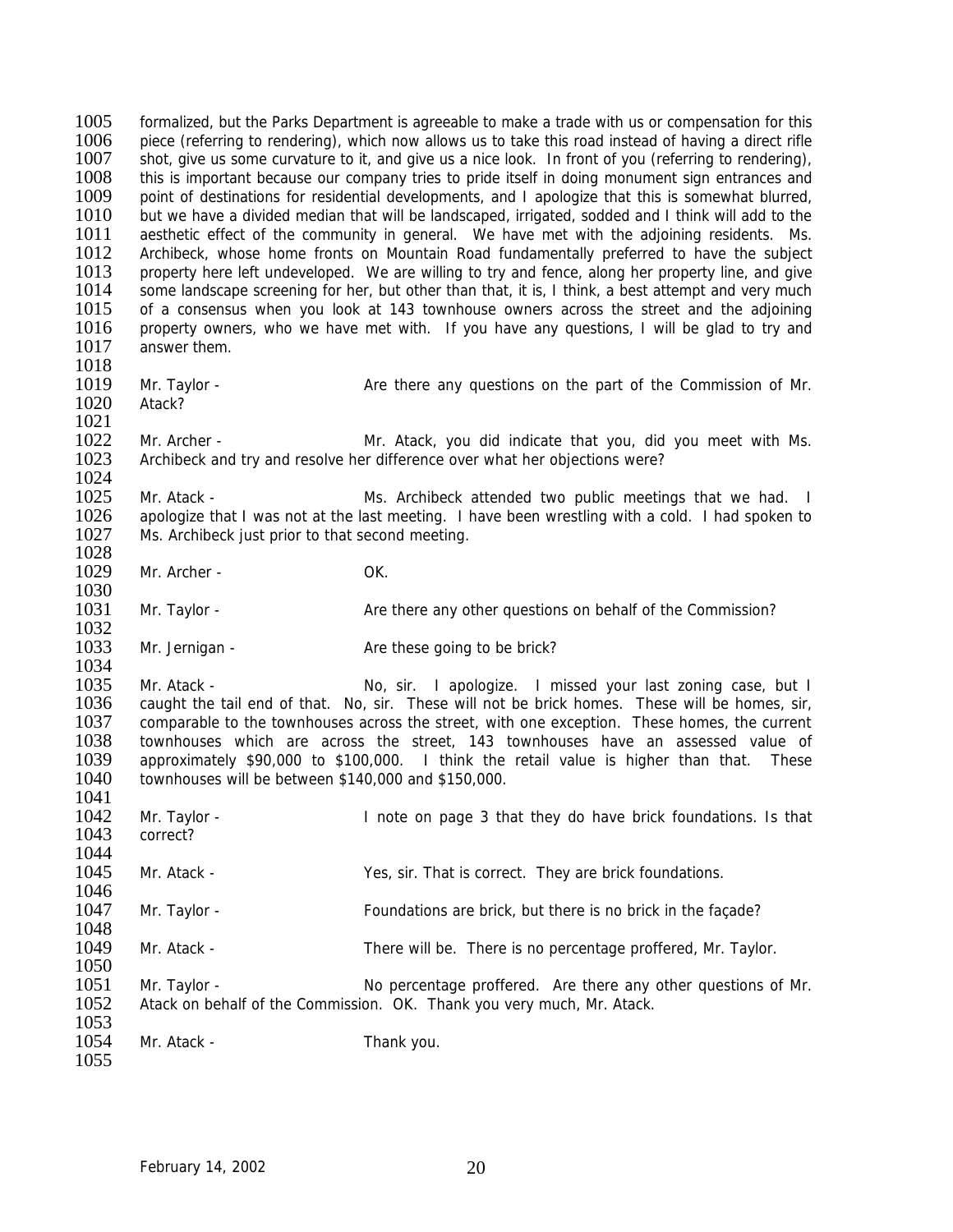1056 Mr. Taylor - Is there any other speaker who would like to talk in support of 1057 the project? Please if you would come up to the podium. One at a time is fine if you would 1057 the project? Please, if you would, come up to the podium. One at a time is fine. If you would, 1058 please, state your name for the record and we'd be happy to hear your comments. please, state your name for the record and we'd be happy to hear your comments.

1059<br>1060 Ms. Faison- The My name is Michelle Faison. I am a resident of the Mountain 1061 Laurel Townhouses, a member of the Board of the Mountain Laurel Townhouses, and we very 1062 much support this idea for developing the townhouses on Mountain Road, and also the idea that 1063 was proposed at one of the community meetings for eventually having the office use in the 1063 was proposed at one of the community meetings for eventually having the office use in the 1064 adiacent properties to this development, because that does seem a best use for this land. If 1064 adjacent properties to this development, because that does seem a best use for this land. If 1065 offers the possibility of continuing the residential features of this part of Glen Allen because 1065 offers the possibility of continuing the residential features of this part of Glen Allen because<br>1066 farther down Mountain Road towards Brook Road there is heavy commercial office space type 1066 farther down Mountain Road towards Brook Road there is heavy commercial office space type<br>1067 development, but as you come further towards the old community of Glen Allen, you start to 1067 development, but as you come further towards the old community of Glen Allen, you start to 1068 have a more residential character and it would be such a shame to break that residential have a more residential character, and it would be such a shame to break that residential 1069 character with the types of development that you can have with office space, which include 1070 warehouses with loading docks, mini-storage, that kind of development that really doesn't warehouses with loading docks, mini-storage, that kind of development that really doesn't 1071 contribute to a residential area. There is such a good potential for a residential community in 1072 Glen Allen. The community is looking good. I think it behooves Glen Allen and our neighborhood, 1073 our community, to have attractive townhouses in that area and continue our neighborhood, and 1074 as a community we support the like development across the street, across Mountain Road from 1074 as a community we support the like development across the street, across Mountain Road from<br>1075 us, and we think that Mr. Atack has proposed a very good plan and we are very happy that he 1075 us, and we think that Mr. Atack has proposed a very good plan and we are very happy that he 1076 included our community in these neighborhood meetings, in asking for our opinion, and in trying 1076 included our community in these neighborhood meetings, in asking for our opinion, and in trying<br>1077 to ask for our ideas, soliciting our advice, and incorporating some of our ideas. Thank you, to ask for our ideas, soliciting our advice, and incorporating some of our ideas. Thank you.

1078<br>1079 Mr. Taylor - Thank you, Ms. Faison. Is there anybody else in support? There 1080 was one other person. Please come down to the microphone, if you would, and state your name, 1081 and please provide us with your views. and please provide us with your views.

1082<br>1083

1083 Ms. Elaine Ramsey - Good evening. My name is Elaine Ramsey and I live at 4381 1084 Manfield Road, Aylett, Virginia. My husband and I own the property on Woodman Road at the 1085 corner of Mountain and Woodman Road. At the last meeting that we attended here we had<br>1086 some concerns and was probably leaning to oppose this project, but afterwards we had the 1086 some concerns and was probably leaning to oppose this project, but afterwards we had the 1087 opportunity to meet with Mr. Atack, Mr. Archer and Mr. Lee Householder on two different 1087 opportunity to meet with Mr. Atack, Mr. Archer and Mr. Lee Householder on two different 1088 occasions discussing this. We feel like our questions were answered. I think that the other 1088 occasions discussing this. We feel like our questions were answered. I think that the other 1089 property owners that lived around the condo people that came over we were all in agreement 1089 property owners that lived around the condo people that came over, we were all in agreement 1090 that if we would approve this, not approve but not oppose this project that later down the road 1090 that if we would approve this, not approve but not oppose this project that later down the road<br>1091 ve may want to apply for our property as rezoning. I thought everyone was in compliance when we may want to apply for our property as rezoning. I thought everyone was in compliance when 1092 we left. We felt good about it and we left and we thought everything would be favorable for this 1093 project tonight. project tonight.

1095 Mr. Taylor - Thank you very much, Ms. Ramsey. Are there any questions of 1096 Ms. Ramsey? Thank you very much. That being all of the people in support, is there anybody 1096 Ms. Ramsey? Thank you very much. That being all of the people in support, is there anybody<br>1097 else that wants to speak for this project? Then we will talk to the opposition. Mr. Secretary, is 1097 else that wants to speak for this project? Then we will talk to the opposition. Mr. Secretary, is 1098 the timing effective here? the timing effective here?

1099<br>1100

1094

1100 Mr. Marlles - Yes. We have been using the ten-minute rule. The opponents 1101 also have ten minutes to present their case. That doesn't include time answering questions from also have ten minutes to present their case. That doesn't include time answering questions from 1102 the Commission. Mr. Atack, you have five minutes and three seconds for rebuttal. Would you 1103 care to come down and approach the Commission, the opponents to the case? One at a time, 1104 please. Just state your name and address.

1105<br>1106 1106 Mr. George Miles - My name is George Miles and I live at 10517 Woodman Road.<br>1107 My property connects to this particular property. I don't know if I oppose it as much as it is my 1107 My property connects to this particular property. I don't know if I oppose it as much as it is my 1108 concern. I appreciate Mr. Atack calling two meetings that we had. It was pretty productive on concern. I appreciate Mr. Atack calling two meetings that we had. It was pretty productive on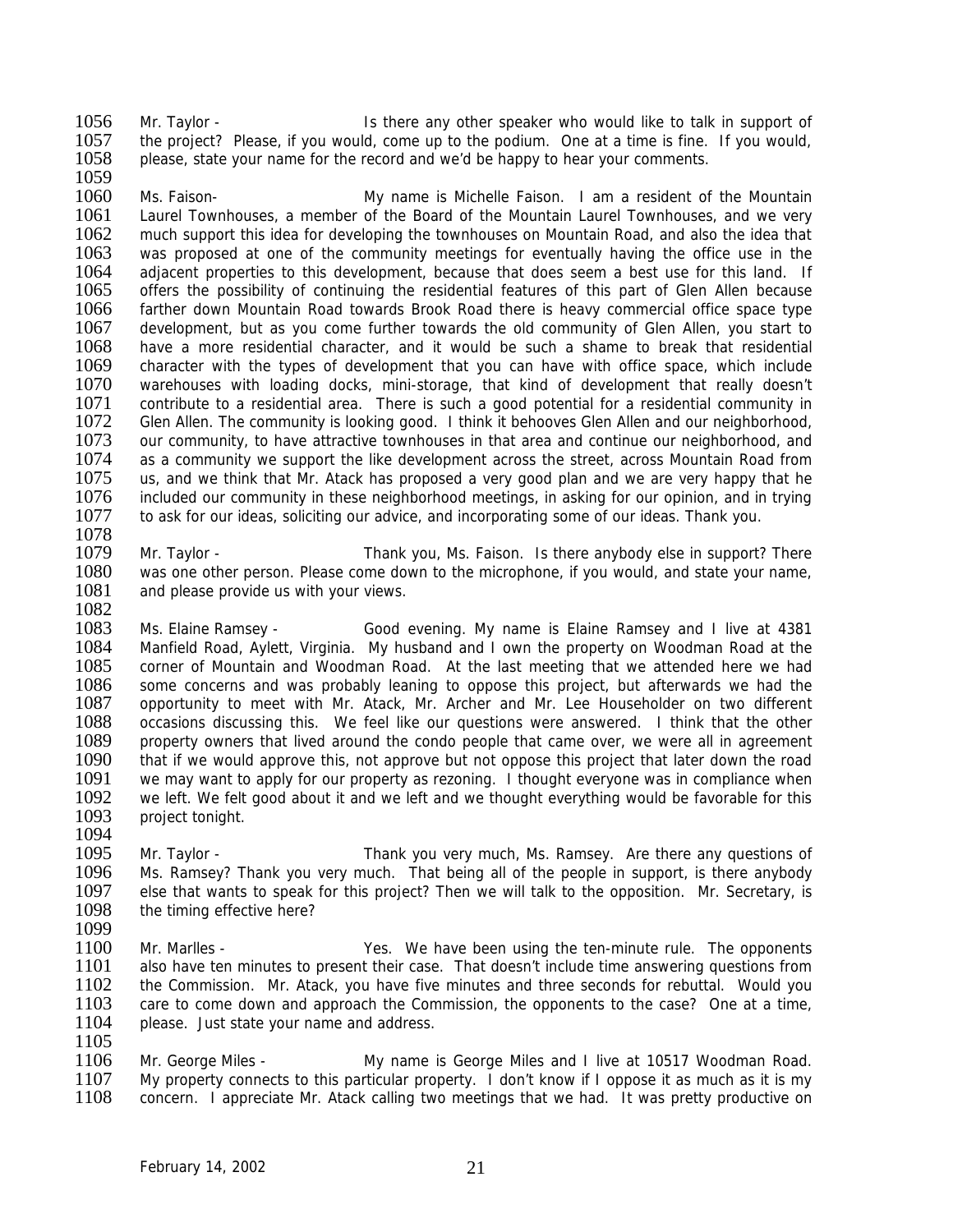1109 the second one, I thought. I guess my main concern is Mr. Atack wasn't at the second meeting.<br>1110 His representative was and we thought we could maybe shift around and gave to him our 1110 His representative was, and we thought we could maybe shift around and gave to him our 1111 concerns. He told us that he would be sure to get back with us. I spoke with the representative concerns. He told us that he would be sure to get back with us. I spoke with the representative 1112 on Tuesday. We talked about my concerns and I asked about Ms. Archibeck's concerns, which<br>1113 she had, and he assured me that Mr. Atack was going to handle that and to see her and talk to she had, and he assured me that Mr. Atack was going to handle that and to see her and talk to 1114 her before this meeting. His representative told me he would talk to each and every one of us 1115 before we came to this meeting, and that is my concern.

1116<br>1117 Mr. Jernigan - So you are OK with this? 1118<br>1119 1119 Mr. Miles - I am OK for what Mr. Atack has changed for me. My concern is 1120 for Ms. Archibeck. for Ms. Archibeck.

1122 Mr. Jernigan - Seems to me, and I am trying to remember. This has been a<br>1123 couple of months ago. You had a very large house on the end piece of property. But you are couple of months ago. You had a very large house on the end piece of property. But you are 1124 satisfied on your portion. 1125

1126 Mr. Miles - Well, I am satisfied. We are trying to work this thing out where<br>1127 we could build some townhouses behind us, and our concern, too, was not to oppose the people 1127 we could build some townhouses behind us, and our concern, too, was not to oppose the people 1128 across the street, as well. But we had a concern with Ms. Archibeck about these houses are lined 1128 across the street, as well. But we had a concern with Ms. Archibeck about these houses are lined<br>1129 up against her, her property line. She has been there forever. She has had a business in this 1129 up against her, her property line. She has been there forever. She has had a business in this 1130 community and retired and she just feels like she has squatter's rights, in a way, and we all kind 1130 community and retired and she just feels like she has squatter's rights, in a way, and we all kind<br>1131 of feel that way sometimes but that was our concern. Perhaps she wasn't spoken to before this 1131 of feel that way sometimes, but that was our concern. Perhaps she wasn't spoken to before this<br>1132 meeting. meeting.

1133<br>1134 Mr. Jernigan - Thank you, sir. 1135

1136 Mr. Taylor - Thank you, Mr. Miles. I believe there were some other people in 1137 opposition. If you would, ma'am, please come down and provide us with your name and we will 1138 enjoy hearing from you.

1139<br>1140 1140 Ms. Molly Archibeck - My name is Molly Archibeck, 2207 Mountain Road. I feel that 1141 these houses are going to be right on the rear and a 6 foot fence is not going to keep me from 1141 these houses are going to be right on the rear, and a 6 foot fence is not going to keep me from<br>1142 seeing these houses or the people in the houses seeing. I am not interested in having neighbors 1142 seeing these houses or the people in the houses seeing. I am not interested in having neighbors<br>1143 or I wouldn't be complaining. I really prefer, like he said, not to have those houses there, but he 1143 or I wouldn't be complaining. I really prefer, like he said, not to have those houses there, but he 1144 also said he wasn't changing it anymore, so I have no option. So, if it has to be that way, OK. It also said he wasn't changing it anymore, so I have no option. So, if it has to be that way, OK. It 1145 has to be. But it is not going to be that I am going to be pleased about it. And I would like 1146 whole lots rather have the mini-warehouses like on Parham Road. I know that there is not much whole lots rather have the mini-warehouses like on Parham Road. I know that there is not much 1147 traffic that goes in and out of those places. People take things there and they leave them for 1148 quite a while, most of the time. It would be less traffic for me, and I believe this spot was also<br>1149 registered kind of with the County that it would be for a service-type business. And I would 1149 registered kind of with the County that it would be for a service-type business. And I would 1150 prefer it much more so to have the mini-warehouses, if that is what it would have to be. As far 1150 prefer it much more so to have the mini-warehouses, if that is what it would have to be. As far 1151 as mini-warehouses. I am saving business if it has to be. as mini-warehouses, I am saying business if it has to be.

 $\frac{1152}{1153}$ 

1121

1153 Also, I am concerned about the drainage. The place that I have now, there is water standing 1154 and it is only at my place. They say there is no water over there. I don't know that. But it is a 1154 and it is only at my place. They say there is no water over there. I don't know that. But it is a 1155 lot of water in that area and behind my house the water stands, too, on the County property. lot of water in that area and behind my house the water stands, too, on the County property. 1156 But right now most places are dry, so I can't say it is standing behind there now, but ordinarily it 1157 is if we have any rain much.

1158<br>1159 I don't know anything else to say. I am just not for it.

1160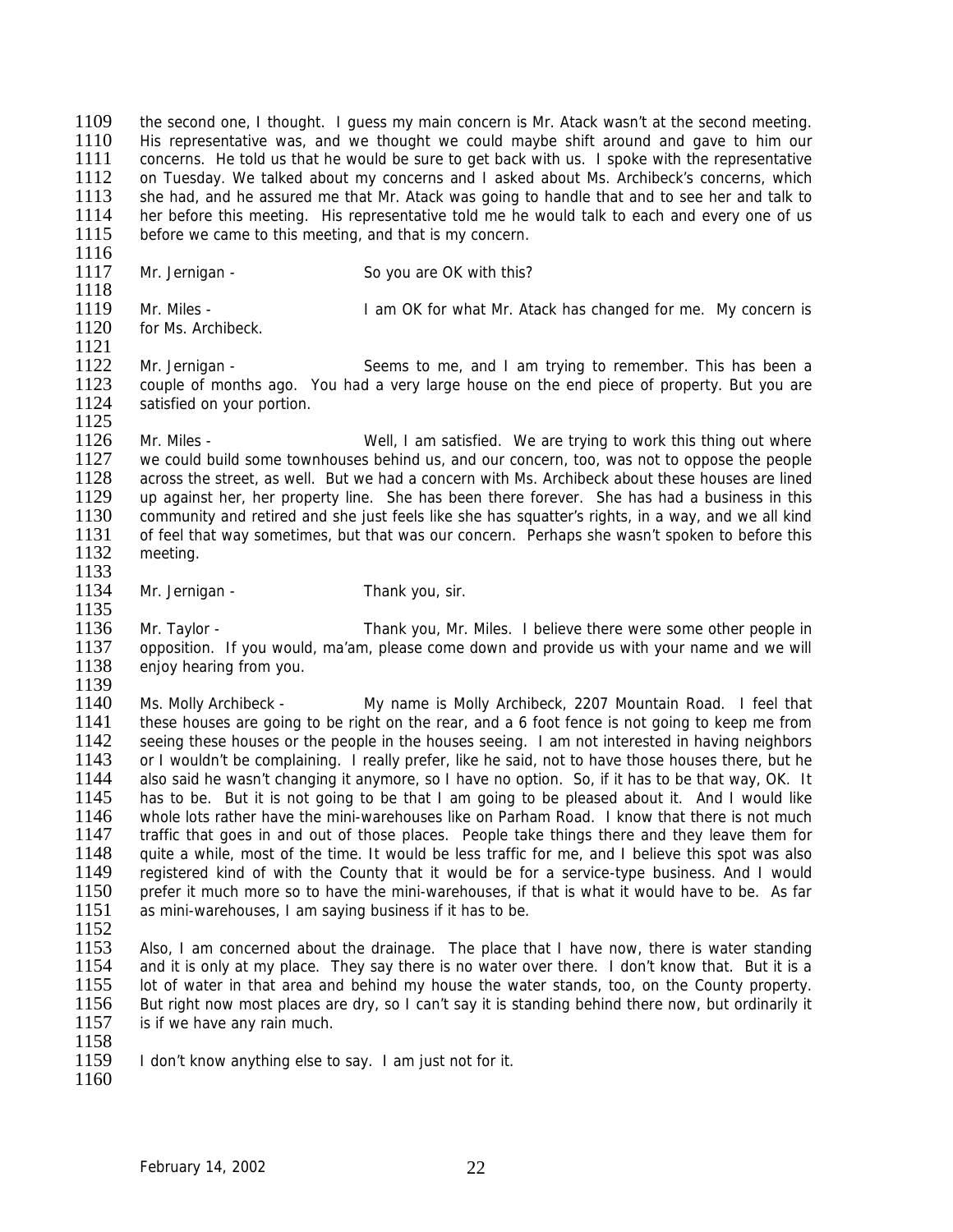1161 Mr. Taylor - Ms. Archibeck, I would like to if I might, ask two questions.<br>1162 With regard to the drainage and the low areas would that be possible in your view perhaps to 1162 With regard to the drainage and the low areas, would that be possible, in your view, perhaps to 1163 fill those areas. Would it be possible for Mr. Atack to assist you in resolving that by filling it or fill those areas. Would it be possible for Mr. Atack to assist you in resolving that by filling it or 1164 putting in a drain or attaching it to some drainage feature so you didn't have water in your yard.<br>1165 Has anybody looked at that for you? Has anybody looked at that for you? 1166 1167 Ms. Archibeck - It is a very low place, and, you know, all of that land is low, and 1168 when they widen that road they had a lot of that. I call it "blue mud" but I don't know what you 1168 when they widen that road they had a lot of that, I call it "blue mud" but I don't know what you<br>1169 call it, and they had to go way down deep to get a good footing for that road. I mean way 1169 call it, and they had to go way down deep to get a good footing for that road. I mean way 1170 down. down. 1171<br>1172 Mr. Taylor - Are the low spots, ma'am, are those adjacent to the road? 1173 1174 Ms. Archibeck - The low spots are at the back where I have a garden. 1175 1176 Mr. Taylor - I see. 1177 1178 Ms. Archibeck - And on the side where the County has. 1179<br>1180 1180 Mr. Taylor - Perhaps that would be something that Mr. Atack could look at Perhaps that would be something that Mr. Atack could look at 1181 with his engineers and see if there was anyway that we could help them on tha 1181 with his engineers and see if there was anyway that we could help them on that issue. The other 1182 issue that I have is with regard, your statement that you are so used to view, virtually anything 1182 issue that I have is with regard, your statement that you are so used to view, virtually anything<br>1183 that Mr. Atack can do will change your view and I wondered there if there is anything that Mr. 1183 that Mr. Atack can do will change your view and I wondered there, if there is anything that Mr.<br>1184 Atack could do by way of screening or providing some trees between you... Atack could do by way of screening or providing some trees between you... 1185<br>1186 Mr. Archibeck - I guess you will have to ask Mr. Atack that question. I don't 1187 know what he can do. He said a 6-foot fence. Am I right? 1188 1189 Mr. Taylor - There may be things that working with the developer that he 1190 can do to both improve your property and allow him to proceed with the development, and we<br>1191 vould much rather see a win-win situation than a lose-win situation, and I think this may be 1191 would much rather see a win-win situation than a lose-win situation, and I think this may be 1192 something that we can look at and see if we can ameliorate the present conditions and improve 1192 something that we can look at and see if we can ameliorate the present conditions and improve<br>1193 them, and I don't speak for Mr. Atack, but I know him to be a fair and honest person, and I know 1193 them, and I don't speak for Mr. Atack, but I know him to be a fair and honest person, and I know 1194 be willing to do that. he would be willing to do that. 1195<br>1196 Ms. Archibeck - Oh, I know he is. I don't have my doubts about him. I kind of 1197 like him. 1198 1199 Mr. Archer - Ms. Archibeck, I do want to ask you. I did ask Mr. Atack if he 1200 would speak with you personally concerning what your concern was that you voiced the last time<br>1201 ve met, which basically at that time had to do with people being able to see into your property. 1201 we met, which basically at that time had to do with people being able to see into your property,<br>1202 and you being able to see into theirs. And perhaps there could be some way, other than just the 1202 and you being able to see into theirs. And perhaps there could be some way, other than just the 1203 6-foot fence that we could alleviate that condition somewhat with some site planning that might 1203 6-foot fence that we could alleviate that condition somewhat with some site planning that might 1204 take of that Also Liust want to allay your fears a little bit about the drainage concerns. We 1204 take of that. Also, I just want to allay your fears a little bit about the drainage concerns. We 1205 can't make Mr. Atack responsible for any problems that exist now. But at the plan of 1205 can't make Mr. Atack responsible for any problems that exist now. But at the plan of 1206 development process, that is one of the things that we do is try to engineer the site so that 1206 development process, that is one of the things that we do is try to engineer the site so that 1207 nobody will be adversely affected by any drainage from this site, so we don't want you to be 1207 nobody will be adversely affected by any drainage from this site, so we don't want you to be 1208 concerned that this should cause drainage. If that should happen, then it is incumbent upon us 1209 to make that part right.  $\frac{1210}{1211}$ Ms. Archibeck - Who would make it right? 1212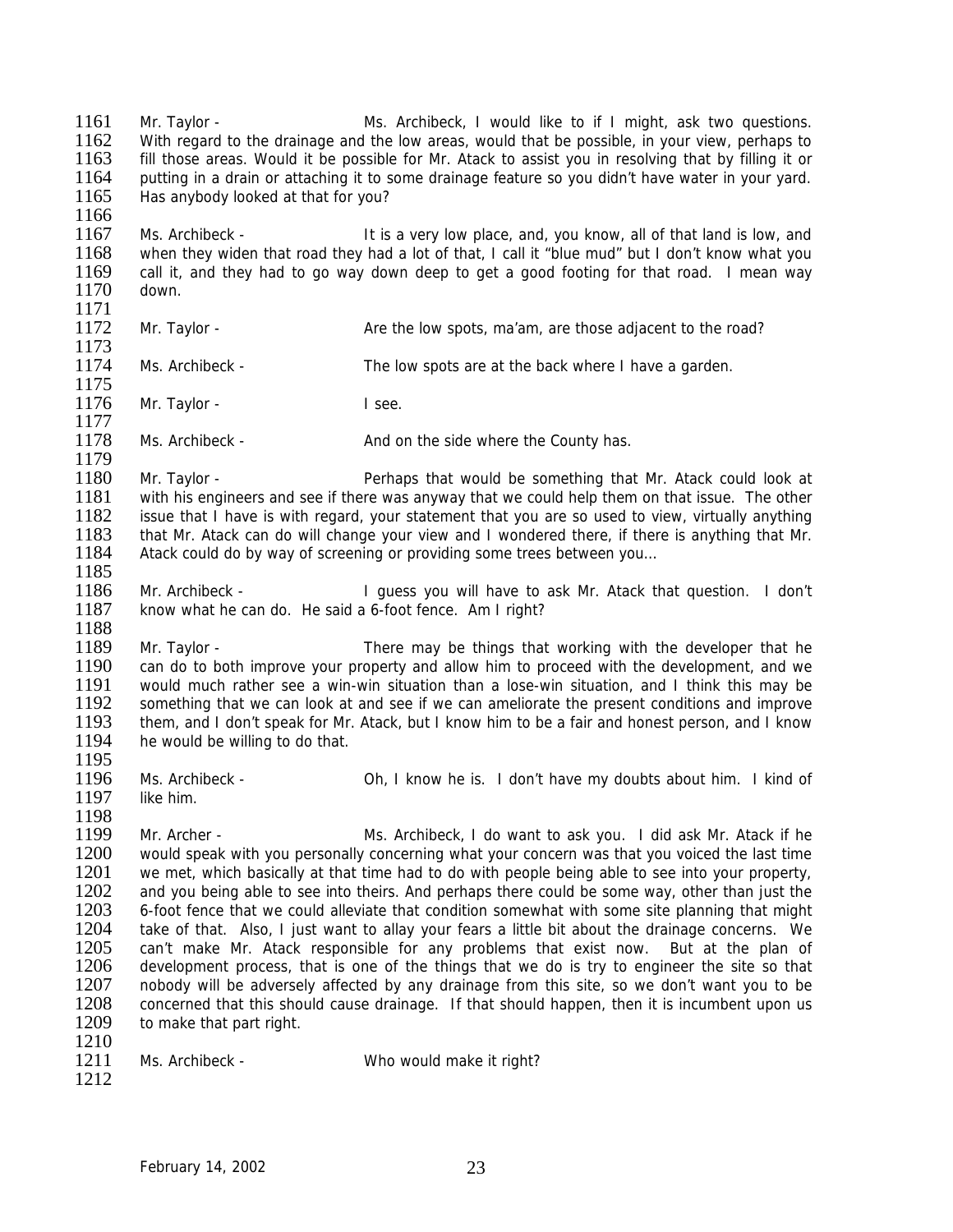1213 Mr. Archer - Well, it is the developer's responsibility at the behest of the 1214 County to make sure that drainage is not created that will have an adverse affect on your 1214 County to make sure that drainage is not created that will have an adverse affect on your 1215 property property. 1216<br>1217 Ms. Archibeck - Well, the water runs that way towards there, but if it is built to 1218 where it will back it up, it is going to be worse than it is. 1219<br>1220 1220 Mr. Archer - I am pretty sure we can do something so that does not happen.<br>1221 In fact, it might even be, as Mr. Taylor said, able to create some positive drainage away from you 1221 In fact, it might even be, as Mr. Taylor said, able to create some positive drainage away from you<br>1222 to take care of your problem. We can't hold Mr. Atack to that because he is not responsible, but 1222 to take care of your problem. We can't hold Mr. Atack to that because he is not responsible, but 1223 as you say, he is a nice fellow. as you say, he is a nice fellow. 1224<br>1225 1225 Ms. Archibeck - Yes, he is. 1226<br>1227 Mr. Taylor - The Are there any other questions from the members of the 1228 Commission? Thank you very much, Ms. Archibeck, and Happy Valentine's Day. 1229 1230 Ms. Archibeck - OK. Will we speak to anyone else before this project gets 1231 started? started?  $\frac{1232}{1233}$ 1233 Mr. Archer - Well, Ms. Archibeck, we have not finished the approval process<br>1234 vet, but even if we make a recommendation in favor of it tonight, it will still come before the 1234 yet, but even if we make a recommendation in favor of it tonight, it will still come before the 1235 Board of Supervisors for final approval Board of Supervisors for final approval. 1236 1237 Ms. Archibeck - And we will be notified? 1238<br>1239 Mr. Archer - Yes, ma'am. 1240 1241 Ms. Archibeck - OK. Thank you. 1242<br>1243 1243 Mr. Taylor - And as Mr. Archer said, we have yet another phase for the 1244 Planning Commission at the plan of development stage that we can look at these details and we 1244 Planning Commission at the plan of development stage that we can look at these details and we<br>1245 bave the comments recorded and we can talk to Mr. Atack to see if we have done all that we 1245 have the comments recorded, and we can talk to Mr. Atack to see if we have done all that we<br>1246 can to help you with your dilemma can to help you with your dilemma. 1247<br>1248 Ms. Archibeck - Well, it would be a lot of help, because I am by myself over 1249 there. I don't have anybody to pull for me. George is doing all he can and I appreciate it, but 1250 vou know, he can't do but so much. you know, he can't do but so much. 1251<br>1252 Mr. Taylor - **I** know Mr. Parker and Mr. Atack will do their best, ma'am. 1253<br>1254 Mr. Jernigan - Thank you, ma'am.  $\frac{1255}{1256}$ Ms. Archibeck - Thank you.  $\frac{1257}{1258}$ 1258 Mr.Taylor - I believe there were several other persons who were in 1259 opposition to this project. If you would please come to the podium and identify yourself. We'd opposition to this project. If you would please come to the podium and identify yourself. We'd 1260 be happy to hear you. 1261 1262 Mr. St. John - Excuse me, Arthur St. John and I live at 2221 Highbush Circle.<br>1263 That is directly across from where the proposed entrance to this development will be. As I stated. 1263 That is directly across from where the proposed entrance to this development will be. As I stated, 1264 I am not in opposition. I would just like to express a concern. Ten to 11 years ago we had a 1264 I am not in opposition. I would just like to express a concern. Ten to 11 years ago we had a<br>1265 similar concern about the, let me go further back, not 10 to 12 years ago, but at the similar concern about the, let me go further back, not 10 to 12 years ago, but at the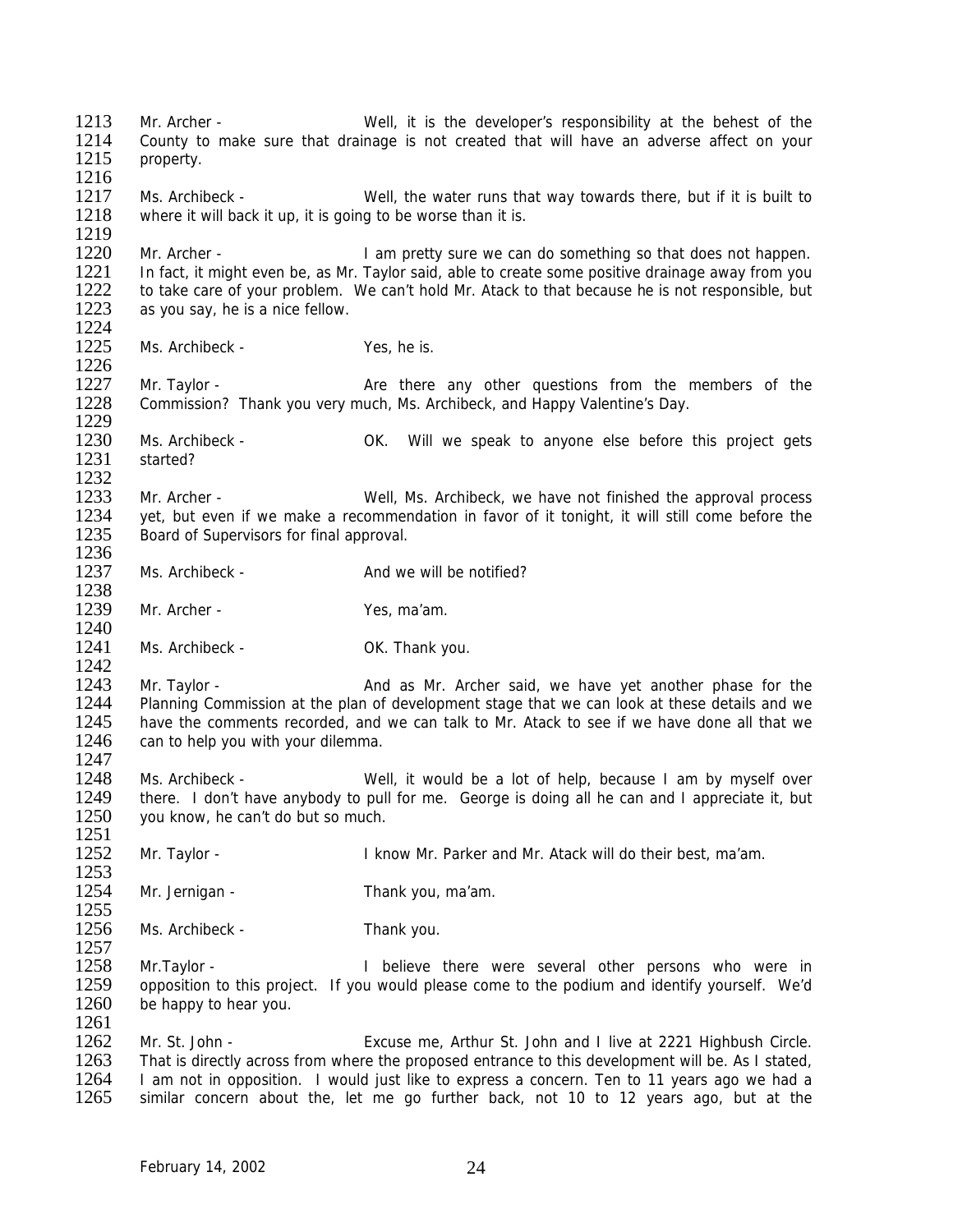1266 development of the second phase of Mountain Laurel. I raised the concern about proliferation of 1267 traffic congestion feeding into a major artery which is Woodman and Mountain Road, and how 1267 traffic, congestion, feeding into a major artery, which is Woodman and Mountain Road, and how<br>1268 ve might approach that in terms of alleviation. It seems as though nothing could be done, an we might approach that in terms of alleviation. It seems as though nothing could be done, an 1269 additional 82 units were constructed giving us a total of 139 townhouses, not 143, all entering<br>1270 and leaving via the same entrance and exit. It appears that this will be an identical situation with 1270 and leaving via the same entrance and exit. It appears that this will be an identical situation with 1271 this proposed development, and it is directly across from the entrance and exit to Mountain this proposed development, and it is directly across from the entrance and exit to Mountain 1272 Laurel, and I can just, I am no fortune teller, but I can just see potential traffic problems with 1273 people earessing the proposed development in the a.m. trying to get to Woodman Road, people 1273 people egressing the proposed development in the a.m. trying to get to Woodman Road, people 1274 egressing Mountain Laurel trying to get to Woodman Road and I don't 1274 egressing Mountain Laurel trying to get to Woodman Road, 139 here in Mountain and I don't 1275 know what is proposed for the new development, but any addition is aging to create additional 1275 know what is proposed for the new development, but any addition is going to create additional 1276 concestion. Just an observation, and I am hopeful the traffic engineer and public safety will be 1276 congestion. Just an observation, and I am hopeful the traffic engineer and public safety will be 1277 in any further planning or development in respect to this new proposed development. Thank in any further planning or development in respect to this new proposed development. Thank 1278 you.

1279

1289

Mr. Taylor - Thank you, Mr. St. John. Is there anybody else? I believe there 1281 was another hand back there. No. Is there anybody else in opposition to this project that would 1282 like to speak? Would anybody like to speak? like to speak? Would anybody like to speak?

1283<br>1284 Mr. Vanarsdall - The How many minutes do we have left, Mr. Secretary?

1285<br>1286 Mr. Marlles - The Four minutes, Mr. Vanarsdall.

1287<br>1288 Mr. Taylor - **Example 2088** Mr. Taylor - Please if you would, ma'am, provide us with your name.

1290 Ms. Arlene Archibeck Sullivan - I live with Ms. Archibeck, my mother. What if we could take one 1291 of those units out, away from where we live, next to us? If not, why couldn't we take one of the 1291 of those units out, away from where we live, next to us? If not, why couldn't we take one of the 1292 units out that is next to our house? Would that be possible? units out that is next to our house? Would that be possible?

1293<br>1294 Mr. Archer - Ms. Sullivan, I will ask Mr. Atack. Have you looked at that, Mr. Atack? 1295 He is going to respond to that in a minute when he does his rebuttal, so I will make sure that 1296 auestion is asked. question is asked.

1297<br>1298 Ms. Sullivan - That was the question. That is all I have.

1299<br>1300 1300 Mr. Taylor - OK. Thank you very much. Mr. Atack, do you want a moment 1301 to think about that, or would you like to answer that question of Ms. Sullivan? to think about that, or would you like to answer that question of Ms. Sullivan?

1302<br>1303 1303 Mr. Atack - Thank you, Mr. Chairman. This is an interesting case and I 1304 appreciate very much Ms. Sullivan's comments. As you folks know, rezoning is a change, and we 1305 as people typically don't like change. I will speak for myself. I am quite satisfied the way my life 1306 is, and no matter how well somebody may tell me what is going to happen in my backvard. I 1306 is, and no matter how well somebody may tell me what is going to happen in my backyard, I<br>1307 vould just as soon it stay just the way it is. And Ms. Sullivan has been very nice about this and 1307 would just as soon it stay just the way it is. And Ms. Sullivan has been very nice about this and<br>1308 this does affect her tremendously. It is adioining property, as well as George Miles, whose 1308 this does affect her tremendously. It is adjoining property, as well as George Miles, whose<br>1309 personal residence is adjoining this property. It is his home. His family is raised there and I do 1309 personal residence is adjoining this property. It is his home. His family is raised there and I do 1310 appreciate the attitude and integrity which all of these people have shown in an area, which does 1310 appreciate the attitude and integrity which all of these people have shown in an area, which does<br>1311 impact them. This is their home. This is a development that we think is very proper, but the fact 1311 impact them. This is their home. This is a development that we think is very proper, but the fact 1312 of the matter is it is going to affect their life style, and it will not affect mine. So, it is very of the matter is it is going to affect their life style, and it will not affect mine. So, it is very 1313 important for us to be cognizant of the concerns of these people, and I do appreciate very much 1314 the way and manner in which they presented their opposition. Specifically, with regard to Ms. 1315 Sullivan's question. This also may address a little bit of the gentleman who spoke. Phillip, does<br>1316 this entrance wind up right across from that? Based on the way this entrance is lined here. 1316 this entrance wind up right across from that? Based on the way this entrance is lined here,<br>1317 directly from Mountain Laurel, because of the way this property line is, we also have wetlands in 1317 directly from Mountain Laurel, because of the way this property line is, we also have wetlands in 1318 here. We really don't have much room to work for us to do something with these buildings, in here. We really don't have much room to work for us to do something with these buildings, in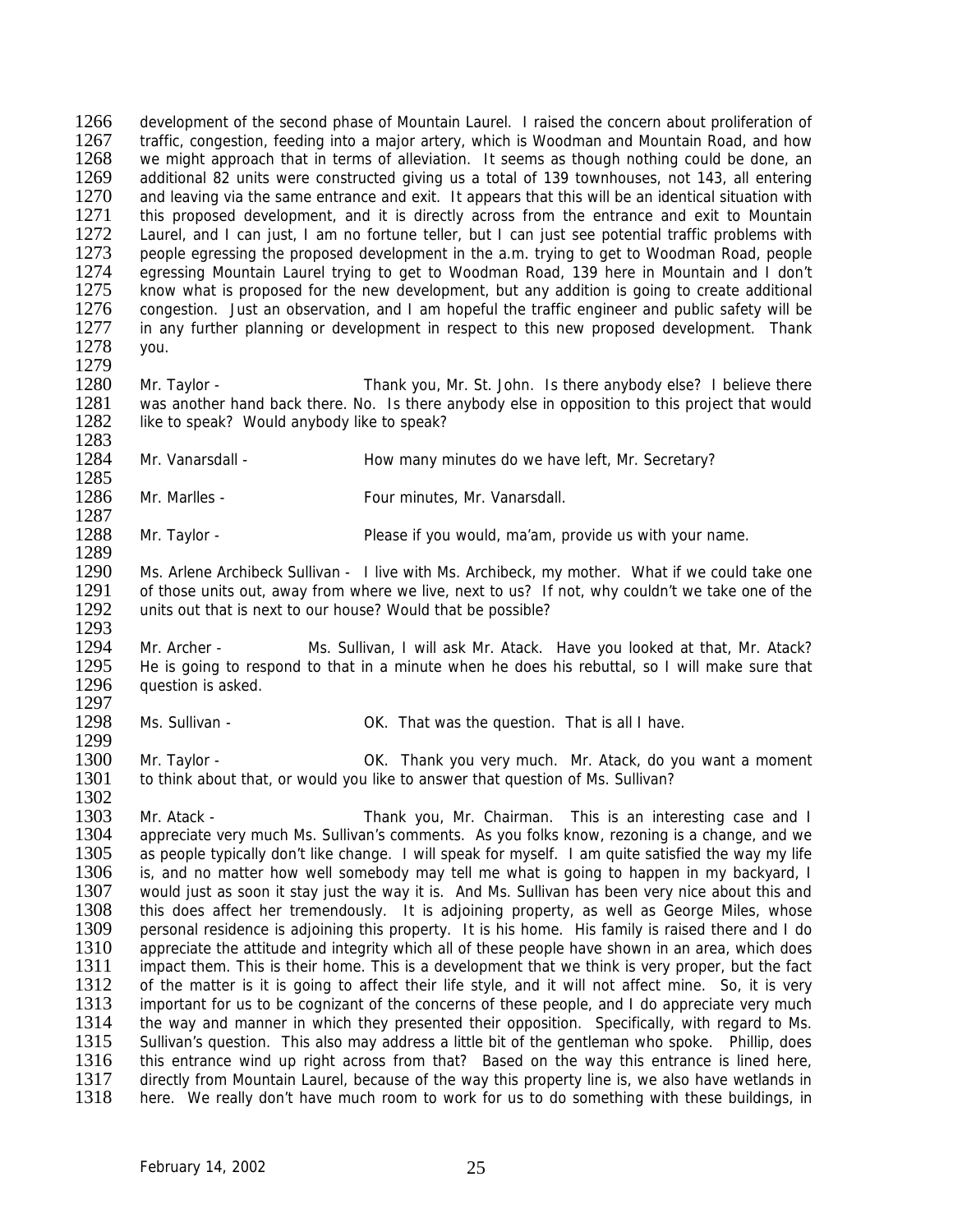1319 other words, to push these buildings in this direction causes quite a bit of problems with this<br>1320 entrance and this alignment and what would happen is we would actually have almost a turn in 1320 entrance and this alignment and what would happen is we would actually have almost a turn in<br>1321 bere that would be sort of contrary to our typical engineering requirements for ingress and here that would be sort of contrary to our typical engineering requirements for ingress and 1322 egress or access into the property. I think that really the best thing that we would be able to 1323 provide, Ms. Sullivan, is some type of screening here (referring to rendering), and even though 1323 provide, Ms. Sullivan, is some type of screening here (referring to rendering), and even though<br>1324 the second floor of these houses will be able to look onto her property, we would be alad to put 1324 the second floor of these houses will be able to look onto her property, we would be glad to put 1325 a nice line of Leland Cyprus here which will grow to this level very quickly. That is really the only 1325 a nice line of Leland Cyprus here which will grow to this level very quickly. That is really the only 1326 solution that I know. We have tried to take a look at it with our engineers. Mr. Parker, who is 1326 solution that I know. We have tried to take a look at it with our engineers. Mr. Parker, who is 1327 Vice President of our company, is an engineer by profession and he has really tried to work this 1327 Vice President of our company, is an engineer by profession and he has really tried to work this 1328 area. As I say, it is compounded by the entrance here, by the wetlands here, by the access to 1328 area. As I say, it is compounded by the entrance here, by the wetlands here, by the access to 1329 Woodman Road (referring to rendering) and Mountain Road, as well. So, we have a number of 1329 Woodman Road (referring to rendering) and Mountain Road, as well. So, we have a number of 1330 constraints that makes this pretty prohibitive. If there are any other questions. I will be glad to 1330 constraints that makes this pretty prohibitive. If there are any other questions, I will be glad to 1331 try and answer them. try and answer them.

- 1332<br>1333 1333 Mr. Taylor - Thank you very much, sir. I think that from personal experience<br>1334 I have found that Leland Cyprus do cover a multitude of problems for the developer, and I know 1334 I have found that Leland Cyprus do cover a multitude of problems for the developer, and I know<br>1335 vou've got Mr. Parker here, and I am optimistic that we can do something. I would, if I might, you've got Mr. Parker here, and I am optimistic that we can do something. I would, if I might, 1336 Mr. Atack, just ask about Mr. St. John's comments with regard to the traffic.
- 1337<br>1338 Mr. Atack - Yes, sir.
- 1339<br>1340 1340 Mr. Taylor - Is that something that you've looked at and is there any way that you<br>1341 Feel you can ameliorate that impact? feel you can ameliorate that impact? 1342
- 1343 Mr. Atack I think, if I am not mistaken, this is the first time I've heard Mr.<br>1344 St. John speak, but Mr. St. John, you may want to correct me if I am wrong. I interpreted your 1344 St. John speak, but Mr. St. John, you may want to correct me if I am wrong. I interpreted your 1345 concern was the fact that these entrances were lining up right across from each other, and that concern was the fact that these entrances were lining up right across from each other, and that 1346 was your concern, that you have traffic going in, in both communities simultaneously, and the 1347 amount of traffic that would be accumulated at that entrance. I assume that was your concern. 1348 Was that correct, sir?
- 1349<br>1350 1350 Mr. St. John - The last meeting that you did not attend, your representative 1351 indicated it would be directly across from the entrance at Mountain Laurel. indicated it would be directly across from the entrance at Mountain Laurel.
- 1352<br>1353 Mr. Atack - Yes, sir. That is correct.

1354<br>1355 Mr. St. John - But in addition to that, my major concern is that the egress 1356 traffic in the a.m. and ingress traffic in the p.m. from Woodman Road mainly, on to Mountain 1357 Road that is my major concern because that is a potential for a real bad situation.

- 1358<br>1359 1359 Mr. Atack - Yes, sir. I see. With these entrances across from each other, you<br>1360 see the traffic would be backing up as they ingress and egress from these two communities. To 1360 see the traffic would be backing up as they ingress and egress from these two communities. To 1361 answer your question. Mr. Taylor, we haven't studied beyond just the normal traffic engineering 1361 answer your question, Mr. Taylor, we haven't studied beyond just the normal traffic engineering<br>1362 from the County We will take another look at it and evaluate it. Of course this would have to 1362 from the County. We will take another look at it, and evaluate it. Of course, this would have to 1363 be approved by you when we do our plan of development, as well. be approved by you when we do our plan of development, as well.
- 1364<br>1365
- Mr. Taylor **I** was going to say this is normally, again for Mr. St. John's 1366 benefit, this is normally the type of thing that we look at very carefully at the next stage, the 1367 POD stage, and the traffic people look very carefully at it, and if it is deemed to be a problem, 1368 usually there is some type of a remedial design that we can institute, so I think at this particular 1369 time if we were to take Mr. Atack's word for it, and we do the normal staff, this would really be 1369 time if we were to take Mr. Atack's word for it, and we do the normal staff, this would really be 1370 called out when we get to the next stage, but it would be an issue that we would want to look at called out when we get to the next stage, but it would be an issue that we would want to look at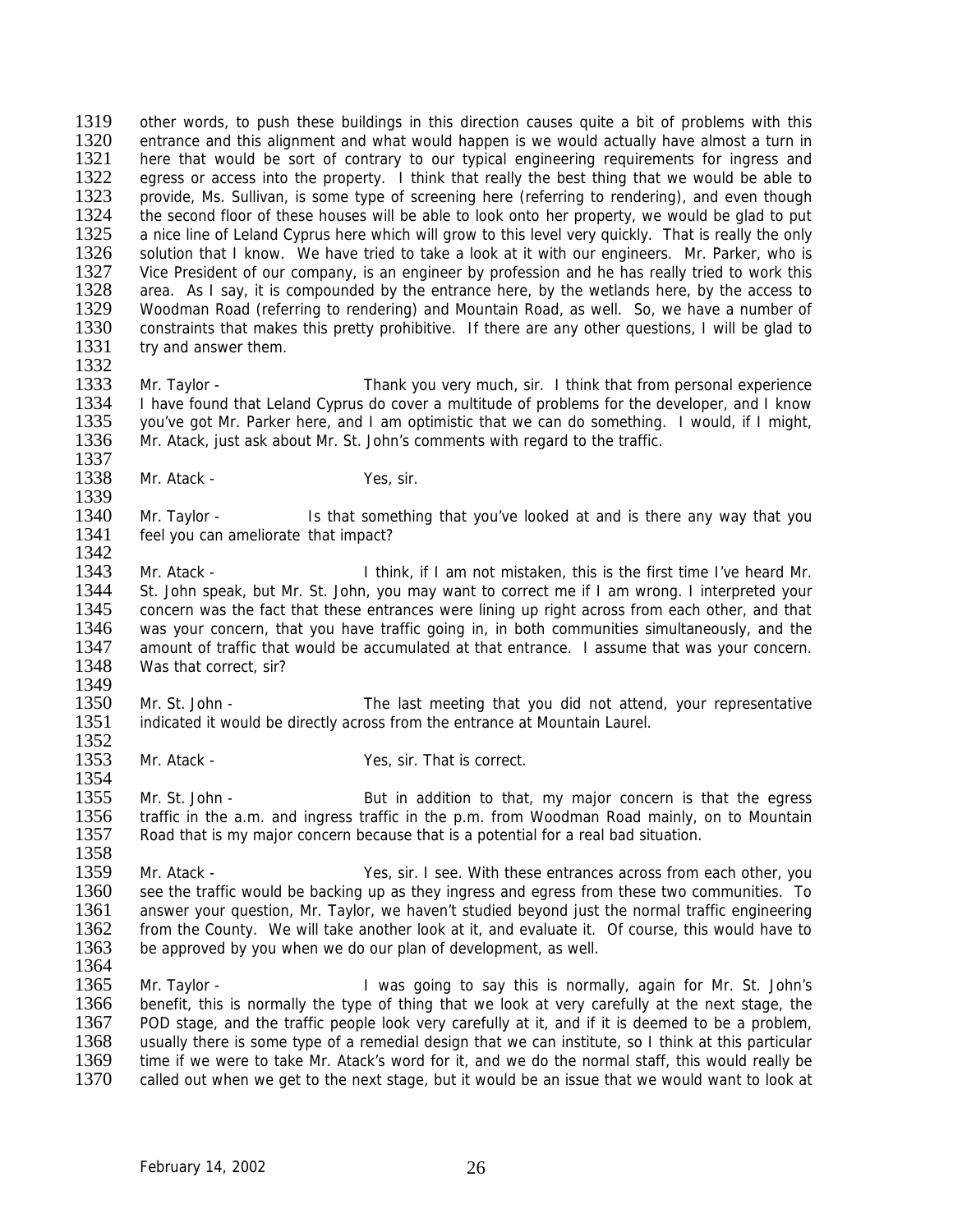1371 carefully and see what our traffic staff could help us work around, as well as the drainage 1372 problems problems. 1373 1374 Mr. Atack - Yes, sir. 1375 1376 Mr. Taylor - Those are all of the questions I had. Mr. Archer? 1377<br>1378 Mr. Archer - I don't have anything else, Mr. Chairman. 1379<br>1380 1380 Mr. Taylor - Do any of the other Commissioners have any questions on this 1381 one? OK, then, thank you very much for the comments. one? OK, then, thank you very much for the comments. 1382<br>1383 Mr. Archer - All right, Mr. Chairman, are we ready? 1384<br>1385 Mr. Taylor - Yes, sir. 1386 1387 Mr. Marlles - Mr. Archer, we will have to move to waive the time limits, too. 1388<br>1389 1389 Mr. Archer - Yes. Well, before I do that, just let me say, in terms of the 1390 meetings that we have had with Mr. Atack and Mr. Parker and the neighborhood, Mr. 1390 meetings that we have had with Mr. Atack and Mr. Parker and the neighborhood, Mr.<br>1391 Householder and myself, and we have had several meetings. We have tried to tweak this to the 1391 Householder and myself, and we have had several meetings. We have tried to tweak this to the 1392 point that we could get it satisfactory to the majority of the people, and I think by and large we 1392 point that we could get it satisfactory to the majority of the people, and I think by and large we<br>1393 bave done that This case was a little bit unusual in that the original opposition that was there 1393 have done that. This case was a little bit unusual in that the original opposition that was there 1394 was all different – there were hardly any two people who had the same type of opposition, and I was all different – there were hardly any two people who had the same type of opposition, and I 1395 think Mr. Atack has tried to do the best he could to resolve those issues, including the proffers 1396 that were submitted today. Mr. St. John's concern is one that we heard tonight, or at least I 1396 that were submitted today. Mr. St. John's concern is one that we heard tonight, or at least I<br>1397 heard tonight for the first time, and I think it is one that we need to pay attention to. And we heard tonight for the first time, and I think it is one that we need to pay attention to. And we 1398 can amplify that as we go forward in this process, but we have not proffered, we have not 1399 proffered a concept plan, so it is not cast in concrete, but I would think we would want to study proffered a concept plan, so it is not cast in concrete, but I would think we would want to study 1400 this very carefully, Mr. St. John, and make sure that whatever traffic situation that would come 1401 out is the safest one that we can deal with. So, we have not done that at this point. out is the safest one that we can deal with. So, we have not done that at this point. 1402<br>1403 1403 One thing I would like to stress is that at the first meeting I did ask Mr. Atack if he would be 1404 doing this development himself and he assured us that he would. Mr. Atack is known to do 1404 doing this development himself, and he assured us that he would. Mr. Atack is known to do 1405 quality development, and I think that is a plus for everybody. The townhouse residents, which 1405 quality development, and I think that is a plus for everybody. The townhouse residents, which<br>1406 represent the major part of this case in that there are a hundred and forty some townhouses that represent the major part of this case in that there are a hundred and forty some townhouses that 1407 exist there now are in favor, and the fact that Mr. Atack values will be somewhat above what 1408 they are I think will serve to enhance the community and enhance the townhouse community they are I think will serve to enhance the community and enhance the townhouse community 1409 and make those property values go up. I wish there was something that we could do to solve 1410 everybody's problem, but as in most zoning cases, we can't, but between now and the time we<br>1411 bring this back for plan of development, and also, it has to be heard again by the Board of 1411 bring this back for plan of development, and also, it has to be heard again by the Board of 1412 Supervisors, if there are other things that can be done. I am sure we will do whatever we can to 1412 Supervisors, if there are other things that can be done, I am sure we will do whatever we can to 1413 promote the health, safety and welfare the best that we can. So, with that I will first move for 1413 promote the health, safety and welfare the best that we can. So, with that I will first move for 1414 waiving the time limits on the proffers that were submitted today waiving the time limits on the proffers that were submitted today. 1415<br>1416 Mr. Vanarsdall - Second. 1417 1418 Mr. Taylor - Motion made by Mr. Archer to waive the time limits and 1419 seconded by Mr. Vanarsdall. All in favor say aye. All opposed say no. The motion carries. 1420<br>1421 1421 Mr. Archer - And as for the case itself, C-61C-01, I move to recommend 1422 approval to the Board. approval to the Board. 1423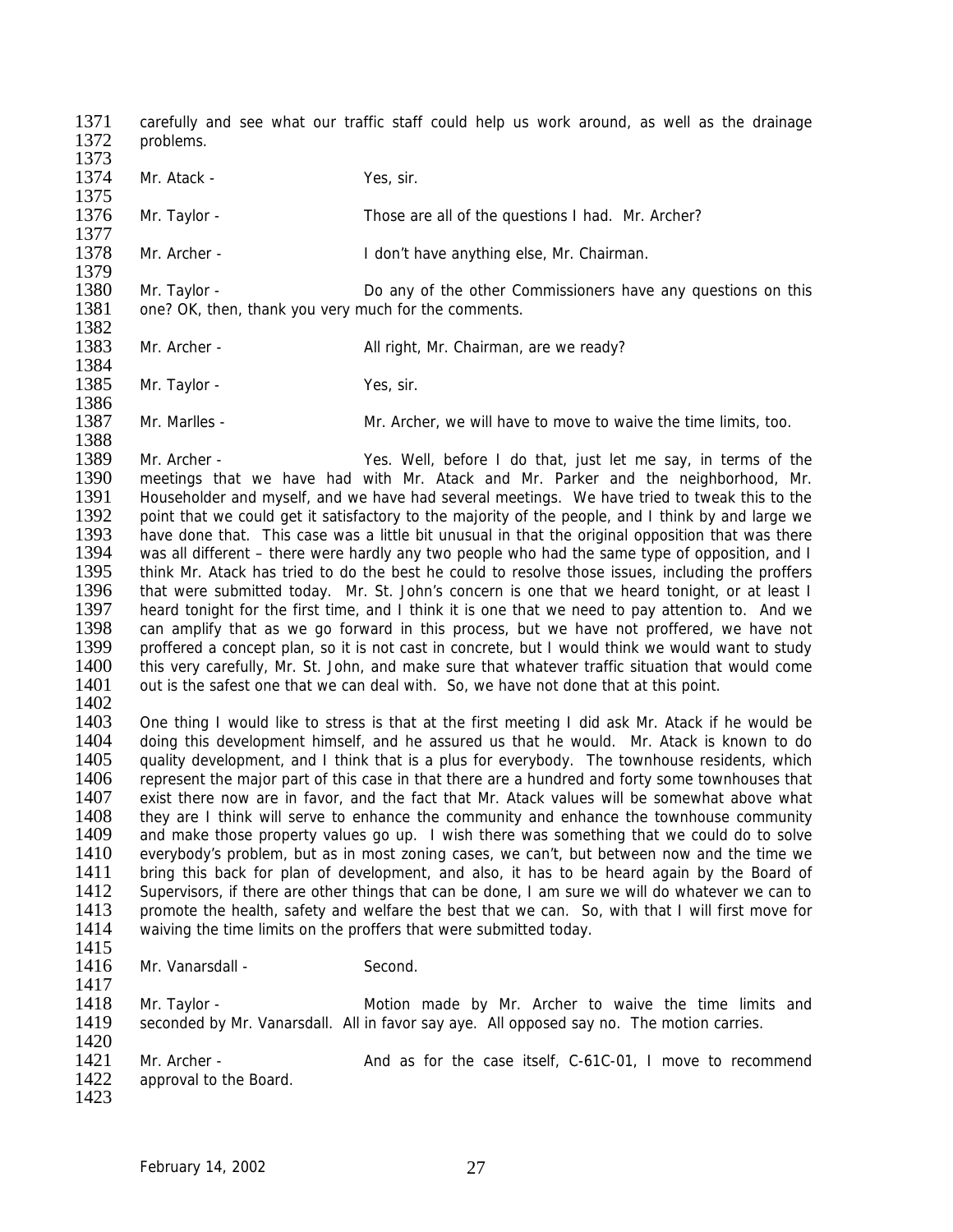| 1424<br>1425                                                                 | Mr. Vanarsdall -                                                                                                                                                                                                                                                                                                                                                                                                                                                                                                                                                                                                                  | Second.                                                                                                                                                                                                                                                                                                                                                                                                                                                                                                                                                                                                                                                                                                                                                            |  |  |
|------------------------------------------------------------------------------|-----------------------------------------------------------------------------------------------------------------------------------------------------------------------------------------------------------------------------------------------------------------------------------------------------------------------------------------------------------------------------------------------------------------------------------------------------------------------------------------------------------------------------------------------------------------------------------------------------------------------------------|--------------------------------------------------------------------------------------------------------------------------------------------------------------------------------------------------------------------------------------------------------------------------------------------------------------------------------------------------------------------------------------------------------------------------------------------------------------------------------------------------------------------------------------------------------------------------------------------------------------------------------------------------------------------------------------------------------------------------------------------------------------------|--|--|
| 1426                                                                         | Mr. Taylor -                                                                                                                                                                                                                                                                                                                                                                                                                                                                                                                                                                                                                      | Motion by Mr. Archer to approve Case C-61C-01, seconded by                                                                                                                                                                                                                                                                                                                                                                                                                                                                                                                                                                                                                                                                                                         |  |  |
| 1427<br>1428                                                                 |                                                                                                                                                                                                                                                                                                                                                                                                                                                                                                                                                                                                                                   | Mr. Vanarsdall. All in favor say aye. All opposed say no. The motion is carried.                                                                                                                                                                                                                                                                                                                                                                                                                                                                                                                                                                                                                                                                                   |  |  |
| 1429<br>1430<br>1431                                                         | REASON:<br>Acting on a motion by Mr. Archer, seconded by Mr. Vanarsdall, the Planning<br>Commission voted 5-0 (one abstention) to recommend that the Board of Supervisors <b>grant</b> the<br>request because it reflects a type of residential growth in the area.                                                                                                                                                                                                                                                                                                                                                               |                                                                                                                                                                                                                                                                                                                                                                                                                                                                                                                                                                                                                                                                                                                                                                    |  |  |
| 1432<br>1433<br>1434                                                         | Mr. Jernigan-                                                                                                                                                                                                                                                                                                                                                                                                                                                                                                                                                                                                                     | I would like to say one thing.                                                                                                                                                                                                                                                                                                                                                                                                                                                                                                                                                                                                                                                                                                                                     |  |  |
| 1435                                                                         |                                                                                                                                                                                                                                                                                                                                                                                                                                                                                                                                                                                                                                   |                                                                                                                                                                                                                                                                                                                                                                                                                                                                                                                                                                                                                                                                                                                                                                    |  |  |
| 1436<br>1437                                                                 | Mr. Archer -<br>whatever it is that will help her. She likes you.                                                                                                                                                                                                                                                                                                                                                                                                                                                                                                                                                                 | If I may, too, Mr. Atack, if you can will you please work with Ms.<br>Archibeck as best you can to see what you can do about this problem, some Cyprus trees or                                                                                                                                                                                                                                                                                                                                                                                                                                                                                                                                                                                                    |  |  |
| 1438<br>1439<br>1440<br>1441<br>1442<br>1443                                 | Mr. Jernigan -<br>accidents if they don't.                                                                                                                                                                                                                                                                                                                                                                                                                                                                                                                                                                                        | In regards to the traffic, the same question came up on<br>Newbridge Church that is in our district, and I was informed by Traffic that normally they do put<br>intersections directly – they put them directly across from each other. They say there are too many                                                                                                                                                                                                                                                                                                                                                                                                                                                                                                |  |  |
| 1444<br>1445                                                                 | Mr. Vanarsdall -<br>legging to intersections. Thank you.                                                                                                                                                                                                                                                                                                                                                                                                                                                                                                                                                                          | That is known as dog-legging and the County does not do dog-                                                                                                                                                                                                                                                                                                                                                                                                                                                                                                                                                                                                                                                                                                       |  |  |
| 1446                                                                         |                                                                                                                                                                                                                                                                                                                                                                                                                                                                                                                                                                                                                                   |                                                                                                                                                                                                                                                                                                                                                                                                                                                                                                                                                                                                                                                                                                                                                                    |  |  |
| 1447<br>1448                                                                 | Mr. Archer -<br>behalf of the Commission, Happy Valentine's Day.                                                                                                                                                                                                                                                                                                                                                                                                                                                                                                                                                                  | I want to thank all of the neighbors for coming tonight and on                                                                                                                                                                                                                                                                                                                                                                                                                                                                                                                                                                                                                                                                                                     |  |  |
| 1449<br>1450<br>1451<br>1452                                                 | Mr. Marlles -<br>recommending that they be heard together.                                                                                                                                                                                                                                                                                                                                                                                                                                                                                                                                                                        | The new two cases are companion cases, so staff is                                                                                                                                                                                                                                                                                                                                                                                                                                                                                                                                                                                                                                                                                                                 |  |  |
| 1453<br>1454<br>1455<br>1456<br>1457<br>1458<br>1459<br>1460<br>1461<br>1462 | $C-5C-02$<br>Public.                                                                                                                                                                                                                                                                                                                                                                                                                                                                                                                                                                                                              | Jack R. Wilson, III for Westminster-Canterbury: Request to rezone from<br>O-3 Office District and B-2 Business District to R-6 General Residence District (Conditional),<br>Parcels 95-A-6 (784-743-1124) and 7 (784-743-6204), containing 20.34 acres, located on the<br>southeast line of Interstate 95 and the north line of Westbrook Avenue approximately 1,100 feet<br>east of the intersection of the Interstate 95 ramp and Westbrook Avenue and approximately<br>1,119 feet west of Brook Road (U. S. Route 1). A nursing home/life care facility is proposed.<br>The R-6 District allows a density up to 19.8 units per acre. The use will be controlled by<br>proffered conditions and zoning ordinance regulations. The Land Use Plan recommends Semi- |  |  |
| 1463<br>1464<br>1465<br>1466<br>1467<br>1468<br>1469<br>1470                 | $P-3-02$<br>Jack R. Wilson, III for Westminster-Canterbury: Request for a provisional<br>use permit under Sections 24-36.1(a) and 24-122.1 of Chapter 24 of the County Code in order to<br>develop a life care facility, on Parcels 95-1-5 (783-742-4699), 6 (784-743-1124), 7 (784-743-<br>6204) and 94-A-38 (782-742-9080), containing 40.41 acres, located at the northeast intersection<br>of the Interstate 95 ramp and Westbrook Avenue (1500-1510 Westbrook Avenue). The existing<br>zoning is R-6 General Residence District, O-3 Office District and B-2 Business District. The Land<br>Use Plan recommends Semi-Public. |                                                                                                                                                                                                                                                                                                                                                                                                                                                                                                                                                                                                                                                                                                                                                                    |  |  |
| 1471<br>1472                                                                 | Mr. Marlles -                                                                                                                                                                                                                                                                                                                                                                                                                                                                                                                                                                                                                     | The staff report will be given by Mr. Mark Bittner.                                                                                                                                                                                                                                                                                                                                                                                                                                                                                                                                                                                                                                                                                                                |  |  |
| 1473<br>1474<br>1475                                                         | Mr. Taylor -                                                                                                                                                                                                                                                                                                                                                                                                                                                                                                                                                                                                                      | Is there anybody in the audience that is opposed to this project?<br>We will get to you after the presentation of the case if we might. Mr. Bittner, please proceed.                                                                                                                                                                                                                                                                                                                                                                                                                                                                                                                                                                                               |  |  |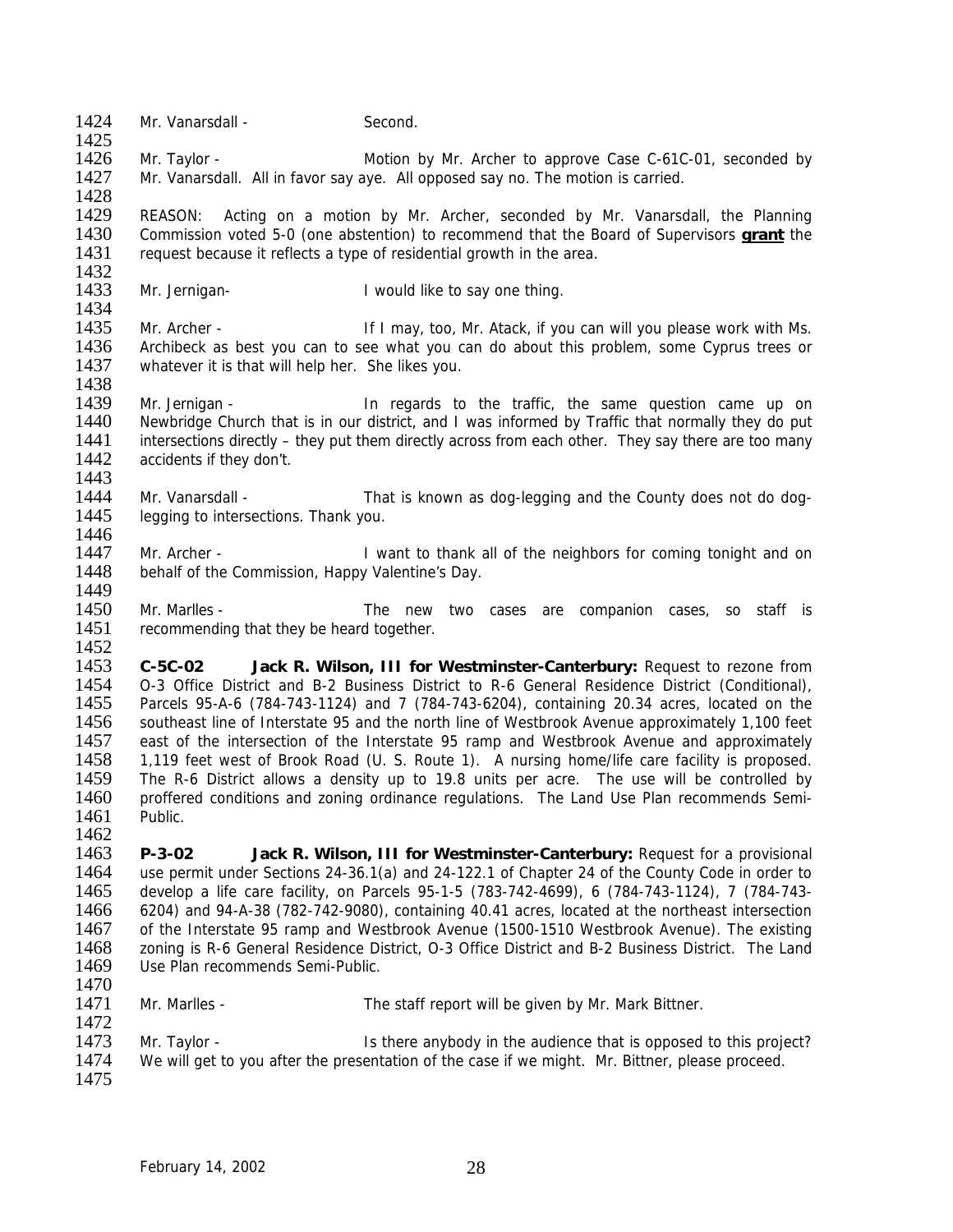1476 Mr. Bittner - Thank you, Mr. Taylor. This proposal would establish a master<br>1477 – plan for the future development and expansion of the Westminster-Canterbury life care facility on 1477 plan for the future development and expansion of the Westminster-Canterbury life care facility on<br>1478 the north line of Westbrook Avenue approximately 1.120' west of Brook Road. This is that new the north line of Westbrook Avenue approximately 1,120' west of Brook Road. This is that new 1479 master plan (referring to rendering), and to orient you, the bottom of the page is Westbrook<br>1480 Avenue and the top of the site is Interstate 95, and the interchange is to the left of this picture 1480 Avenue and the top of the site is Interstate 95, and the interchange is to the left of this picture 1481 (referring to rendering). (referring to rendering).

1482<br>1483

1513

1483 The existing Westminster-Canterbury facility includes senior apartments, assisted living units, and 1484 a nursing home. The southern portion of the site fronting Westbrook Avenue is within the City of 1484 a nursing home. The southern portion of the site fronting Westbrook Avenue is within the City of 1485 Richmond. The Henrico County line is approximately 220' north of Westbrook Avenue. You can 1485 Richmond. The Henrico County line is approximately 220' north of Westbrook Avenue. You can 1486 see it on this plan right here (referring to rendering). That is the City-County line. see it on this plan right here (referring to rendering). That is the City-County line.

- 1487<br>1488 The proposed master plan shows that most of the existing facility would be retained. The 1489 southeast wing would be demolished to allow new development on the eastern portion of the 1490 site.
- 1491<br>1492 The applicant has proposed an increase in the total number of permitted units. The purpose is to 1493 allow for potential future expansion. Westminster-Canterbury currently has 592 units and the 1494 applicant originally proposed a permitted total of 912 units. He has since increased this request 1494 applicant originally proposed a permitted total of 912 units. He has since increased this request 1495 to 975 units. Staff feels the property could accommodate these additional units and has 1495 to 975 units. Staff feels the property could accommodate these additional units and has 1496 reworded the recommended provisional use permit conditions to reflect this. And that is what we 1496 reworded the recommended provisional use permit conditions to reflect this. And that is what we 1497 are handing out to you right now. are handing out to you right now.
- 1498<br>1499 The master plan also includes a child day care and development center, outdoor recreation 1500 facilities, pedestrian pathways, and open and landscaped areas. In addition, a multi-purpose<br>1501 indoor area is proposed that would include classrooms, work areas, and a 350-seat performing 1501 indoor area is proposed that would include classrooms, work areas, and a 350-seat performing 1502 arts center and movie theatre. arts center and movie theatre. 1503
- 1504 Staff has worked closely with the applicant to compose conditions regulating the use of this site. 1505 Along with a maximum number of units, these conditions would require development to 1506 substantially conform to the master plan and require architectural design similar to the submitted 1506 substantially conform to the master plan and require architectural design similar to the submitted<br>1507 building elevations. This application would enhance the quality of an existing life care facility and 1507 building elevations. This application would enhance the quality of an existing life care facility and 1508 its future expansion. Staff recommends approval of these applications subject to the conditions 1508 its future expansion. Staff recommends approval of these applications subject to the conditions 1509 handed to you tonight. I'd be happy to answer any questions. handed to you tonight. I'd be happy to answer any questions.
- 1510<br>1511 Mr. Taylor - Thank you, Mr. Bittner. Are there any questions from the 1512 Commission to Mr. Bittner?
- 1514 Mr. Archer Mr. Bittner, I know you and I have been over this, but would you 1515 explain the cap of 975 to the rest of the Commission so they will understand exactly what you 1516 mean.
- 1517<br>1518 1518 Mr. Bittner - Yes, again, that is the ultimate total number of units that the<br>1519 applicant is requesting and be can speak further to this most likely 1 don't believe they have any 1519 applicant is requesting and he can speak further to this most likely. I don't believe they have any 1520 plans to develop to that number, but they would like some maneuvering space for future 1520 plans to develop to that number, but they would like some maneuvering space for future 1521 expansion. We have within that 975 unit total created a couple of sub-category caps or limits. 1521 expansion. We have within that 975 unit total created a couple of sub-category caps or limits.<br>1522 One would be on the number of cottage units or single-family detached. You will notice that One would be on the number of cottage units or single-family detached. You will notice that 1523 would only be permitted to have nine units. However, the master plan shows 29 total, I believe. 1524 The reason for that is because most of them would be within the City of Richmond and not 1525 subject to this Provisional Use Permit. The other cap number is on the total number of 1526 independent living units, which would be apartments, and we have kept that at 615. What that 1526 independent living units, which would be apartments, and we have kept that at 615. What that 1527 number did was maintain he same ratio they came to us with earlier, which was 575 independent 1527 number did was maintain he same ratio they came to us with earlier, which was 575 independent<br>1528 units versus 912 total. The reason we wanted to cap these two uses is that we felt these would units versus 912 total. The reason we wanted to cap these two uses is that we felt these would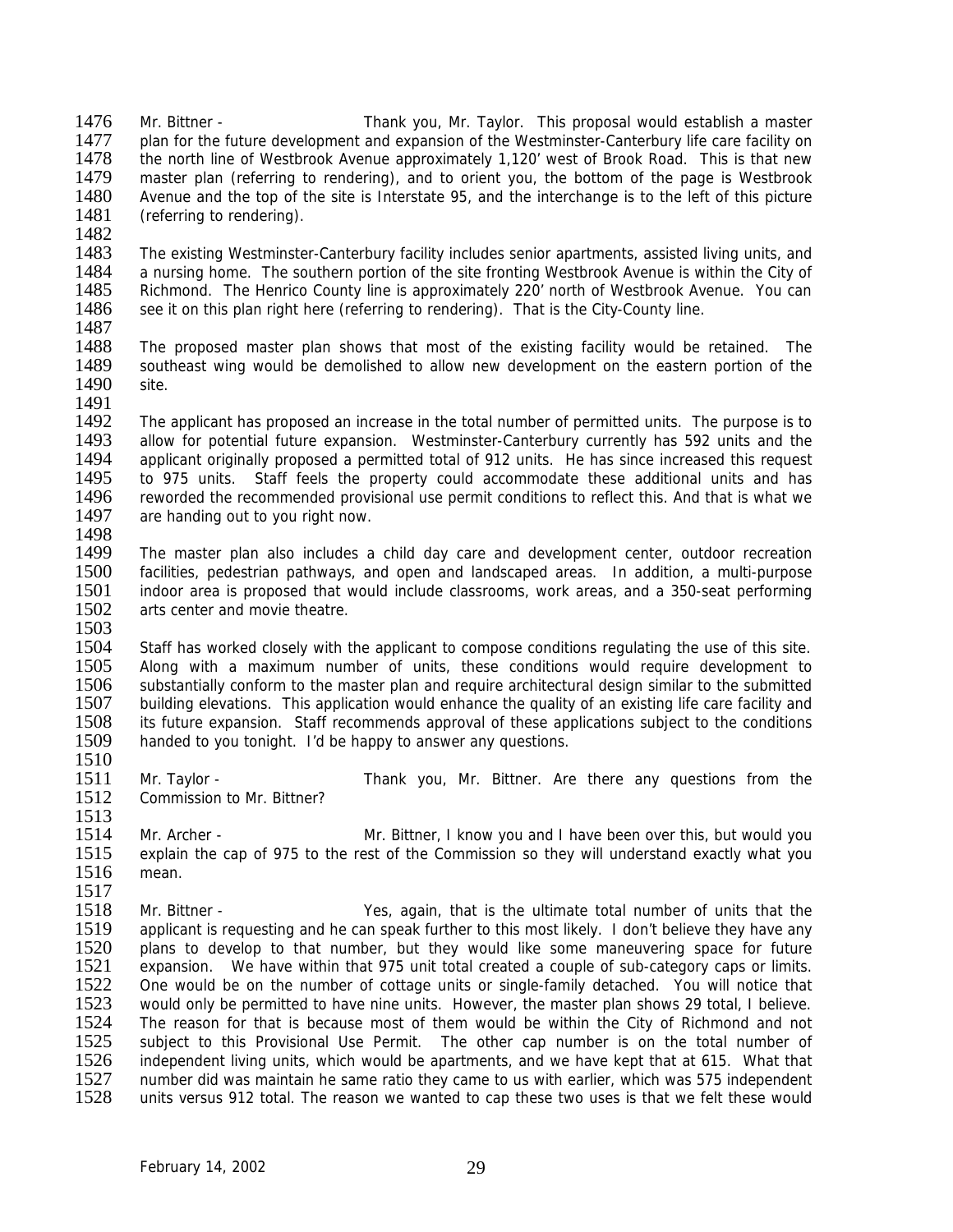1529 be the traffic generators for this site. These people are independent. They still drive places on 1530 their own whereas the other uses including health care beds assisted living and memory 1530 their own, whereas the other uses including health care beds, assisted living and memory<br>1531 support for the most part do not generate a lot of traffic. So, we want to have some control support, for the most part do not generate a lot of traffic. So, we want to have some control 1532 over those traffic generating-uses. Therefore we are proposing a new condition  $#3$  that you 1533 have in front of you right now. have in front of you right now.

1534

1535 Mr. Archer - Thank you, sir.

1536<br>1537 1537 Mr. Taylor - Thank you, Mr. Bittner. Are there any questions on the part of 1538 the Commission to address to Mr. Bittner? Thank you, sir. I quess. Mr. Archer, at this point we 1538 the Commission to address to Mr. Bittner? Thank you, sir. I guess, Mr. Archer, at this point we<br>1539 will hear from the applicant and then we will hear from the gentleman who would like to make 1539 will hear from the applicant and then we will hear from the gentleman who would like to make 1540 comments. comments.

- 1541
- minute.

1542 Mr. Archer - I thought Mr. Yolton was going to do a staff report there for a 1543 minute.

1544<br>1545 Jack R. Wilson, III - He was trying, Mr. Archer, but I wouldn't let him. Good evening 1546 Mr. Chairman and members of the Commission and Mr. Thornton. My name is Jack Wilson and it 1547 is my pleasure to be here this evening representing Westminster-Canterbury on this exciting new 1547 is my pleasure to be here this evening representing Westminster-Canterbury on this exciting new<br>1548 in project. Given that the staff, as usual, has done an excellent job giving an overview of the case 1548 project. Given that the staff, as usual, has done an excellent job giving an overview of the case<br>1549 and exactly what is being proposed. I thought I would keep my comments very brief and then 1549 and exactly what is being proposed, I thought I would keep my comments very brief and then<br>1550 perhaps answer any questions that anybody here may have. What this slide does is show 1550 perhaps answer any questions that anybody here may have. What this slide does is show<br>1551 essentially what Mr. Bittner showed although in a color format so it is somewhat easier to see 1551 essentially what Mr. Bittner showed, although in a color format, so it is somewhat easier to see<br>1552 exactly what this project is going to do. The gray area on the left (referring to slide) is exactly what this project is going to do. The gray area on the left (referring to slide) is 1553 essentially the existing facility, and the colored units to the right (referring to slide) are what are <br>1554 going to be proposed as additions. And, as you know, this property used to be split between going to be proposed as additions. And, as you know, this property used to be split between 1555 Westminster-Canterbury and Charter Westbrook, and when Westminister-Canterbury had the 1556 opportunity to acquire the property a couple of years ago, it did, and then immediately looked 1557 into ways to expands its very successful operation at this location, and so that is what you see 1558 here before you (referring to slide) is the culmination of all that work based on what they expect 1559 the market to show and what the demands to be. As Mr. Bittner mentioned, we did ask for a 1559 the market to show and what the demands to be. As Mr. Bittner mentioned, we did ask for a<br>1560 little bit of extra flexibility in terms of the ultimate number of units that could be permitted on 1560 little bit of extra flexibility in terms of the ultimate number of units that could be permitted on 1561 this site, but just to be clear, if there were any additional units, they would be within the 1561 this site, but just to be clear, if there were any additional units, they would be within the 1562 footprint that has already been presented. As the final plans get developed and final marketing 1562 footprint that has already been presented. As the final plans get developed and final marketing<br>1563 studies and so forth are done, there may need to be a shift in the number of units from assisted 1563 studies and so forth are done, there may need to be a shift in the number of units from assisted<br>1564 living to nursing, or whatever, and all we asked for was just that flexibility, that we wouldn't living to nursing, or whatever, and all we asked for was just that flexibility, that we wouldn't 1565 bump up against that cap, but as it stands now, what had been presented before is still the 1566 current plan and we are looking forward to this exciting project being developed. 1567

1568 As Mr. Bittner alluded to, this project, because it straddles both Henrico County and the City of 1569 Richmond, we need to seek approvals from both jurisdictions, so that is why we have started the 1569 Richmond, we need to seek approvals from both jurisdictions, so that is why we have started the 1570 process here in Henrico County, which contains the bulk of the project. We will also need to get 1570 process here in Henrico County, which contains the bulk of the project. We will also need to get 1571 a special use permit from the City of Richmond for the cottage units that are in the City of 1571 a special use permit from the City of Richmond for the cottage units that are in the City of 1572 Richmond, and because the City of Richmond also has the road, they have been. Westbrook has 1572 Richmond, and because the City of Richmond also has the road, they have been, Westbrook has<br>1573 been primarily focused on the traffic issues, drainage issues and so forth, so we've had close 1573 been primarily focused on the traffic issues, drainage issues and so forth, so we've had close<br>1574 consultation with the City Planning staff on that, as well and will be filing that application 1574 consultation with the City Planning staff on that, as well and will be filing that application 1575 tomorrow and hope to move it quickly through the City Council process there. tomorrow and hope to move it quickly through the City Council process there.

1576

1577 Just to mention traffic very briefly, because I understand that may be one of the questions 1578 before is, Westminster-Canterbury did commission a traffic study to take a look at the traffic<br>1579 impacts of this expansion, and they are negligible. Trip counts now that were done in 2001, for 1579 impacts of this expansion, and they are negligible. Trip counts now that were done in 2001, for<br>1580 example, show 206 trips in the morning and fully developed in 2005 we are looking at 295 trips 1580 example, show 206 trips in the morning and fully developed in 2005 we are looking at 295 trips<br>1581 on Westbrook. The afternoon currently 200 trips: fully developed in 2005 – 287 trips, and that is on Westbrook. The afternoon currently 200 trips; fully developed in 2005 – 287 trips, and that is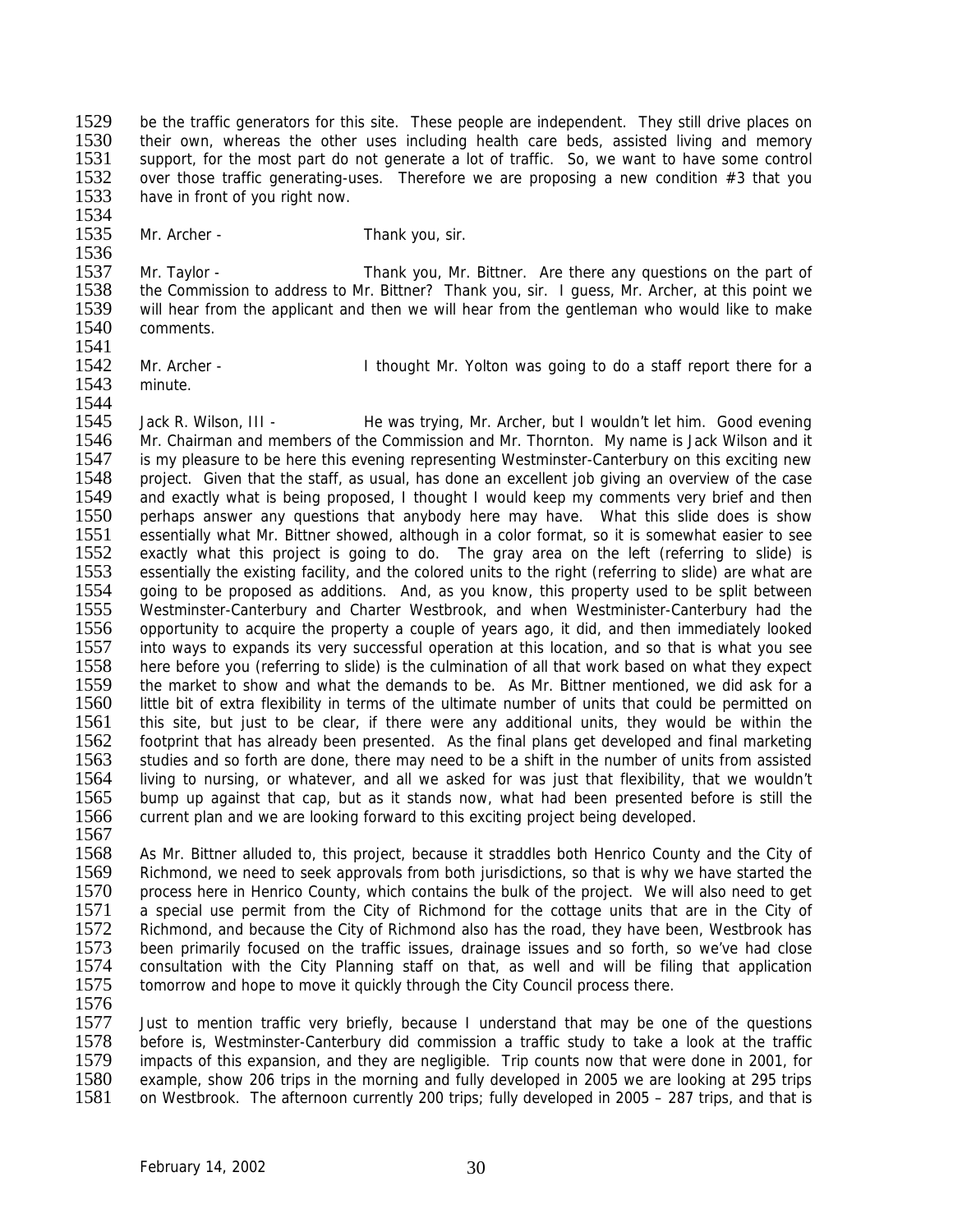1582 well within the level of service requirements for Westbrook. So, we are not looking at any traffic<br>1583 impact at all In fact, those numbers don't even reflect if Charter Westbrook was still there they 1583 impact at all. In fact, those numbers don't even reflect, if Charter Westbrook was still there, they<br>1584 may be more than these numbers. So, traffic is not a significant issue, but is one that the City is may be more than these numbers. So, traffic is not a significant issue, but is one that the City is 1585 focusing on, because that clearly falls within their area of responsibility. But, I'd be happy to 1586 answer any questions, and, of course, then to the extent I can answer any questions from 1586 answer any questions, and, of course, then to the extent I can answer any questions from 1587 anybody here. I'll be happy to do it. anybody here, I'll be happy to do it.

1588<br>1589 1589 Mr. Archer - Mr. Wilson, I was going to ask you about how we reached that 1590 expansion number of 975, but you already did it in your remarks, so I don't need to ask the 1590 expansion number of 975, but you already did it in your remarks, so I don't need to ask the 1591 question. But, I would like to ask Mr. Bittner, did you have a chance to look at the traffic study,<br>1592 and is it acceptable? and is it acceptable?

1593<br>1594 Mr. Bittner - Thave looked at it. We only got it yesterday. I read through it 1595 quickly and then I handed it off to our Traffic Engineers. They have not had an opportunity to go<br>1596 through it in detail, but they are looking at it. They also are in contact with the City of through it in detail, but they are looking at it. They also are in contact with the City of 1597 Richmond's Traffic Engineers, and we are confident that traffic concerns, if there are any, will be 1598 addressed. addressed.

1599<br>1600 Mr. Archer - OK. Thank you, sir.

1601<br>1602 1602 Mr. Taylor - Are there any other questions on behalf of the Commission for 1603 Mr. Wilson? Mr. Wilson?

1604<br>1605 Mr. Archer - The Mon't have anything, Mr. Chairman, but I think there is 1606 somebody who wants to speak.

1607<br>1608 Mr. Taylor - There is one gentleman, you're not speaking in 1609 opposition, I believe you said, but you…

1610

1611 Mr. Tom Miller - My name is Tom Miller. I live directly across the street, across<br>1612 Westbrook Avenue from the proposed Westminster-Canterbury expansion. Several of my 1612 Westbrook Avenue from the proposed Westminster-Canterbury expansion. Several of my<br>1613 neighbors are elderly, and like myself, do not directly oppose this expansion, but they do share 1613 neighbors are elderly, and like myself, do not directly oppose this expansion, but they do share<br>1614 my concerns about it. The current proposal will allow up to 975 units in total, with close to twice 1614 my concerns about it. The current proposal will allow up to 975 units in total, with close to twice 1615 the number of apartments and cottages that currently exist. This will generate a significant 1615 the number of apartments and cottages that currently exist. This will generate a significant 1616 increase in traffic as opposed to what I think we have heard on two-lane Westbrook Avenue. 1616 increase in traffic, as opposed to what I think we have heard on two-lane Westbrook Avenue,<br>1617 which is already well traveled due the Interstate 95 interchange which is located just west of which is already well traveled due the Interstate 95 interchange which is located just west of 1618 Westminster Canterbury. It was brought to my attention that the assisted living, memory 1619 support and health care beds are not considered to be great traffic generators, but the extra 1620 employees, staff, delivery, service vehicles and supply vehicles will add to the traffic in support of 1621 these other units. Also, a child development center and performing arts theater will add even<br>1622 more. more.

1623<br>1624 1624 I had initially three areas of concern. The first was limiting the number of units, the number 1625 having increased over initial plans and exceeding the current need as we have also heard along 1625 having increased over initial plans and exceeding the current need as we have also heard, along 1626 with the potential of further Westminster-Canterbury expansion to the adiacent Azalea Mall 1626 with the potential of further Westminster-Canterbury expansion to the adjacent Azalea Mall 1627 property bringing more units in the future. property, bringing more units in the future.

1628

1629 The second was traffic volume, and its potential to lead to a need to expand Westbrook Avenue, 1630 which I think should be planned for now. We would like to keep our front yards. That is my 1631 main concern.

1632<br>1633

1633 But, most important to us, than either of these is a safety issue. I have lived on Westbrook<br>1634 Avenue for 15 years, my neighbors significantly longer. We have witnessed many near misses Avenue for 15 years, my neighbors significantly longer. We have witnessed many near misses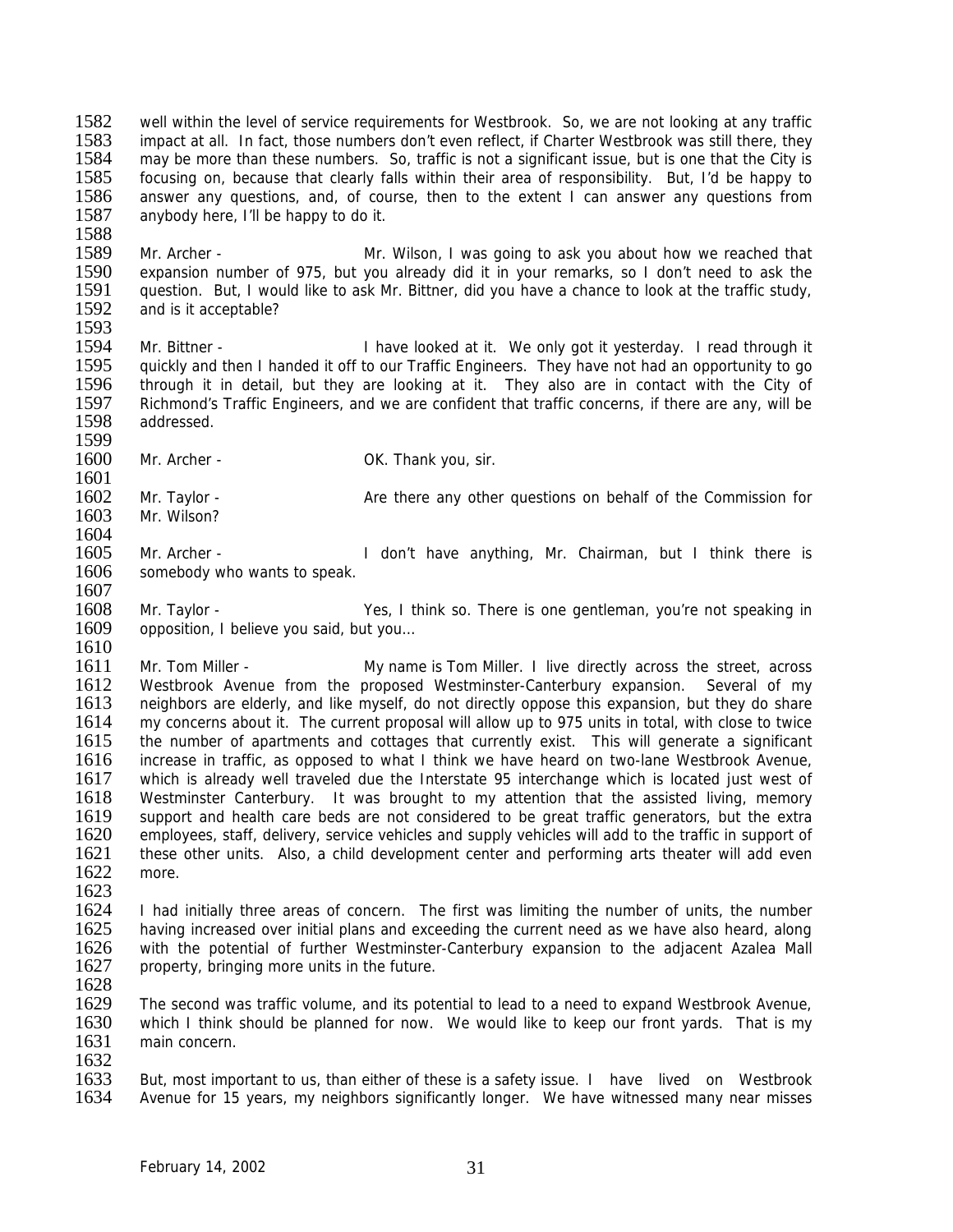1635 related to current vehicular traffic, particularly left-turns from Westbrook into Westminster-<br>1636 Canterbury and vehicles turning into oncoming traffic from Westminster-Canterbury Litefer you 1636 Canterbury, and vehicles turning into oncoming traffic from Westminster-Canterbury. I refer you<br>1637 to Exhibit, well he had Exhibit A up there, this is really quite similar, at the bottom right-hand to Exhibit, well he had Exhibit A up there, this is really quite similar, at the bottom right-hand 1638 corner (referring to slide) where you see the easternmost, what would be the entrance to the 1639 facility as it is proposed. That access on Exhibit A is marked "service entry" and it is directly 1639 facility as it is proposed. That access on Exhibit A is marked "service entry" and it is directly 1640 across from us, but nothing appears to limit it only to a service entry use. This particular access across from us, but nothing appears to limit it only to a service entry use. This particular access 1641 will turn what used to be a low traffic ambulance entrance for the psychiatric hospital, Charter 1642 Westbrook, into a much higher traffic access for a retirement, assisted living, health-care, child-1642 Westbrook, into a much higher traffic access for a retirement, assisted living, health-care, child-<br>1643 care and theater community and with an intersection about 100 feet from the service entry. 1643 care and theater community and with an intersection about 100 feet from the service entry,<br>1644 vhich vou can see, just on down. That happens to be Stratford Avenue. The traffic problems 1644 which you can see, just on down. That happens to be Stratford Avenue. The traffic problems<br>1645 currently experienced at Crestwood Avenue, which is the other road that you see coming into 1645 currently experienced at Crestwood Avenue, which is the other road that you see coming into 1646 Westbrook Avenue, sort of in the middle of that picture, they've had some significant problems 1646 Westbrook Avenue, sort of in the middle of that picture, they've had some significant problems<br>1647 with entrances, which are now removed, as you can see. There are several other entrances with entrances, which are now removed, as you can see. There are several other entrances 1648 currently to the Westminster-Canterbury property that have been removed with that, but they<br>1649 have had significantly problems with traffic coming in and out of those particular accesses and have had significantly problems with traffic coming in and out of those particular accesses and 1650 with a road almost adjacent to that, but not directly across from that. 1651

1652 One other thing I would like to mention, at another nearby retirement community, Imperial 1653 Plaza, they have a central controlled access point, and it seems to make a lot of sense for 1653 Plaza, they have a central controlled access point, and it seems to make a lot of sense for 1654 something like this, as well. So, I quess my main concern is the access to the right, which is 1654 something like this, as well. So, I guess my main concern is the access to the right, which is 1655 directly across from us, and the fact that I have seen what happens with some of the left turns 1655 directly across from us, and the fact that I have seen what happens with some of the left turns<br>1656 and just the traffic. You can come by there at 5:00 p.m. on any afternoon and you can see the 1656 and just the traffic. You can come by there at 5:00 p.m. on any afternoon and you can see the 1657 amount of traffic that goes up and down Westbrook Avenue to and from that interstate. In 1657 amount of traffic that goes up and down Westbrook Avenue to and from that interstate. In 1658 short, a community of this size, on an already busy road. I think should be required to have some short, a community of this size, on an already busy road, I think should be required to have some 1659 kind of a unified scheme of access control, preferably at an intersection with turn lanes, just to 1660 ensure everybody's safety and security. I know Westminster-Canterbury is concerned about, as 1661 we are, about having a safe and secure environment for everybody to share, so, hopefully, we 1662 could work something out on that particular issue. Thank you very much.

1663 1664 Mr. Archer - Mr. Miller, you indicated you live across from the service 1665 entrance? entrance? 1666<br>1667 1667 Mr. Miller - What is marked on Exhibit A as "service entry." Yes, as do my<br>1668 – neighbors neighbors. 1669<br>1670 Mr. Archer - The And your concern is that that entrance could be used for more 1671 than just service entry? Is that it? 1672

1673 Mr. Miller - Well, it doesn't look like there is anything to prevent that. And 1674 currently there are about six or seven entrances along that span, and I think two of them are the 1675 old Westminster-Canterbury, old Charter Westbrook Hospital, but there are like four or five 1675 old Westminster-Canterbury, old Charter Westbrook Hospital, but there are like four or five<br>1676 entrances along Westminster-Canterbury, and I have been a witness to a lot of what is 1676 entrances along Westminster-Canterbury, and I have been a witness to a lot of what is 1677 happening, trying to make left turns, trying to get out into traffic. It is just a nightmare at happening, trying to make left turns, trying to get out into traffic. It is just a nightmare at 1678 Crestwood Road, and actually I think there is a letter in the file from the Bellevue Civic<br>1679 Association mentioning about helping to fix that. It looks like what is being proposed is actually 1679 Association mentioning about helping to fix that. It looks like what is being proposed is actually 1680 acing to fix the problem at Crestwood Road, because it looks like the entrance is directly across 1680 going to fix the problem at Crestwood Road, because it looks like the entrance is directly across 1681 at an intersection and I think there are plans for a left-turn lane at that point, but what you've at an intersection and I think there are plans for a left-turn lane at that point, but what you've 1682 done is you've essentially created the same problem further down at Stratford if that entrance is 1683 not controlled in some way.

1684<br>1685 1685 Mr. Archer - OK, well, I am not the traffic expert at all, but I was just, in light 1686 of what you said, and looking at the way the traffic would disperse once it turns into the three 1686 of what you said, and looking at the way the traffic would disperse once it turns into the three 1687 intersections that I note here, would it not be somewhat of a help if that road were not just intersections that I note here, would it not be somewhat of a help if that road were not just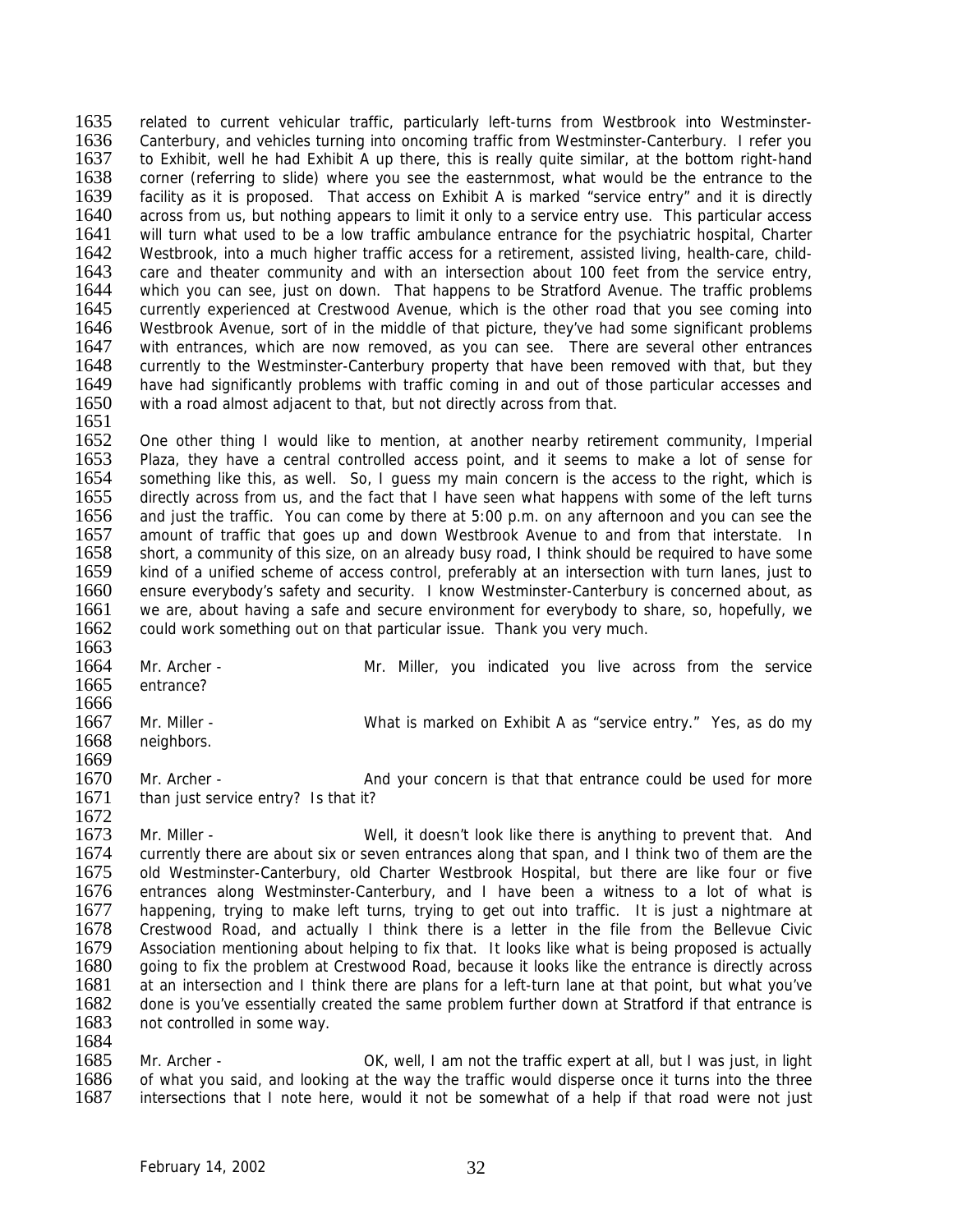1688 limited to service vehicles, but would take some of the strain off of the other two entrances. I<br>1689 am just asking Does that have any am just asking. Does that have any... 1690

1691 Mr. Miller - I think what you need is what is proposed at Crestwood, which<br>1692 is a direct access at an intersection with a left-turn lane. You fixed Crestwood Road, but you 1692 is a direct access at an intersection with a left-turn lane. You fixed Crestwood Road, but you<br>1693 created the same problem that has been going on down at the other end, except now it is at created the same problem that has been going on down at the other end, except now it is at 1694 Stratford. They don't line up. If you had another, if you could potentially line those two up, have 1695 a turn lane, make it safe, that would be great. But they don't line up at this point, and if there is a turn lane, make it safe, that would be great. But they don't line up at this point, and if there is 1696 not something to control that access, I think that is probably the biggest, the most major point 1697 that I and my neighbors have been discussing here recently. We just don't want to create more 1697 that I and my neighbors have been discussing here recently. We just don't want to create more<br>1698 problems. And we have seen what has happened at the other ones, so that is more a safety 1698 problems. And we have seen what has happened at the other ones, so that is more a safety 1699 issue than anything else, not just traffic. issue than anything else, not just traffic. 1700

1701 Mr. Taylor - Thank you, Mr. Miller, for your comments. Mr. Wilson.

1702<br>1703 Mr. Wilson - Just to comfort the Commission, a couple of things again. No. 1, 1704 these are issues that have been fully developed with the City traffic people. That service 1705 entrance will be controlled. It will have a gate. The main entrance will have a gate. And so 1706 there will not be a whole lot of traffic coming in and out of that service entrance. It will actually 1706 there will not be a whole lot of traffic coming in and out of that service entrance. It will actually 1707 have a gate that will be electronically controlled. There is going to be a turn lane into that 1707 have a gate that will be electronically controlled. There is going to be a turn lane into that 1708 entrance. There will be a turn lane as alluded to, coming across, into the main gate house, which 1708 entrance. There will be a turn lane as alluded to, coming across, into the main gatehouse, which<br>1709 will also be controlled. So, all those traffic issues that have been raised have been addressed at 1709 will also be controlled. So, all those traffic issues that have been raised have been addressed at 1710 the City level, and they are fully aware of them, and we are re-striping, adding turn lanes, the City level, and they are fully aware of them, and we are re-striping, adding turn lanes, 1711 controlling access to deal with all of those traffic issues. I just wanted the Commission to know 1712 that that is being taken care of at the City level. 1713

- 1714 Mr. Taylor I believe that your figures were that the current traffic along 1715 Westbrook in front of it is now about 200 cars a day that we generate. Your predictions indicate 1716 it will go up to approximately 300.
- 1717<br>1718 Mr. Wilson - The Music Control of the U.S. 289, I think.

1719<br>1720 1720 Mr. Taylor - And perhaps this is something we need to look when we get to 1721 the POD stage to make sure that our traffic people take a look at it, and work with the City to do 1722 what they can. I had a question along that same long, though, and that is the road to the north 1722 what they can. I had a question along that same long, though, and that is the road to the north 1723 that makes the 90-degree turn to come to the second entrance. I believe it was Mr. Miller's that makes the 90-degree turn to come to the second entrance. I believe it was Mr. Miller's 1724 thought that perhaps some way that road or piece of the road could intersect with the small 1725 street right across from there. I don't have a pointer, but I think it...

- 1727 Mr. Wilson Are you talking about the far right on this plan (referring to 1728 slide)? slide)?
- 1729<br>1730 Mr. Taylor - Think so. Yes.

1731<br>1732 1732 Mr. Wilson - That is what I was referring to. That is the service entrance that 1733 will be controlled as Mr. Miller was hoping it would be. It is going to be controlled. It can't be 1733 will be controlled as Mr. Miller was hoping it would be. It is going to be controlled. It can't be 1734 lined up because Westminster-Canterbury doesn't own that property to the right. That is sort of lined up because Westminster-Canterbury doesn't own that property to the right. That is sort of 1735 the property line right there.

1737 Mr. Taylor - That is your property line?

1738<br>1739 1739 Mr. Wilson - So there couldn't be anything to do, but as Mr. Miller was<br>1740 concerned about, that will be controlled. It will only be a service entrance, and it will be gated. concerned about, that will be controlled. It will only be a service entrance, and it will be gated.

1726

1736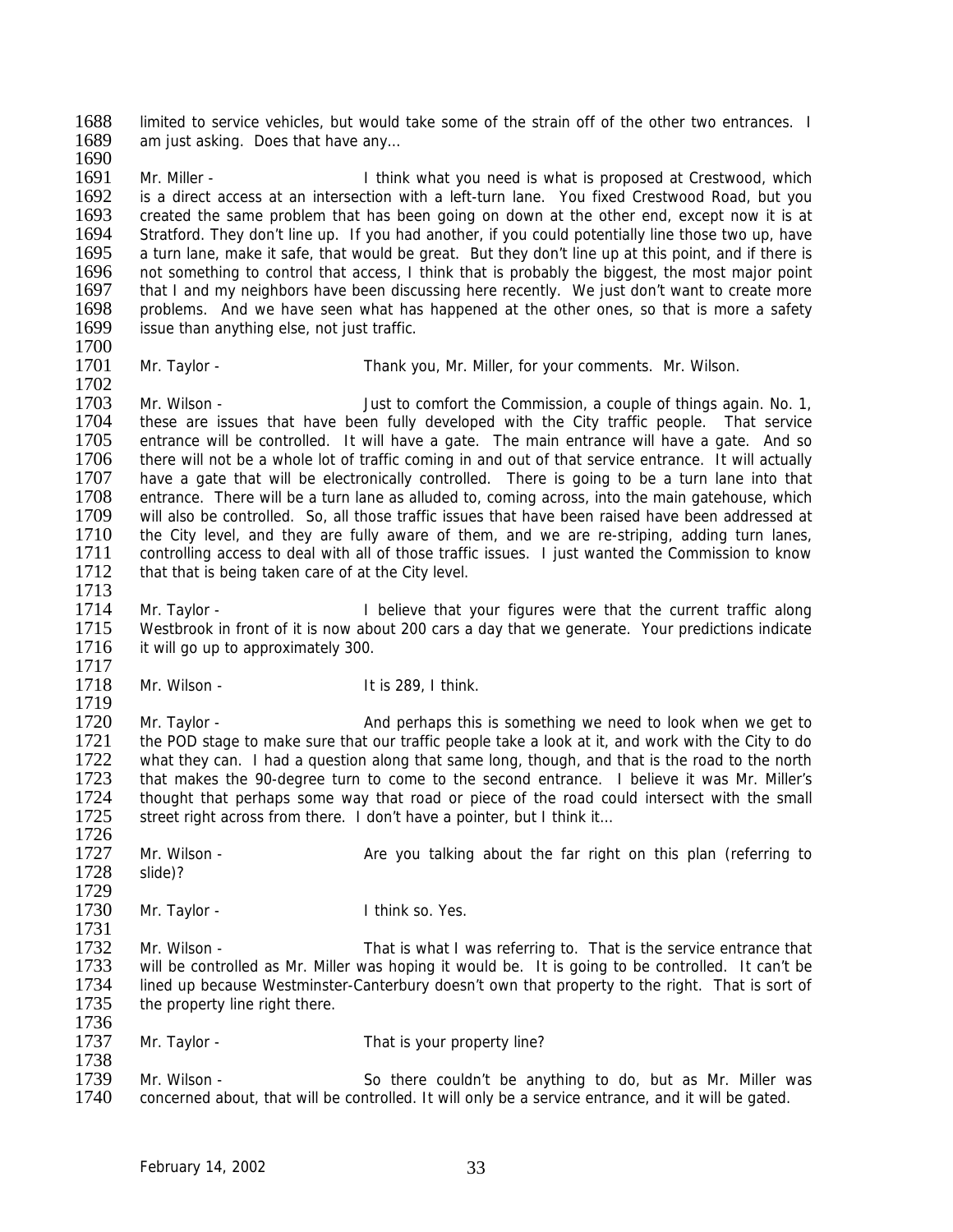1741<br>1742 1742 Mr. Taylor - And I think we want to assure Mr. Miller that at the proper time<br>1743 at the POD stage, our traffic group will look at that and transportation, and if there are any at the POD stage, our traffic group will look at that and transportation, and if there are any 1744 changes that can be made and that need to be made in the design, I am sure we will be able to 1745 incorporate them in the design at that time. incorporate them in the design at that time. 1746 1747 Mr. Wilson - In fact, through the City's Special Use Permit Process, that is<br>1748 exactly what will be going on with the City as they look at and consider the Special Use Permit 1748 exactly what will be going on with the City as they look at and consider the Special Use Permit 1749 for the project in the City. for the project in the City. 1750<br>1751 1751 Mr. Thornton - Mr. Wilson, have you, during all these proceedings, have you<br>1752 had members of the very close neighborhood, have you shared information with them so they 1752 had members of the very close neighborhood, have you shared information with them so they<br>1753 have some idea of the plans and lavout and all of that, and also have been privy to their input. have some idea of the plans and layout and all of that, and also have been privy to their input. 1754<br>1755 Mr. Wilson - Yes, Mr. Thornton, I failed to mention that with me this evening 1756 from Westminster-Canterbury are Don Leckie and Bill King, and those meetings have occurred 1757 with the Bellevue Civic Association, which is primarily a group of neighbors across Westbrook. 1758 Again, those are in the City, and in fact the Bellevue Civic Association has written a letter of 1759 support for the project, given the information that we provided to them. They were excited 1759 support for the project, given the information that we provided to them. They were excited 1760 about the project, and actually have voiced their support. A copy of that letter was originally 1760 about the project, and actually have voiced their support. A copy of that letter was originally 1761 sent to the City and we have provided Mr. Bittner with a copy of that letter, as well. So, that has 1761 sent to the City and we have provided Mr. Bittner with a copy of that letter, as well. So, that has 1762 happened. Yes, sir. happened. Yes, sir. 1763<br>1764 1764 Mr. Taylor - Thank you, Mr. Wilson. Are there any other questions from the 1765 Commission? Thank you, sir. 1766 1767 Mr. Archer - Are we ready? 1768 1769 Mr. Taylor - Yes, sir. 1770<br>1771 Mr. Archer - **I** guess we have to do these one at a time. Which was first? 1772<br>1773 Mr. Vanarsdall - It was C-05-02. 1774 1775 Mr. Archer - I will just do them in the order they were on the agenda,<br>1776 whichever that is, and I want to keep in mind Mr. Miller's concern, and realizing that Westbrook is whichever that is, and I want to keep in mind Mr. Miller's concern, and realizing that Westbrook is 1777 in the City, we don't have too much of a control of how they do their traffic patterns, but I am sure 1778 we have been in the spirit of regional cooperation, and working with the City of Richmond, and the 1779 plan ultimately is a good one, and the only question I wanted Mr. Wilson to share with the rest of 1780 the Commission members had to do with the expansion of the cap, and I think you have explained 1781 that satisfactorily. So, with that, Mr. Chairman, I will recommend approval of C-5C-02, Jack R. 1781 that satisfactorily. So, with that, Mr. Chairman, I will recommend approval of C-5C-02, Jack R.<br>1782 Wilson, III for Westminster-Canterbury, to the Board. Wilson, III for Westminster-Canterbury, to the Board. 1783<br>1784 Mr. Vanarsdall - Second. 1785<br>1786 1786 Mr. Taylor - Motion made by Mr. Archer, seconded by Mr. Vanarsdall. All in 1787 favor say aye. All opposed say nay. The motion carries. favor say aye. All opposed say nay. The motion carries. 1788 1789 REASON: Acting on a motion by Mr. Archer, seconded by Mr. Vanarsdall, the Planning 1790 Commission voted 5-0 (one abstention) to recommend that the Board of Supervisors **grant** the 1791 request because it represents a logical continuation of the life care facility development which 1792 exists in the area. exists in the area. 1793